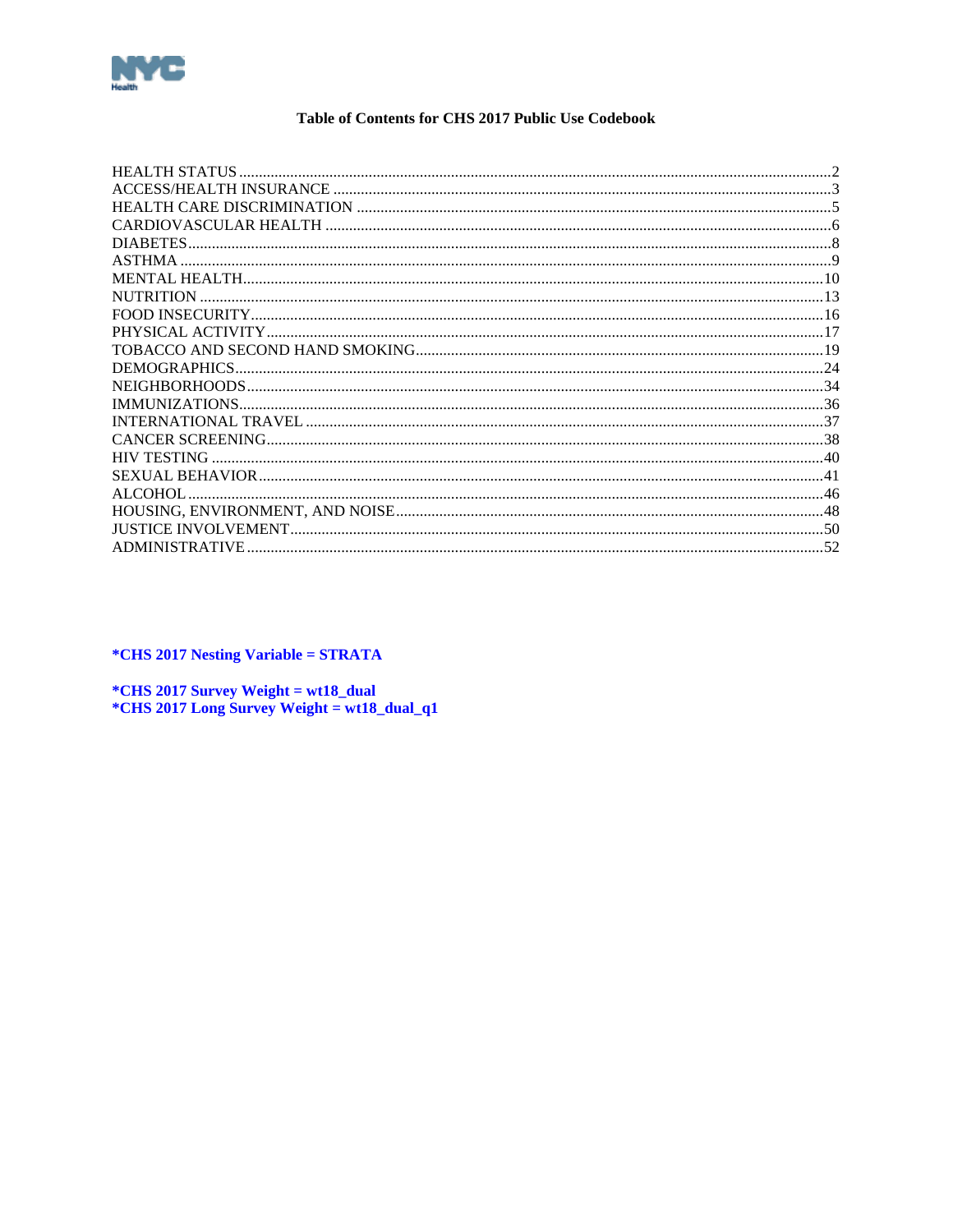<span id="page-1-0"></span>

| <b>HEALTH STATUS</b>    |                         |                 |               |                                 |       |                             |              |  |  |  |  |
|-------------------------|-------------------------|-----------------|---------------|---------------------------------|-------|-----------------------------|--------------|--|--|--|--|
| <b>Recoded Variable</b> | <b>Ouestion</b>         | <b>Raw Name</b> | <b>Source</b> | <b>Frequencies</b> (unweighted) |       | <b>Prior years</b>          | <b>NOTES</b> |  |  |  |  |
| generalhealth           | Would you say that in   | health1         | Q1.1          | $1 = Excellent$                 | 1,582 | $2002-2016$ : generalhealth |              |  |  |  |  |
|                         | general your health is: |                 |               | $2=V$ ery good                  | 2,647 |                             |              |  |  |  |  |
|                         | excellent, very good    |                 |               | $3 = Good$                      | 3,114 |                             |              |  |  |  |  |
|                         |                         |                 |               | $4 = Fair$                      | 1,986 |                             |              |  |  |  |  |
|                         |                         |                 |               | $5 = Poor$                      | 642   |                             |              |  |  |  |  |
|                         |                         |                 |               | .d=Don't know                   | 25    |                             |              |  |  |  |  |
|                         |                         |                 |               | $r =$ Refused                   |       |                             |              |  |  |  |  |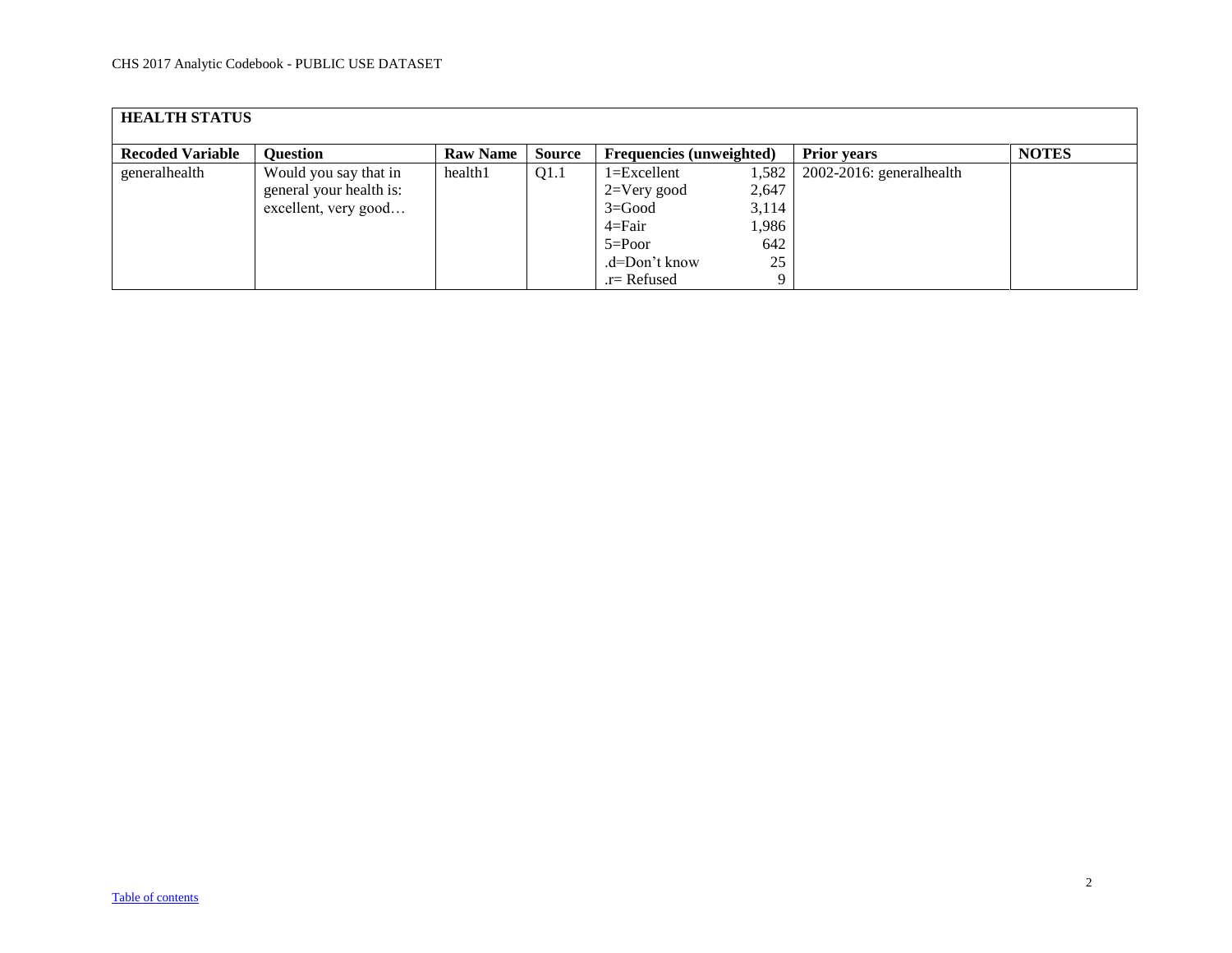<span id="page-2-0"></span>

| <b>ACCESS/HEALTH INSURANCE</b> |                                                                                                                                                        |                    |               |                                                                                                                                                                                     |                                                                       |                                                                                                                                                                                                                                                                                                                                                             |                                                                                                                 |  |  |  |  |
|--------------------------------|--------------------------------------------------------------------------------------------------------------------------------------------------------|--------------------|---------------|-------------------------------------------------------------------------------------------------------------------------------------------------------------------------------------|-----------------------------------------------------------------------|-------------------------------------------------------------------------------------------------------------------------------------------------------------------------------------------------------------------------------------------------------------------------------------------------------------------------------------------------------------|-----------------------------------------------------------------------------------------------------------------|--|--|--|--|
| <b>Recoded Variable</b>        | <b>Question</b>                                                                                                                                        | Raw<br><b>Name</b> | <b>Source</b> | Frequencies (unweighted)                                                                                                                                                            |                                                                       | <b>Prior years</b>                                                                                                                                                                                                                                                                                                                                          | <b>NOTES</b>                                                                                                    |  |  |  |  |
| insuredgateway17               | Do you have any kind of<br>health insurance coverage,<br>including private health<br>insurance or government<br>plans such as Medicare or<br>Medicaid? | access66           | Q2.1          | $1 = Yes$<br>$2=N0$<br>.d=Don't know<br>.r=Refused                                                                                                                                  | 9,057<br>915<br>22<br>11                                              | $2002: -$<br>2003 spg: healthcover<br>2003 fall: healthcover<br>2004-06: insuredgateway<br>2007: insuredgateway07<br>2008: insuredgateway08<br>2009: insuredgateway09<br>2010: insuredgateway10<br>2011: insuredgateway11<br>2012: insuredgateway12<br>2013: insuredgateway13<br>2014: insuredgateway14<br>2015: insuredgateway15<br>2016: insuredgateway16 | Question<br>wording changed<br>in 2016                                                                          |  |  |  |  |
| insure17                       | What type of health<br>insurance do you use to<br>pay for your doctor or<br>hospital bills? Is it<br>insurance through                                 | access42           | Q2.2          | $1 =$ Employer<br>2=Self-purchase<br>3=Medicare<br>4=Medicaid/Family Health+<br>5=Milit/CHAMPUS/Tricare<br>6=COBRA/Other<br>7=Uninsured<br>.d=Don't know<br>.r=Refused<br>.=Missing | 3,632<br>597<br>2,111<br>2,304<br>54<br>219<br>915<br>111<br>29<br>33 | 2002: insure02<br>2003: insure03<br>2004: insure04<br>2005: insure05<br>2006: insure06<br>2007: insure07<br>2008: insure08<br>2009: insure09<br>2010: insure10<br>2011: insure11<br>2012: insure12<br>2013: insure13<br>2014: insure14<br>2015: insure15<br>2016: insure16                                                                                  | Question<br>wording and<br>response options<br>for health<br>insurance<br>coverage have<br>changed over<br>time |  |  |  |  |
| insured                        | Any type of health<br>insurance?                                                                                                                       | $\overline{a}$     | insure17      | $1 = Yes$<br>$2=N0$<br>.d=Don't know<br>$.r =$ Refused<br>$=$ Missing                                                                                                               | 8,917<br>915<br>111<br>29<br>33                                       | 2002-2016: insured                                                                                                                                                                                                                                                                                                                                          | <b>Based on</b><br>insure17;<br>question<br>wording and<br>response options<br>changed over<br>time             |  |  |  |  |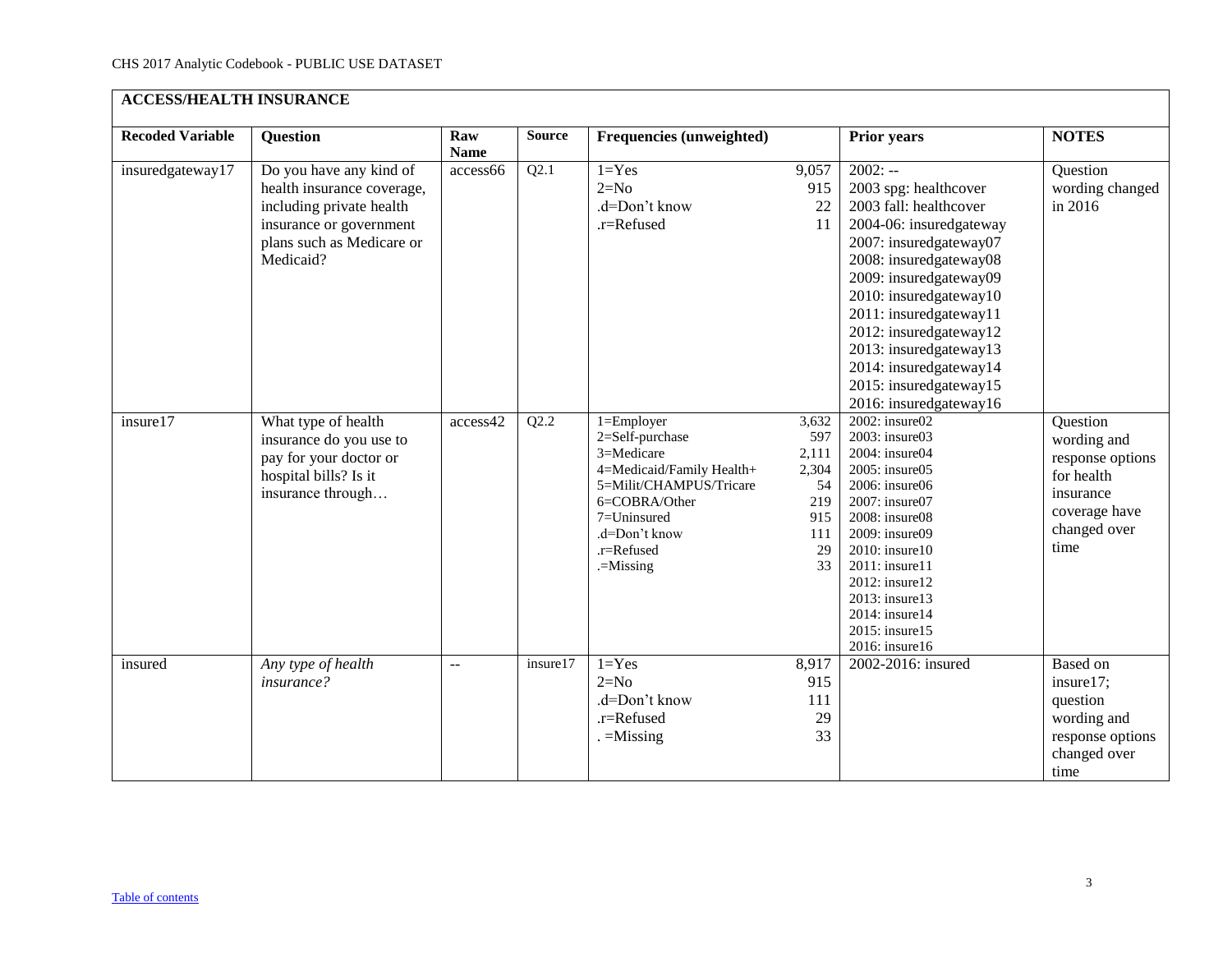| <b>ACCESS/HEALTH INSURANCE</b> |                                                                                                                                                                                                                      |                    |               |                                                                                                                       |                                                          |                                                                                                                                                                                                                                                                                                                    |                                                                                                                                                                               |  |  |  |  |
|--------------------------------|----------------------------------------------------------------------------------------------------------------------------------------------------------------------------------------------------------------------|--------------------|---------------|-----------------------------------------------------------------------------------------------------------------------|----------------------------------------------------------|--------------------------------------------------------------------------------------------------------------------------------------------------------------------------------------------------------------------------------------------------------------------------------------------------------------------|-------------------------------------------------------------------------------------------------------------------------------------------------------------------------------|--|--|--|--|
| <b>Recoded Variable</b>        | <b>Question</b>                                                                                                                                                                                                      | Raw<br><b>Name</b> | <b>Source</b> | <b>Frequencies (unweighted)</b>                                                                                       |                                                          | <b>Prior years</b>                                                                                                                                                                                                                                                                                                 | <b>NOTES</b>                                                                                                                                                                  |  |  |  |  |
| insure5                        | Type of health insurance<br>coverage                                                                                                                                                                                 | $\overline{a}$     | insure16      | $1 =$ Private<br>2=Medicare<br>3=Medicaid<br>$4=O$ thers<br>5=Uninsured<br>.d=Don't know<br>.r=Refused<br>$=$ Missing | 4,229<br>2,111<br>2,304<br>273<br>915<br>111<br>29<br>33 | 2002-2016: insure5                                                                                                                                                                                                                                                                                                 | Variable used on<br>EQ.                                                                                                                                                       |  |  |  |  |
| pcp17                          | Do you have one person or<br>more than one person you<br>think of as your personal<br>doctor or health care<br>provider?                                                                                             | access45           | Q2.3          | $1 = Yes$<br>$2=N0$<br>.d=Don't know<br>.r=Refused                                                                    | 8,730<br>1,221<br>50<br>$\overline{A}$                   | 2002-04: pcp<br>2005: pcp05<br>2006: рер06<br>2007: pcp07<br>2008: pcp08<br>2009: pcp09<br>$2010: -$<br>2011: pcp11<br>2012: pcp12<br>2013: pcp13<br>2014: pcp14<br>2015: pcp15<br>2016: pcp16                                                                                                                     | Question<br>wording and<br>response options<br>changed over<br>time                                                                                                           |  |  |  |  |
| didntgetcare17                 | Was there a time in the<br>past 12 months when you<br>needed medical care but<br>did NOT get it? Medical<br>care includes doctor's<br>visits, tests, procedures,<br>prescription medication<br>and hospitalizations. | access36           | Q2.4          | $1 = Yes$<br>$2=N0$<br>.d=Don't know<br>.r=Refused                                                                    | 1,011<br>8,945<br>45<br>$\overline{4}$                   | 2002: neededcare<br>$2003: -$<br>$2004: -$<br>2005: didntgetcare<br>$2006: -$<br>2007: didntgetcare07<br>$2008: -$<br>2009: didntgetcare09<br>2010: didntgetcare10<br>2011: didntgetcare11<br>2012: didntgetcare12<br>2013: didntgetcare13<br>2014: didntgetcare14<br>2015: didntgetcare15<br>2016: didntgetcare16 | Question<br>wording and<br>response options<br>changed over<br>time. Question<br>wording for CHS<br>2006<br>(didntgetcare06)<br>not directly<br>comparable to<br>other years. |  |  |  |  |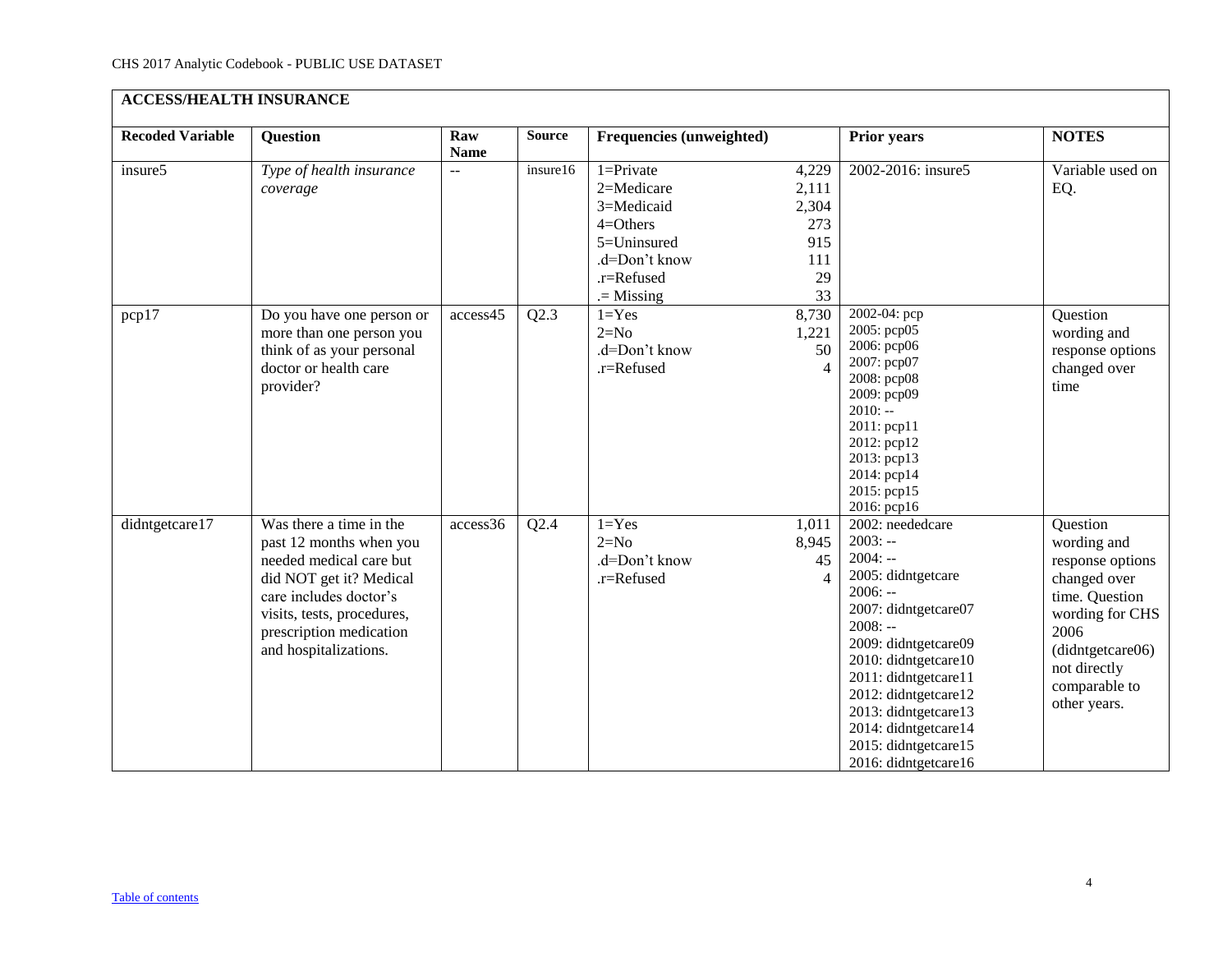<span id="page-4-0"></span>

| <b>HEALTH CARE DISCRIMINATION</b> |                                                                                                                                                                                                         |                        |                            |                                                                                                                                    |                                      |                                                       |              |  |  |  |  |
|-----------------------------------|---------------------------------------------------------------------------------------------------------------------------------------------------------------------------------------------------------|------------------------|----------------------------|------------------------------------------------------------------------------------------------------------------------------------|--------------------------------------|-------------------------------------------------------|--------------|--|--|--|--|
| <b>Recoded Variable</b>           | <b>Question</b>                                                                                                                                                                                         | <b>Raw Name</b>        | <b>Source</b>              | <b>Frequencies</b> (unweighted)                                                                                                    |                                      | <b>Prior years</b>                                    | <b>NOTES</b> |  |  |  |  |
| discriminationtreatment           | Now, thinking of your<br>experiences trying to get<br>health care in the past 12<br>months, have you felt<br>you were hassled, made<br>to feel inferior, or<br>discriminated against for<br>any reason? | discrim1               | Q2.5                       | $l = Yes$<br>$2=N0$<br>$3=(VOL.)$ Did not<br>seek health care<br>treatment in the past<br>12 months<br>.d=Don't know<br>.r=Refused | 542<br>9,354<br>73<br>31             | $2002 - 2015$ : ---<br>2016: discriminationtreatment  |              |  |  |  |  |
| discrimreasonrace_<br>new         | Felt any discrimination<br>because of race<br>/ethnicity, or skin color<br>while trying to get health<br>care treatment (in the<br>past 12 months)                                                      | discrim2,<br>discrim12 | Q2.5 <sub>b</sub><br>Q2.5c | $1 = Yes$<br>$2=N0$<br>.d=Don't know<br>$r =$ Refused<br>$=$ Missing/not asked                                                     | 101<br>371<br>4<br>$\theta$<br>9,529 | $2002 - 2015$ : ---<br>2016: discrimreasonrace<br>new |              |  |  |  |  |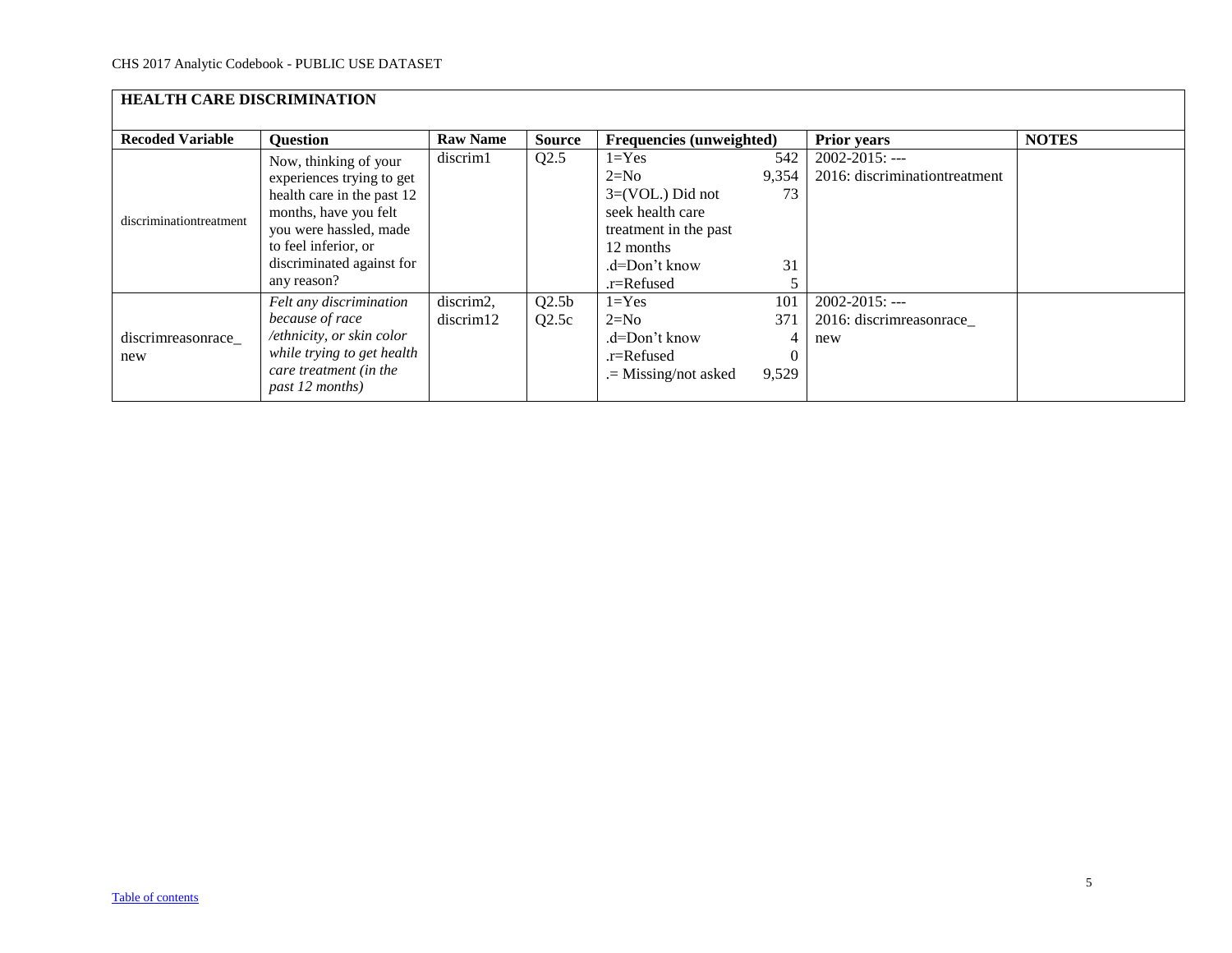<span id="page-5-0"></span>

| <b>CARDIOVASCULAR HEALTH</b> |                                                                                                                                                        |                 |                  |                                                                          |                                        |                                                                                                                                                                                                                                                                                                                                  |                                                                                       |  |  |  |  |
|------------------------------|--------------------------------------------------------------------------------------------------------------------------------------------------------|-----------------|------------------|--------------------------------------------------------------------------|----------------------------------------|----------------------------------------------------------------------------------------------------------------------------------------------------------------------------------------------------------------------------------------------------------------------------------------------------------------------------------|---------------------------------------------------------------------------------------|--|--|--|--|
| <b>Recoded Variable</b>      | <b>Question</b>                                                                                                                                        | <b>Raw Name</b> | <b>Source</b>    | Frequencies (unweighted)                                                 |                                        | <b>Prior years</b>                                                                                                                                                                                                                                                                                                               | <b>NOTES</b>                                                                          |  |  |  |  |
| toldhighbp17                 | Have you ever been<br>told by a doctor, nurse<br>or other health<br>professional that you<br>have hypertension, also<br>called high blood<br>pressure? | press10         | Q3.1             | $1 = Yes$<br>$2=N0$<br>.d=Don't know<br>.r=Refused                       | 3,483<br>6,488<br>21<br>13             | 2002: toldhighbp02<br>$2003: -$<br>$2004: -$<br>2005: toldhighbp05<br>2006: toldhighbp06<br>2007: toldhighbp07<br>2008: toldhighbp08<br>2009: toldhighbp09<br>2010: toldhighbp10<br>2011: toldhighbp11<br>2012: toldhighbp12<br>2013: toldhighbp13<br>2014: toldhighbp14<br>2015: toldhighbp15<br>2016: toldhighbp16             | Question wording<br>differs from 2002, 2005                                           |  |  |  |  |
| toldprescription17           | Have you ever been<br>told by a doctor, nurse<br>or other health<br>professional that you<br>need to take medicine<br>for your high blood<br>pressure? | press14         | Q3.2;<br>press10 | $1 = Yes$<br>$2=N0$<br>.d=Don't know<br>.r=Refused<br>=Missing/Not asked | 3,110<br>371<br>2<br>$\Omega$<br>6,522 | $2002 - 2004$ : --<br>2005: toldprescription<br>2006: toldprescription<br>2007: toldprescription07<br>$2008: -$<br>2009: toldprescription09<br>2010: toldprescription10<br>2011: toldprescription11<br>2012: toldprescription12<br>$2013: -$<br>2014: toldprescription14<br>2015: toldprescription15<br>2016: toldprescription16 | Question wording<br>modified over time<br>Denominator is persons<br>ever told high BP |  |  |  |  |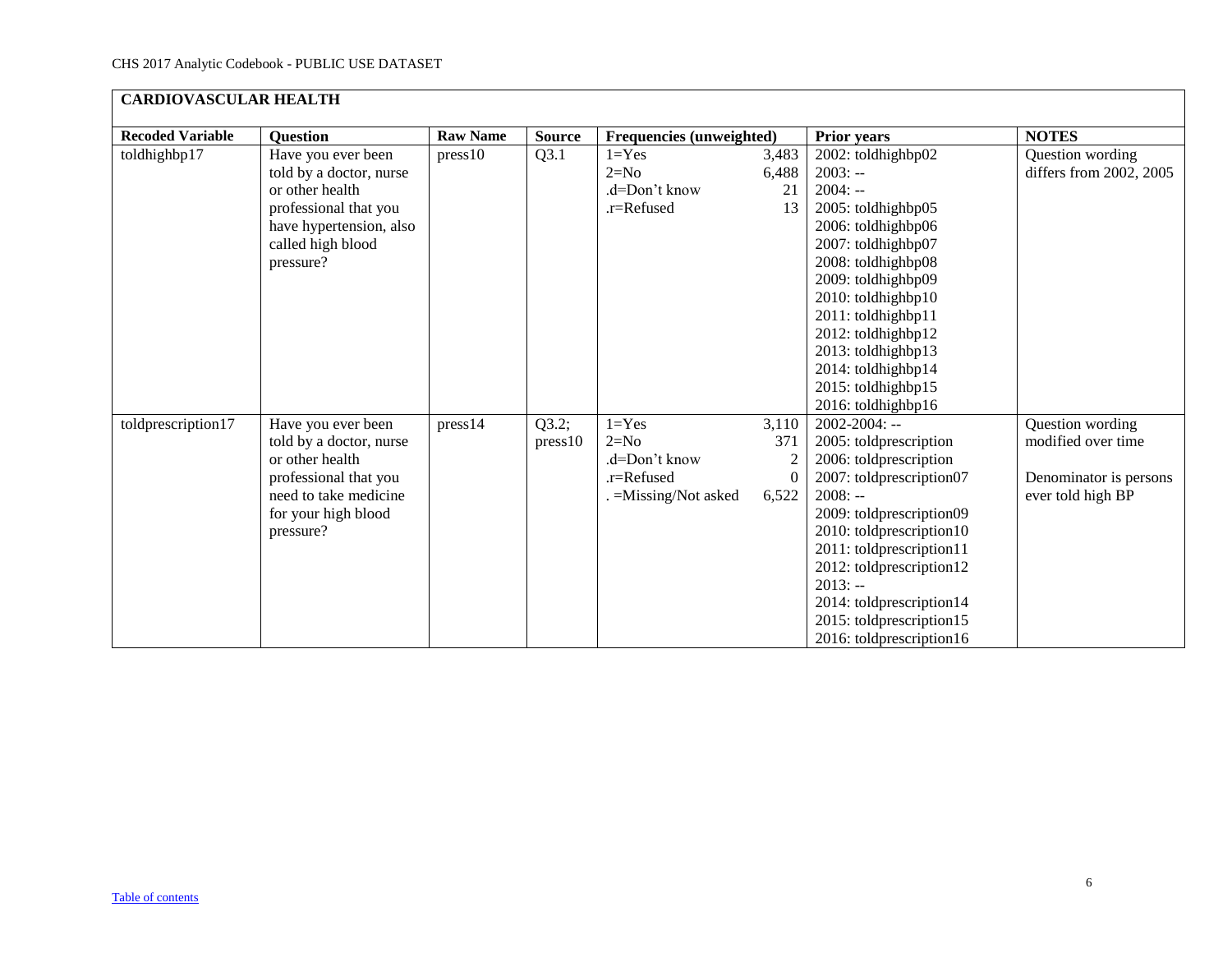| <b>CARDIOVASCULAR HEALTH</b> |                                                                                                                                          |                 |                  |                                                                            |                                     |                                                                                                                                                                                                                                                                          |                                                                                                                                                 |  |  |  |  |
|------------------------------|------------------------------------------------------------------------------------------------------------------------------------------|-----------------|------------------|----------------------------------------------------------------------------|-------------------------------------|--------------------------------------------------------------------------------------------------------------------------------------------------------------------------------------------------------------------------------------------------------------------------|-------------------------------------------------------------------------------------------------------------------------------------------------|--|--|--|--|
| <b>Recoded Variable</b>      | <b>Question</b>                                                                                                                          | <b>Raw Name</b> | <b>Source</b>    | Frequencies (unweighted)                                                   |                                     | <b>Prior years</b>                                                                                                                                                                                                                                                       | <b>NOTES</b>                                                                                                                                    |  |  |  |  |
| takingmeds17                 | Are you currently<br>taking medication for<br>your high blood<br>pressure? AMONG<br>THOSE TOLD HBP<br>AND TOLD TO TAKE<br><b>MEDS</b>    | press8          | Q3.3;<br>press14 | $1 = Yes$<br>$2=N0$<br>.d=Don't know<br>.r=Refused<br>. =Missing/Not asked | 2,773<br>331<br>5<br>6,895          | $2002 - 2004$ : --<br>2005: takingmeds05<br>2006: takingmeds06<br>2007: takingmeds07<br>$2008: -$<br>2009: takingmeds09<br>2010: takingmeds10<br>2011: takingmeds11<br>2012: takingmeds12<br>$2013: -$<br>2014: takingmeds14<br>2015: takingmeds15<br>2016: takingmeds16 | Denominator is persons<br>with high BP told they<br>needed meds for high<br>BP.<br>CHS 08 BP meds<br>question is not<br>comparable to other yrs |  |  |  |  |
| checkedbp                    | During the past 30<br>days, have you checked<br>your blood pressure at<br>home or another place<br>in your community like<br>a pharmacy? | press17         | Q3.4             | $1 = Yes$<br>$2=N0$<br>.d=Don't know<br>.r=Refused<br>.=Missing/Not asked  | 2,026<br>1,450<br>$\theta$<br>6,522 | $2002 - 2005$ : --<br>2006: checkedbp<br>$2007 - 2008$ : --<br>2009: checkedbp<br>$2010 - 2016$ : --                                                                                                                                                                     | Question wording<br>modified over time.<br>Denominator is persons<br>ever told high BP                                                          |  |  |  |  |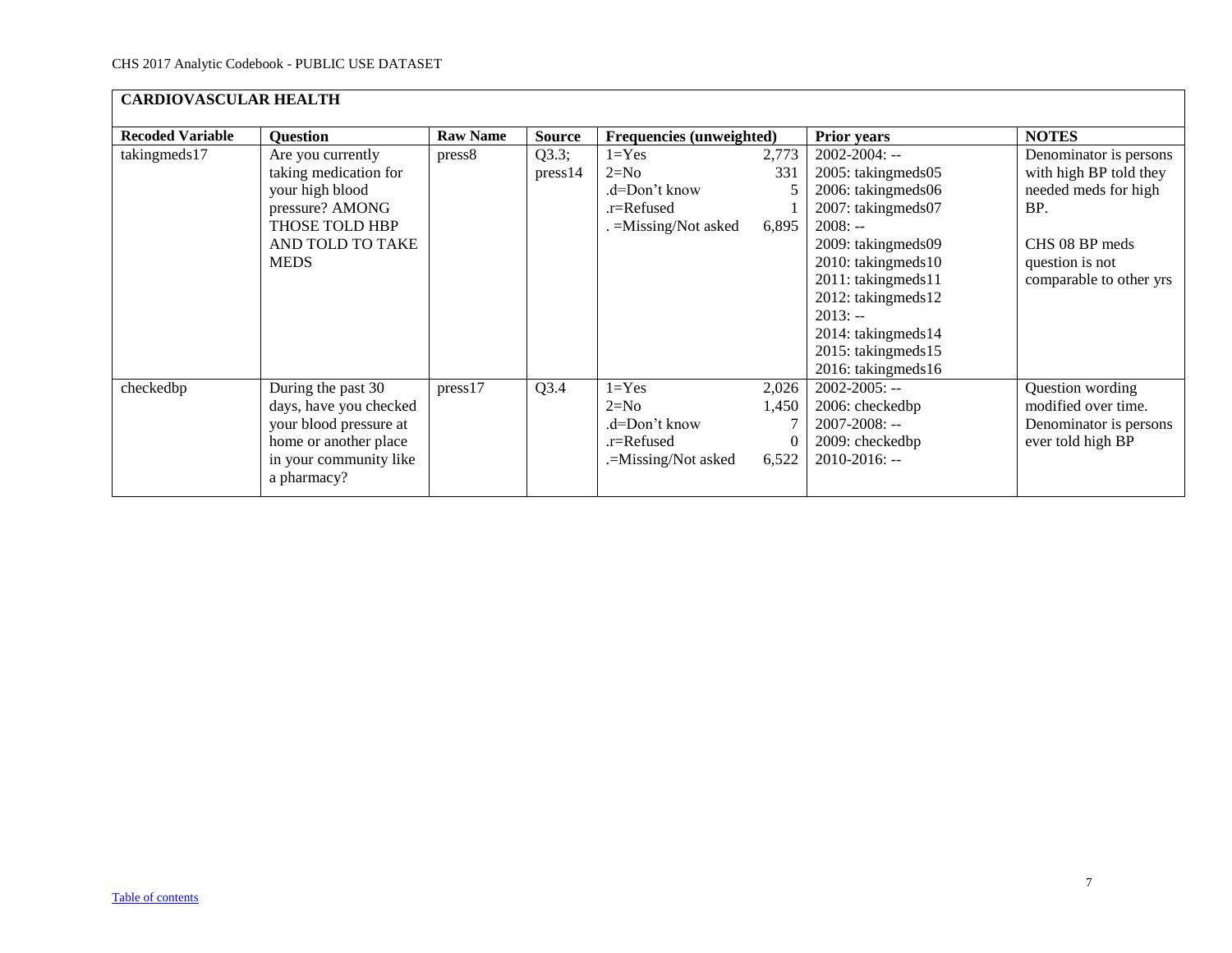<span id="page-7-0"></span>

| <b>DIABETES</b>         |                             |                 |               |                                 |       |                        |                          |
|-------------------------|-----------------------------|-----------------|---------------|---------------------------------|-------|------------------------|--------------------------|
|                         |                             |                 |               |                                 |       |                        |                          |
| <b>Recoded Variable</b> | <b>Question</b>             | <b>Raw Name</b> | <b>Source</b> | <b>Frequencies</b> (unweighted) |       | <b>Prior years</b>     | <b>NOTES</b>             |
| diabetes17              | Have you ever been told     | diabet10        | Q4.1          | $1 = Yes$                       | 1,462 | 2002-04: diabetes      | Women who had            |
|                         | by a doctor, nurse or other |                 |               | $2 = No$                        | 8,524 | $2005: -$              | diabetes only while      |
|                         | health professional that    |                 |               | $d=Don't know$                  |       | 2006: diabetes         | pregnant are included in |
|                         | you have diabetes?          |                 |               | .r=Refused                      |       | $2007$ : diabetes $07$ | 'no' category            |
|                         |                             |                 |               |                                 |       | $2008$ : diabetes $08$ |                          |
|                         |                             |                 |               |                                 |       | $2009:$ diabetes 09    |                          |
|                         |                             |                 |               |                                 |       | $2010$ : diabetes 10   |                          |
|                         |                             |                 |               |                                 |       | 2011:diabetes11        |                          |
|                         |                             |                 |               |                                 |       | $2012$ : diabetes 12   |                          |
|                         |                             |                 |               |                                 |       | $2013$ : diabetes 13   |                          |
|                         |                             |                 |               |                                 |       | $2014$ : diabetes 14   |                          |
|                         |                             |                 |               |                                 |       | $2015$ : diabetes 15   |                          |
|                         |                             |                 |               |                                 |       | $2016$ : diabetes 16   |                          |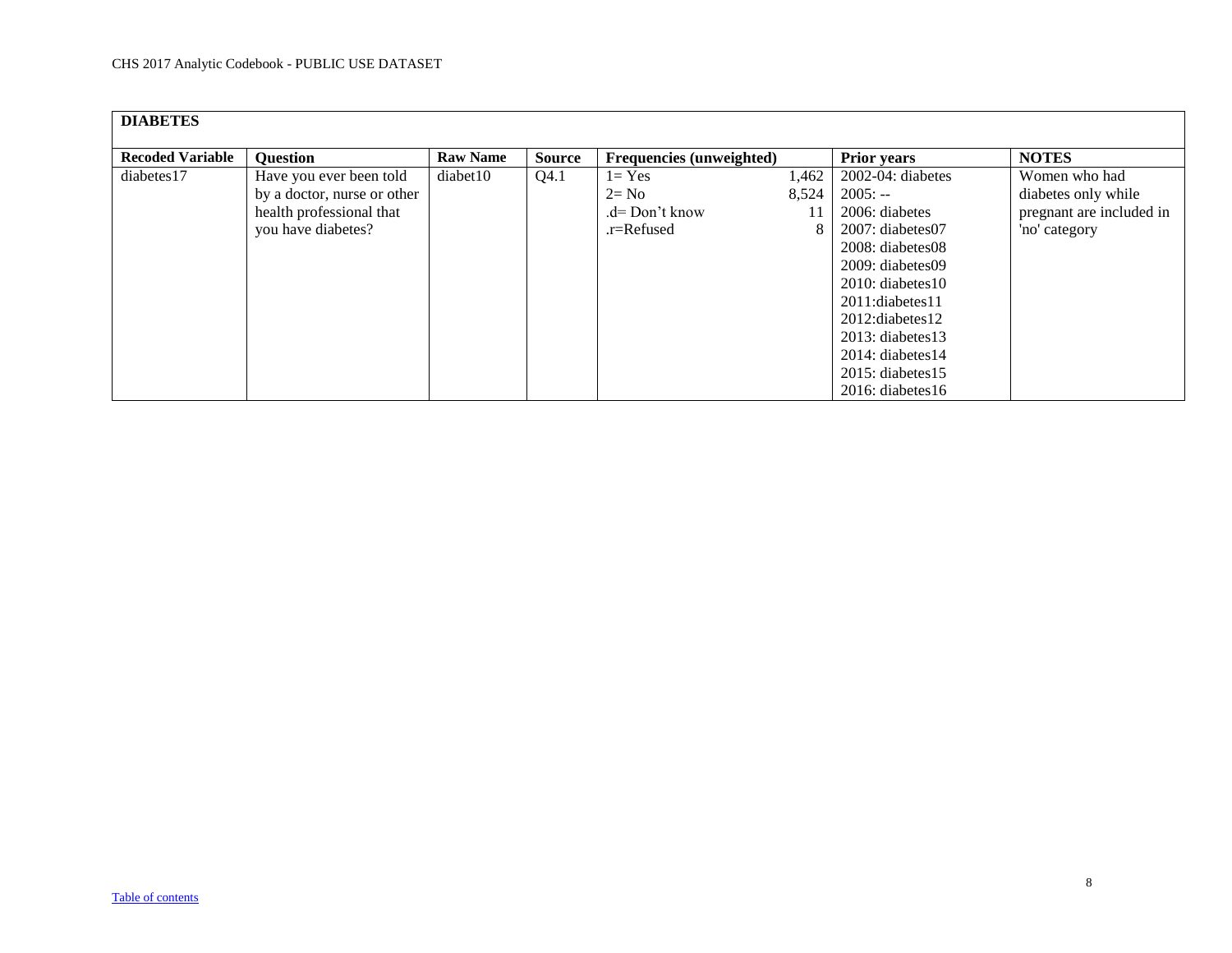<span id="page-8-0"></span>

| <b>ASTHMA</b>               |                                                                                                                                |                     |               |                          |                |                                                                                                                                                                                                                                                                                                           |                                                                                                                                       |
|-----------------------------|--------------------------------------------------------------------------------------------------------------------------------|---------------------|---------------|--------------------------|----------------|-----------------------------------------------------------------------------------------------------------------------------------------------------------------------------------------------------------------------------------------------------------------------------------------------------------|---------------------------------------------------------------------------------------------------------------------------------------|
| <b>Recoded Variable</b>     | <b>Question</b>                                                                                                                | <b>Raw Name</b>     | <b>Source</b> | Frequencies (unweighted) |                | <b>Prior years</b>                                                                                                                                                                                                                                                                                        | <b>NOTES</b>                                                                                                                          |
| imputed_<br>everasthma      | Have you ever been<br>told by a doctor, nurse<br>or other health<br>professional that you<br>had asthma?                       | asthma1             | Q4.2          | $1 = Yes$<br>$2 = No$    | 1,450<br>8,555 | 2002-04: asthma1<br>$2005: -$<br>$2006-14$ : everasthma<br>$2015: -$<br>2016: everasthma                                                                                                                                                                                                                  | Question wording<br>modified over time.<br>Missing values were<br>imputed.                                                            |
| imputed_<br>currentasthma17 | In the last 12 months,<br>have you had an<br>episode of asthma or an<br>asthma attack? (Asked<br>of those ever told<br>asthma) | asthma1;<br>asthma9 | Q4.3          | $1 = Yes$<br>$2 = No$    | 487<br>9,518   | 2002-04: currentasthma<br>$2005: -$<br>2006: currentasthma<br>2007: currentasthma07<br>2008: currentasthma08<br>2009: currentasthma09<br>2010: currentasthma10<br>2011: currentasthma11<br>2012: currentasthma12<br>2013: currentasthma13<br>2014: currentasthma14<br>$2015: --$<br>2016: currentasthma16 | Question wording<br>modified over time.<br>Not comparable to 2015.<br>Comparable to other<br>years<br>Missing values were<br>imputed. |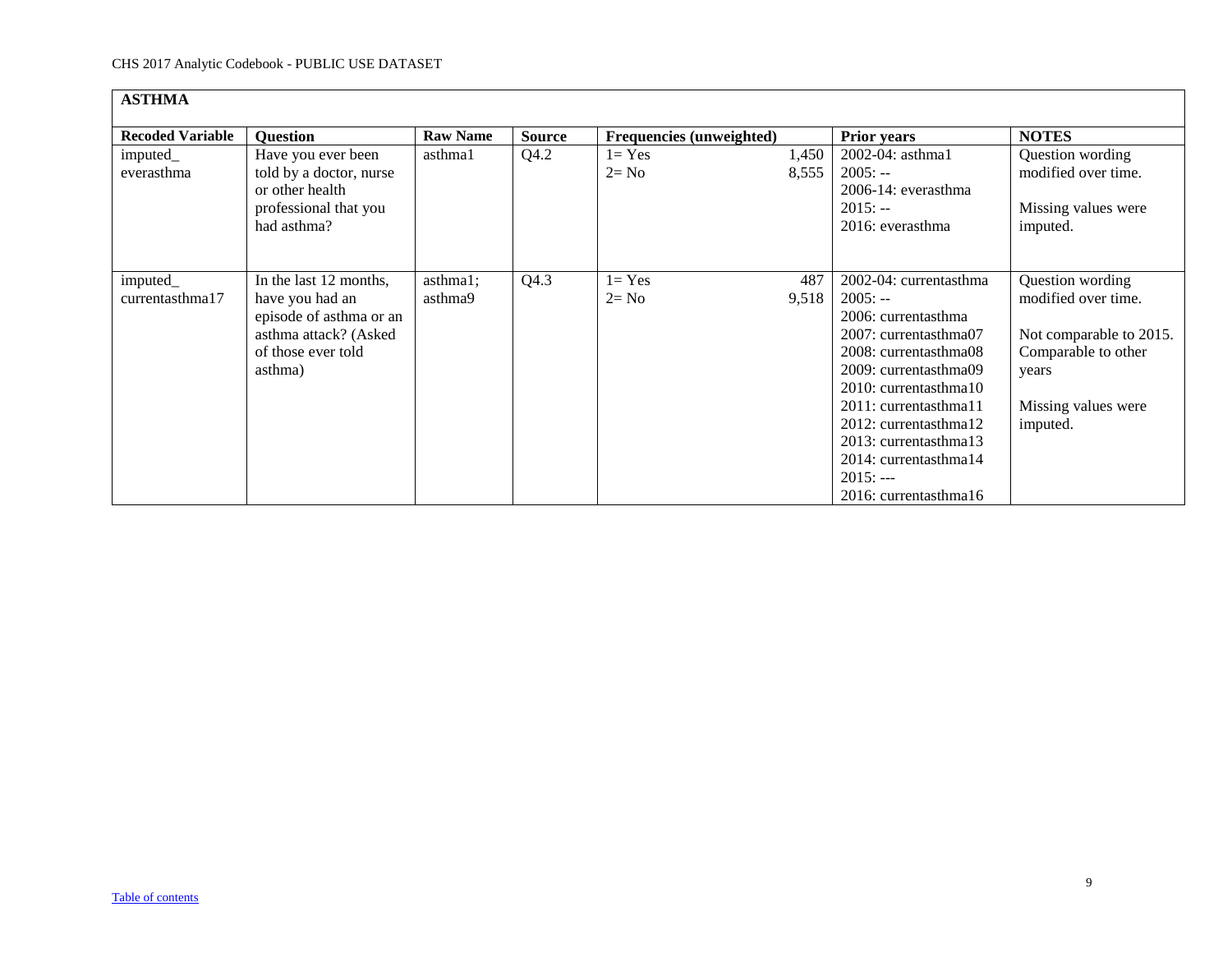<span id="page-9-0"></span>

| <b>MENTAL HEALTH</b>    |                                                                                                                                                                             |                    |               |                                                                                                                                 |                                              |                                    |              |
|-------------------------|-----------------------------------------------------------------------------------------------------------------------------------------------------------------------------|--------------------|---------------|---------------------------------------------------------------------------------------------------------------------------------|----------------------------------------------|------------------------------------|--------------|
| <b>Recoded Variable</b> | <b>Question</b>                                                                                                                                                             | Raw<br><b>Name</b> | <b>Source</b> | Frequencies (unweighted)                                                                                                        |                                              | <b>Prior years</b>                 | <b>NOTES</b> |
| mood63                  | Over the last 2 weeks, how<br>often have you been bothered<br>by: little interest or pleasure in<br>doing things?                                                           | mood63             | Q5.1          | $1 = Not$ at all<br>2=Several days<br>3=More than half the days<br>4=Nearly every day<br>$d = Don't know$<br>$r =$ Refused      | 7,510<br>1,306<br>386<br>621<br>145<br>37    | $2002 - 2015$ : --<br>2016: mood63 |              |
| mood64                  | Over the last 2 weeks, how<br>often have you been bothered<br>by: feeling down, depressed or<br>hopeless?                                                                   | mood64             | Q5.2          | 1=Not at all<br>2=Several days<br>3=More than half the days<br>4=Nearly every day<br>$d = Don't know$<br>.r=Refused             | 7,482<br>1,535<br>391<br>492<br>77<br>28     | $2002 - 2015$ : --<br>2016: mood64 |              |
| mood54                  | Over the last 2 weeks, how<br>often have you been bothered<br>by: trouble falling or staying<br>asleep, or sleeping too much?                                               | mood54             | Q5.3          | $1 = Not$ at all<br>2=Several days<br>3=More than half the days<br>4=Nearly every day<br>$d = Don't know$<br>.r=Refused         | 6,323<br>1,894<br>530<br>1,137<br>101<br>20  | $2002 - 2015$ : --<br>2016: mood54 |              |
| mood55                  | Over the last 2 weeks, how<br>often have you been bothered<br>by: feeling tired or having<br>little energy?                                                                 | mood55             | Q5.4          | $1 = Not$ at all<br>2=Several days<br>3=More than half the days<br>4=Nearly every day<br>$d = Don't know$<br>.r= Refused        | 5,187<br>2,846<br>696<br>1,131<br>127<br>18  | $2002 - 2015$ : --<br>2016: mood55 |              |
| mood56                  | Over the last 2 weeks, how<br>often have you been bothered<br>by: poor appetite or<br>overeating?                                                                           | mood56             | Q5.5          | $1 = Not$ at all<br>2=Several days<br>3=More than half the days<br>4=Nearly every day<br>$d = Don't know$<br>.r=Refused         | 7,849<br>1,137<br>364<br>559<br>89<br>$\tau$ | $2002 - 2015$ : --<br>2016: mood56 |              |
| mood57                  | Over the last 2 weeks, how<br>often have you been bothered<br>by: feeling bad about yourself<br>- or that you are a failure or<br>have let yourself or your<br>family down? | mood57             | Q5.6          | $1 = Not$ at all<br>2=Several days<br>3=More than half the days<br>4=Nearly every day<br>$d = Don't know$<br>$r =$ Refused      | 8,283<br>1,014<br>272<br>340<br>71<br>25     | $2002 - 2015$ : --<br>2016: mood57 |              |
| mood58                  | Over the last 2 weeks, how<br>often have you been bothered<br>by: trouble concentrating on<br>things, such as reading the<br>newspaper or watching TV?                      | mood58             | Q5.7          | $1 = Not$ at all<br>2=Several days<br>3=More than half the days<br>4=Nearly every day<br>.d= Don't know<br>$\mathbf{r}$ Refused | 8,129<br>1,081<br>278<br>415<br>87<br>15     | $2002 - 2015$ : --<br>2016: mood58 |              |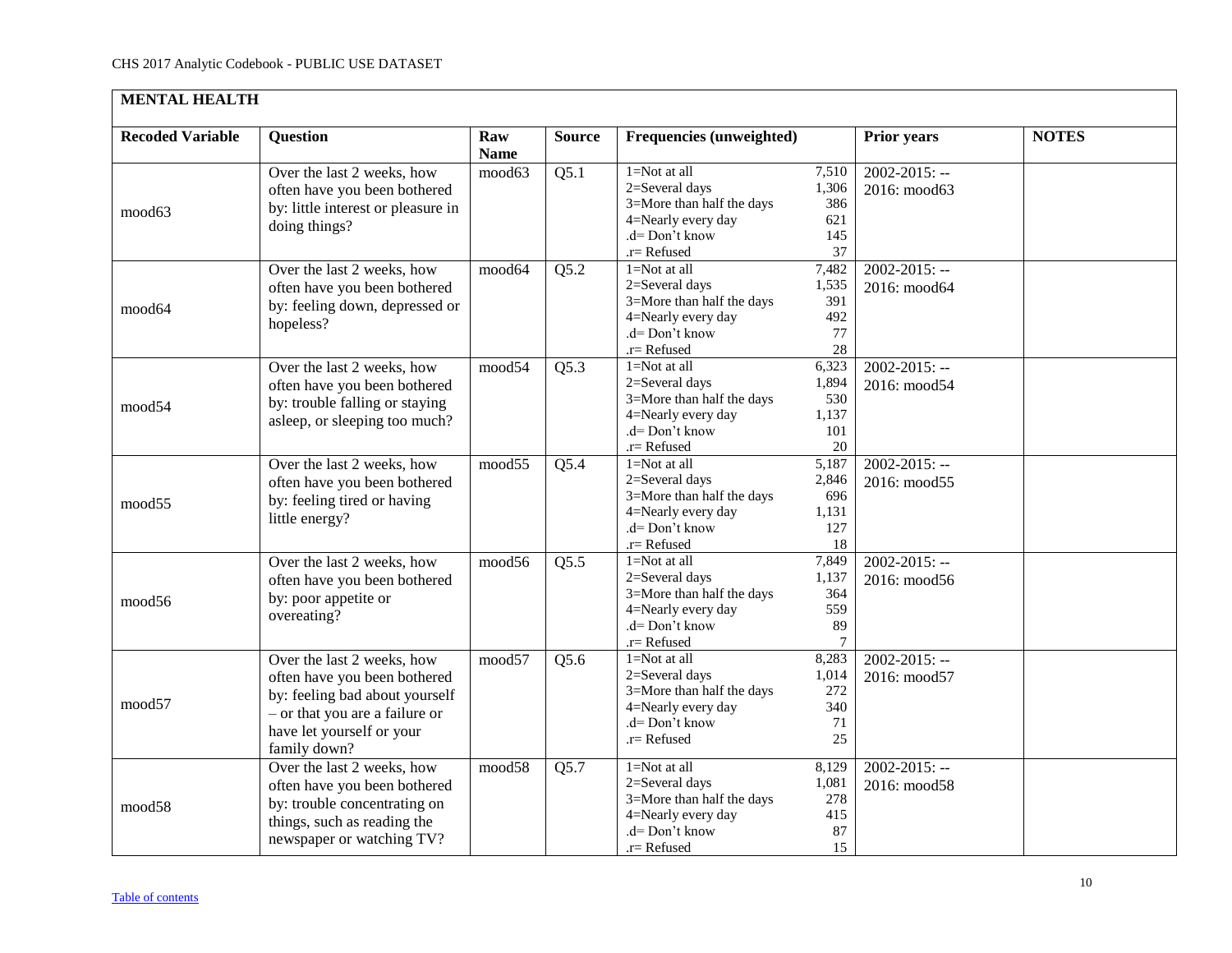| <b>MENTAL HEALTH</b>    |                                                                                                                                                                                                                                                            |                    |                            |                                                                                                                           |                                                   |                                         |                                                                                                                     |  |  |  |
|-------------------------|------------------------------------------------------------------------------------------------------------------------------------------------------------------------------------------------------------------------------------------------------------|--------------------|----------------------------|---------------------------------------------------------------------------------------------------------------------------|---------------------------------------------------|-----------------------------------------|---------------------------------------------------------------------------------------------------------------------|--|--|--|
| <b>Recoded Variable</b> | <b>Question</b>                                                                                                                                                                                                                                            | Raw<br><b>Name</b> | <b>Source</b>              | Frequencies (unweighted)                                                                                                  |                                                   | <b>Prior years</b>                      | <b>NOTES</b>                                                                                                        |  |  |  |
| mood59                  | Over the last 2 weeks, how<br>often have you been bothered<br>by: moving or speaking so<br>slowly that other people could<br>have noticed? Or the opposite<br>- being so fidgety or restless<br>that you have been moving<br>around a lot more than usual? | mood59             | Q5.8                       | $1 = Not$ at all<br>2=Several days<br>3=More than half the days<br>4=Nearly every day<br>.d= Don't know<br>$.r =$ Refused | 8,759<br>660<br>212<br>261<br>96<br>17            | $2002 - 2015$ : --<br>2016: mood59      |                                                                                                                     |  |  |  |
| phq8score               | Patient Health Questionnaire<br>depression scale - based on<br>last 2 weeks                                                                                                                                                                                | ---                | $Q5.1-$<br>Q5.8            | $0 - 24$<br>.d= Don't know<br>$.r =$ Refused<br>$=$ Missing/Not asked                                                     | 9,415<br>$\overline{\mathbf{c}}$<br>5<br>583      | $2002 - 2015$ : --<br>2016: phq8score   |                                                                                                                     |  |  |  |
| currdepress             | Current depression (last 2<br>weeks)                                                                                                                                                                                                                       | $---$              | $Q5.1-$<br>Q5.8            | $1 = Yes$<br>$2 = No$<br>$d = Don't know$<br>$.r =$ Refused<br>$=$ Missing/Not asked                                      | 909<br>8,506<br>$\overline{c}$<br>5<br>583        | $2002 - 2015$ : --<br>2016: currdepress |                                                                                                                     |  |  |  |
| mood61                  | In the past 12 months, have<br>you taken a prescription<br>medication for a mental health<br>problem? Among those with<br>current depression.                                                                                                              | mood61             | Q5.9                       | $1 = Yes$<br>$2 = No$<br>$.d=Don't know$<br>$.r =$ Refused<br>$=$ Missing/Not asked                                       | 310<br>593<br>6<br>0<br>9,096                     | $2002 - 2015$ : --<br>2016: mood61      | Among those with<br>current depression.                                                                             |  |  |  |
| mood62                  | In the past 12 months, have<br>you received any counseling<br>for a mental health problem?<br>Among those with current<br>depression.                                                                                                                      | mood62             | Q5.10                      | $1 = Yes$<br>$2 = No$<br>.d= Don't know<br>$.r =$ Refused<br>$=$ Missing/Not asked                                        | 301<br>606<br>$\overline{c}$<br>$\theta$<br>9,096 | $2002 - 2015$ : --<br>2016: mood62      | Among those with<br>current depression.                                                                             |  |  |  |
| mhtreat17               | Received counseling or<br>prescription medication for a<br>mental health problem in last<br>12 months. Among adults with<br>current depression.                                                                                                            | mood61,<br>mood62  | $\overline{Q5.9}$<br>Q5.10 | $1 = Yes$<br>$2 = No$<br>.d= Don't know<br>$.r =$ Refused<br>$=$ Missing/Not asked                                        | 380<br>523<br>$\theta$<br>9,102                   | $2002 - 2015$ : --<br>2016: mhtreat16   | Among those with<br>current depression.<br>Not comparable to<br>prior years when<br>asked among those<br>with NSPD. |  |  |  |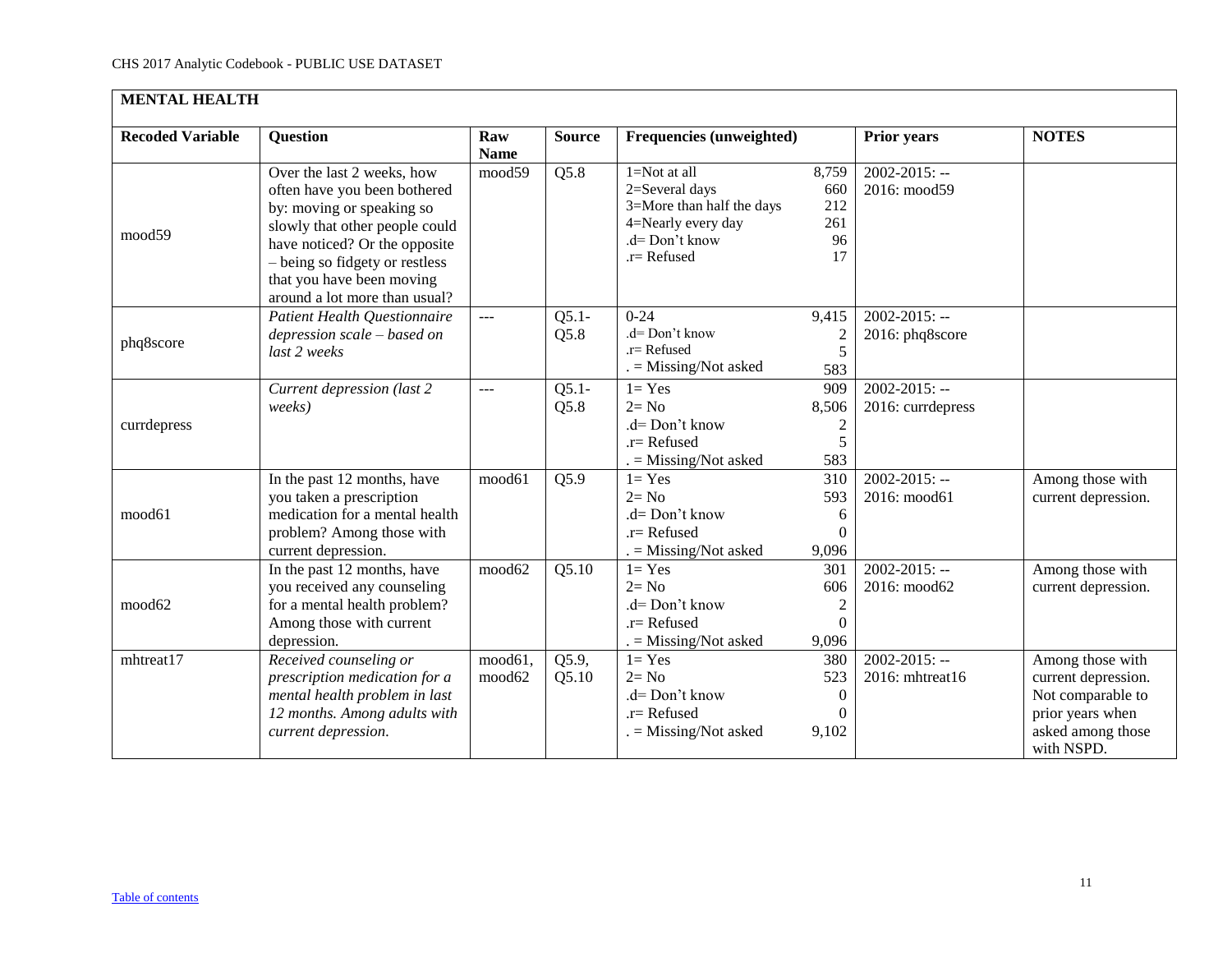| <b>MENTAL HEALTH</b>    |                                                                                                                           |                    |        |                                                      |                    |                                                                                                                                                                                                          |                                                                          |  |  |  |
|-------------------------|---------------------------------------------------------------------------------------------------------------------------|--------------------|--------|------------------------------------------------------|--------------------|----------------------------------------------------------------------------------------------------------------------------------------------------------------------------------------------------------|--------------------------------------------------------------------------|--|--|--|
| <b>Recoded Variable</b> | <b>Question</b>                                                                                                           | Raw<br><b>Name</b> | Source | Frequencies (unweighted)                             |                    | <b>Prior years</b>                                                                                                                                                                                       | <b>NOTES</b>                                                             |  |  |  |
| mood11                  | Was there a time in the past 12<br>months when you needed<br>treatment for a mental health<br>problem but did not get it? | mood11             | Q5.11  | $1 = Yes$<br>$2 = No$<br>.d=Don't know<br>.r=Refused | 339<br>9,630<br>25 | $2002: -$<br>$2003: \text{mod } 11$<br>$2004: -$<br>$2005: \text{mod } 11$<br>$2006: \text{mod } 11$<br>$2007 - 2012$ :--<br>$2013: \text{mod}11$<br>$2014: -$<br>2015: mood11<br>$2016: \text{mod } 11$ | Among all adults<br>Note: In 2003 only<br>asked among those<br>with nspd |  |  |  |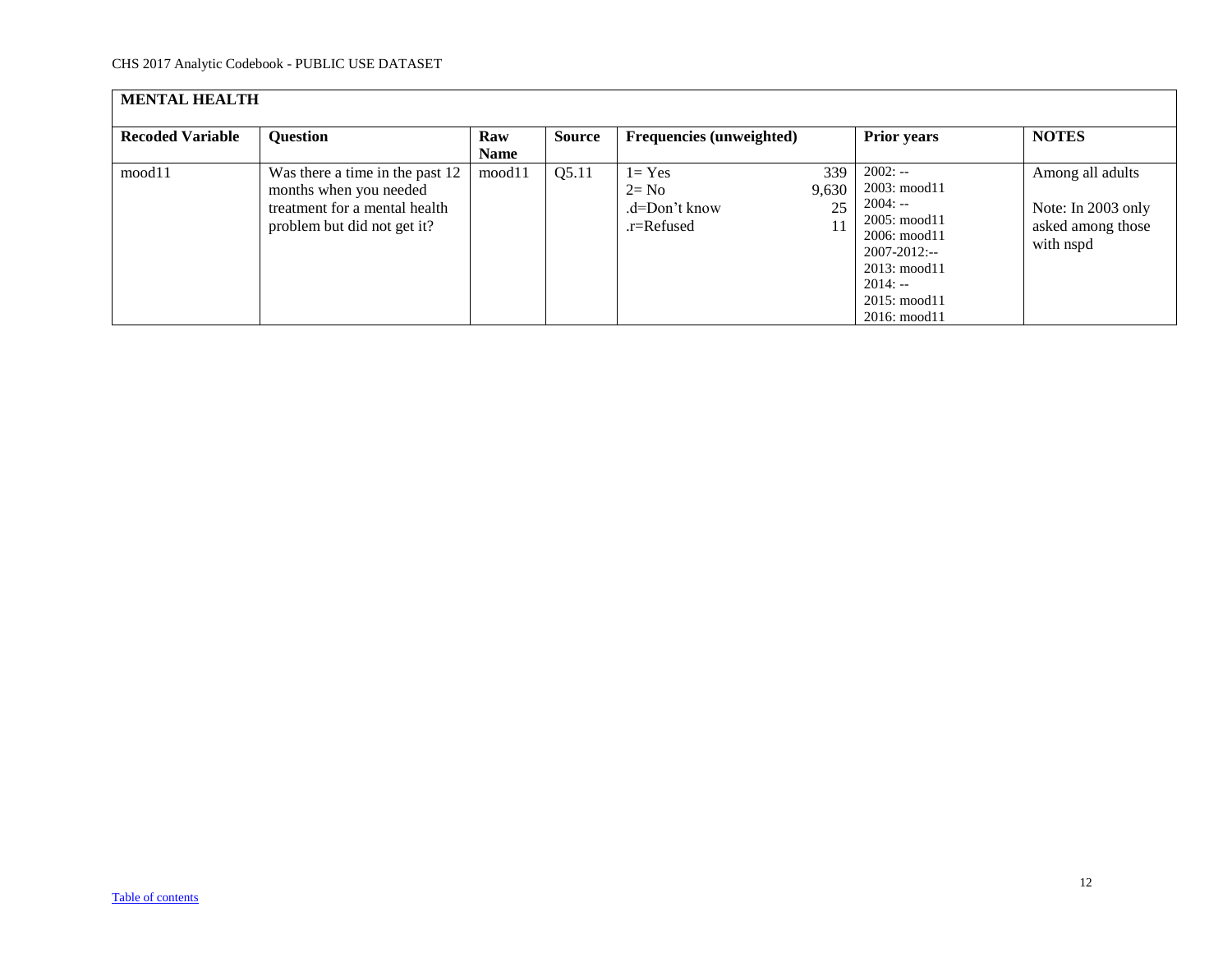<span id="page-12-0"></span>

| <b>NUTRITION</b>        |                                                                                                                                                                     |                 |                                     |                                                                                                                                   |                                                     |                                                                                                                                                                                                                                                                         |                                                                                |
|-------------------------|---------------------------------------------------------------------------------------------------------------------------------------------------------------------|-----------------|-------------------------------------|-----------------------------------------------------------------------------------------------------------------------------------|-----------------------------------------------------|-------------------------------------------------------------------------------------------------------------------------------------------------------------------------------------------------------------------------------------------------------------------------|--------------------------------------------------------------------------------|
| <b>Recoded variable</b> | <b>Question</b>                                                                                                                                                     | <b>Raw Name</b> | <b>Source</b>                       | Frequencies (unweighted)                                                                                                          |                                                     | <b>Prior years</b>                                                                                                                                                                                                                                                      | <b>NOTES</b>                                                                   |
| nutrition46             | About how many cups of fruit did<br>you eat yesterday? One cup of fruit<br>would equal one large orange, 8<br>large strawberries, or 1 medium<br>pear.              | nutrition46     | Q9.1                                | $0 - 50$<br>.d= Don't know<br>.r=Refused                                                                                          | 9,871<br>119<br>15                                  | $2002 - 2016$ : --                                                                                                                                                                                                                                                      | Continuous                                                                     |
| nutrition47             | About how many cups of vegetables did<br>you eat yesterday? One cup of<br>vegetables would equal 12 baby carrots,<br>1 large raw tomato, or 1 large ear of<br>corn. | nutrition47     | Q9.2                                | $0 - 50$<br>.d= Don't know<br>.r=Refused                                                                                          | 9,834<br>153<br>18                                  | 2002-2016: --                                                                                                                                                                                                                                                           | Continuous                                                                     |
| fruitveg17              | Total servings of fruit and/or<br>vegetables eaten yesterday did you<br>eat yesterday?                                                                              | 44              | nutrition<br>46,<br>nutrition<br>47 | $1 = None$<br>$2=1-4$ servings<br>$3 = \ge 5$ servings<br>.d=Don't know<br>.r=Refused<br>.=Missing                                | 1,057<br>7,417<br>1,277<br>44<br>5<br>205           | 2002: fruitveg<br>$2003: -$<br>2004: fruitveg<br>$2005 - 2007$ : --<br>2008-2016: fruitveg                                                                                                                                                                              | Categorical.<br>Asked differently<br>in 2017                                   |
| nsodaperday17           | How often do you drink sugar<br>sweetened soda? Do not include diet<br>soda or seltzer. Standardized to per<br>day (continuous)                                     | nutrition14     | Q9.2                                | $0 - 16$<br>.d=Don't know<br>.r=Refused<br>$=$ Missing/outliers                                                                   | 9,940<br>56<br>9<br>$\Omega$                        | $2002-06: -$<br>2007: nsodaperday07<br>2008: nsodaperday08<br>2009: nsodaperday09<br>2010: nsodaperday10<br>2011: nsodaperday11<br>2012: nsodaperday12<br>2013: nsodaperday13<br>2014: nsodaperday14<br>2015: nsodaperday15<br>2016: nsodaperday16                      | Response options<br>in 2005 not directly<br>comparable to '07-<br>$^{\circ}17$ |
| avgsodaperday17         | Average number of sodas per day                                                                                                                                     | $\overline{a}$  | nsodape<br>rday17                   | $1 = \overline{\text{None}}$<br>$2 = 1$ (more than<br>none)<br>$3=$ One<br>$4 = >1$<br>.d=Don't know<br>.r=Refused<br>$=$ Missing | 6,465<br>2,391<br>536<br>548<br>56<br>9<br>$\Omega$ | 2002-2006: --<br>2007: avgsodaperday07<br>2008: avgsodaperday08<br>2009: avgsodaperday09<br>2010: avgsodaperday10<br>2011: avgsodaperday11<br>2012: avgsodaperday12<br>2013: avgsodaperday13<br>2014: avgsodaperday14<br>2015: avgsodaperday15<br>2016: avgsodaperday16 | Response options<br>in 2005 not directly<br>comparable to '07-<br>$^{\circ}17$ |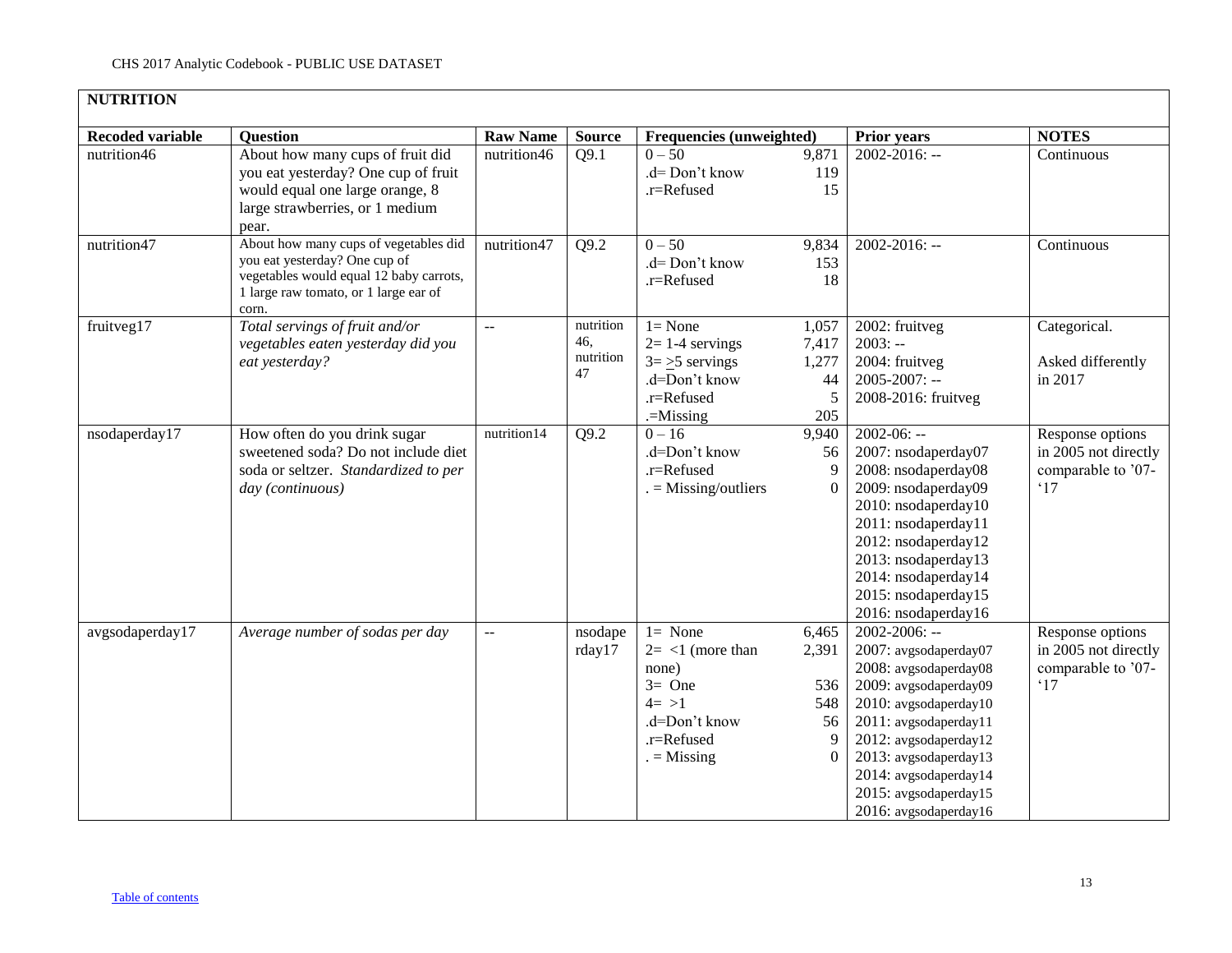| <b>NUTRITION</b>        |                                                                                                                                                                                                                                                      |                          |                                                   |                                                                                                                  |                                           |                                                                                                                                                                                                                                                                                                                    |                                                                                |  |  |  |  |
|-------------------------|------------------------------------------------------------------------------------------------------------------------------------------------------------------------------------------------------------------------------------------------------|--------------------------|---------------------------------------------------|------------------------------------------------------------------------------------------------------------------|-------------------------------------------|--------------------------------------------------------------------------------------------------------------------------------------------------------------------------------------------------------------------------------------------------------------------------------------------------------------------|--------------------------------------------------------------------------------|--|--|--|--|
| <b>Recoded variable</b> | <b>Question</b>                                                                                                                                                                                                                                      | <b>Raw Name</b>          | <b>Source</b>                                     | Frequencies (unweighted)                                                                                         |                                           | <b>Prior years</b>                                                                                                                                                                                                                                                                                                 | <b>NOTES</b>                                                                   |  |  |  |  |
| twoplussoda             | Drink two or more sodas per day                                                                                                                                                                                                                      | $\overline{a}$           | nsodape<br>rday17                                 | $1 = \geq 2$ sodas<br>$2 = 2$ sodas<br>.d=Don't know<br>.r=Refused<br>$=$ Missing                                | 541<br>9,399<br>56<br>9<br>$\overline{0}$ | $2002 - 2004$ : --<br>2005: twoplussoda<br>$2006: -$<br>2007-2016: twoplussoda                                                                                                                                                                                                                                     | Recommend<br>twoplussoda for<br>comparing '05 v<br>$'07-17$                    |  |  |  |  |
| nsugardrinkperday17     | How often do you drink other<br>sweetened drinks like sweetened<br>iced tea, sports drinks, fruit punch<br>or other fruit-flavored drinks? Do<br>not include diet soda, sugar free<br>drinks, or 100% juice. Standardized<br>to per day (continuous) | nutrition15              | $\overline{Q9.3}$                                 | $0 - 20$<br>.d=Don't know<br>.r=Refused<br>$=$ Missing                                                           | 9,904<br>93                               | 2002-2006: --<br>2007: nsugardrinkperday<br>2008: nsugardrinkperday08<br>2009: nsugardrinkperday09<br>2010: nsugardrinkperday10<br>2011: nsugardrinkperday11<br>2012: nsugardrinkperday12<br>2013: nsugardrinkperday13<br>2014: nsugardrinkperday14<br>2015: nsugardrinkperday15<br>2016: nsugardrinkperday16      |                                                                                |  |  |  |  |
| avgsugarperday17        | Average number of other sugar-<br>sweetened beverages per day                                                                                                                                                                                        | $\overline{a}$           | nsugard<br>rinkperd<br>ay17                       | $1 = None$<br>$2 = <1$ (more than<br>none)<br>$3=$ One<br>$4 = >1$<br>.d=Don't know<br>.r=Refused<br>$=$ Missing | 6,227<br>2,320<br>757<br>600<br>93        | $2002 - 2006$ : --<br>2007: avgsugarperday07<br>2008: avgsugarperday08<br>2009: avgsugarperday09<br>2010: avgsugarperday10<br>2011: avgsugarperday11<br>2012: avgsugarperday12<br>2013: avgsugarperday13<br>2014: avgsugarperday14<br>2015: avgsugarperday15<br>2016: avgsugarperday16                             | Response options<br>in 2005 not directly<br>comparable to '07-<br>$^{\circ}17$ |  |  |  |  |
| nsodasugarperday17      | Number of soda and other sugar<br>sweetened beverages consumed.<br>Standardized to per day<br>(continuous)                                                                                                                                           | $\overline{\phantom{m}}$ | nsodape<br>rday17,<br>nsugard<br>rinkperd<br>ay17 | $0 - 21$<br>.d=Don't know<br>.r=Refused<br>$=$ Missing                                                           | 9,922<br>16<br>$\Omega$<br>67             | $2002 - 2006$ : --<br>2007: nsugardrinkperday<br>2008: nsugardrinkperday08<br>2009: nsugardrinkperday09<br>2010: nsugardrinkperday10<br>2011: nsugardrinkperday11<br>2012: nsugardrinkperday12<br>2013: nsugardrinkperday13<br>2014: nsugardrinkperday14<br>2015: nsugardrinkperday15<br>2016: nsugardrinkperday16 |                                                                                |  |  |  |  |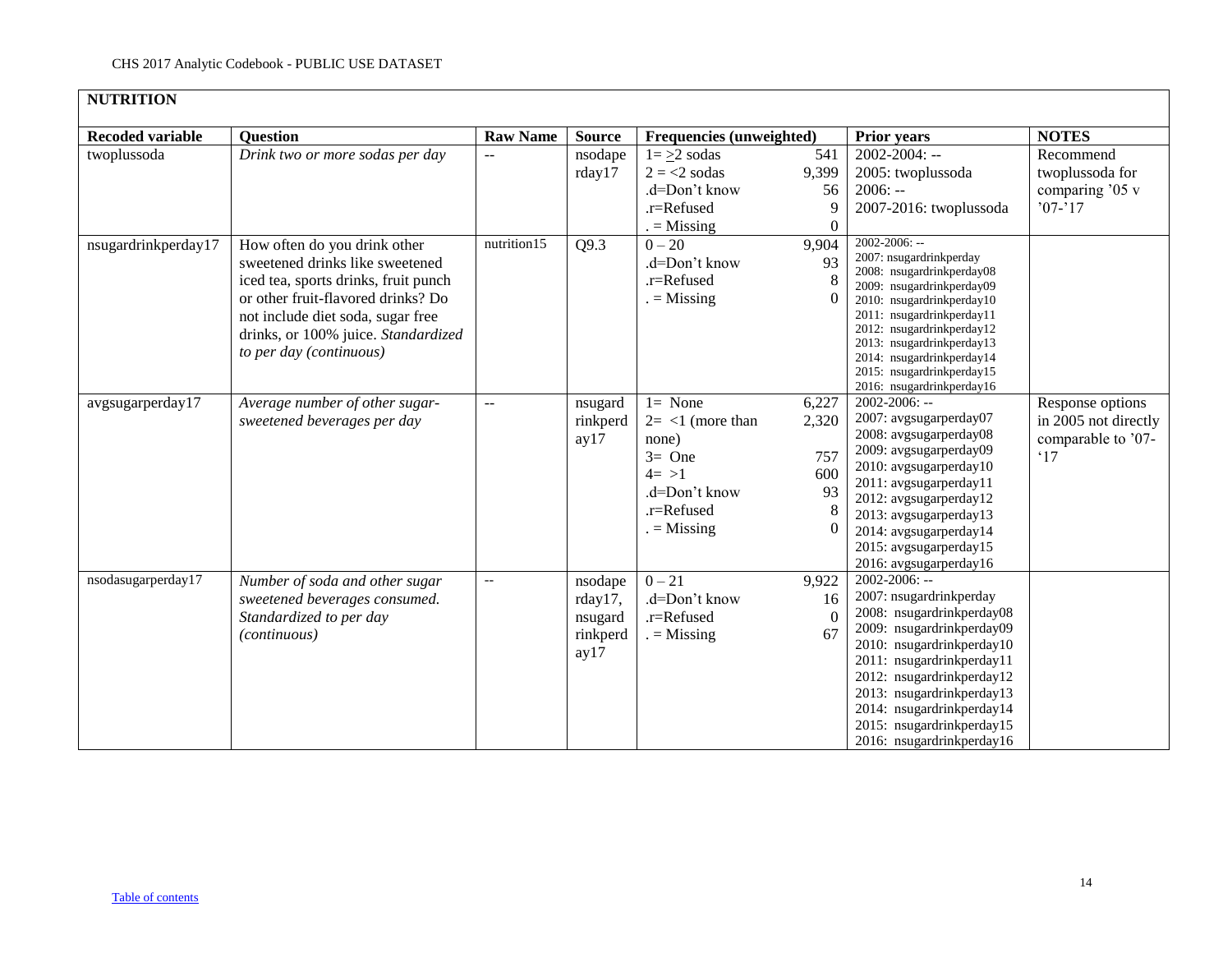| <b>NUTRITION</b>        |                                                                                                                                                                                                       |                 |                                 |                                                                                                                  |                                           |                                                                                                                                                                                                                                                                                                                           |                                                                                |
|-------------------------|-------------------------------------------------------------------------------------------------------------------------------------------------------------------------------------------------------|-----------------|---------------------------------|------------------------------------------------------------------------------------------------------------------|-------------------------------------------|---------------------------------------------------------------------------------------------------------------------------------------------------------------------------------------------------------------------------------------------------------------------------------------------------------------------------|--------------------------------------------------------------------------------|
| <b>Recoded variable</b> | <b>Question</b>                                                                                                                                                                                       | <b>Raw Name</b> | <b>Source</b>                   | Frequencies (unweighted)                                                                                         |                                           | <b>Prior years</b>                                                                                                                                                                                                                                                                                                        | <b>NOTES</b>                                                                   |
| avgsodasugarperday17    | Average number of sodas plus<br>sweetened drinks per day<br>(categorical)                                                                                                                             |                 | nsodasug<br>ardrinkp<br>erday17 | $l = None$<br>$2 = <1$ (more than<br>none)<br>$3=$ One<br>$4 = >1$<br>.d=Don't know<br>.r=Refused<br>$=$ Missing | 4,894<br>2,916<br>629<br>1,83<br>16<br>67 | 2002-2006: --<br>2007: avgsodasugarperday07<br>2008: avgsodasugarperday08<br>2009: avgsodasugarperday09<br>2010: avgsodasugarperday10<br>2011: avgsodasugarperday11<br>2012: avgsodasugarperday12<br>2013: avgsodasugarperday13<br>2014: avgsodasugarperday14<br>2015: avgsodasugarperday15<br>2016: avgsodasugarperday16 | Response options<br>in 2005 not directly<br>comparable to '07-<br>$^{\circ}16$ |
| ssb                     | Consumes one or more sugar<br>sweetened beverages (soda $+$ other<br>sweetened drinks) on average per<br>day                                                                                          | $-$             | nsodasug<br>ardrinkp<br>erday17 | $1 = Yes$<br>$2=N0$<br>.d=Don't know<br>.r=Refused<br>$=$ Missing                                                | 2,112<br>7,810<br>16<br>67                | $2002 - 2006$ : --<br>2007-2016 ssb                                                                                                                                                                                                                                                                                       |                                                                                |
| drinkwater              | How many glasses of plain water<br>did you drink yesterday? Plain<br>water includes tap water, bottled<br>plain water, plain seltzer water, and<br>water from a drinking fountain or<br>water cooler? | nutrition48     | Q9.5                            | $1 = None$<br>$2=1-4$ glasses<br>$3=5-8$ glasses<br>$4=9+$ glasses<br>.d=Don't know<br>.r=Refused                | 248<br>4,806<br>3,817<br>964<br>162<br>8  | $2002 - 2016$ : --                                                                                                                                                                                                                                                                                                        | New in 2017                                                                    |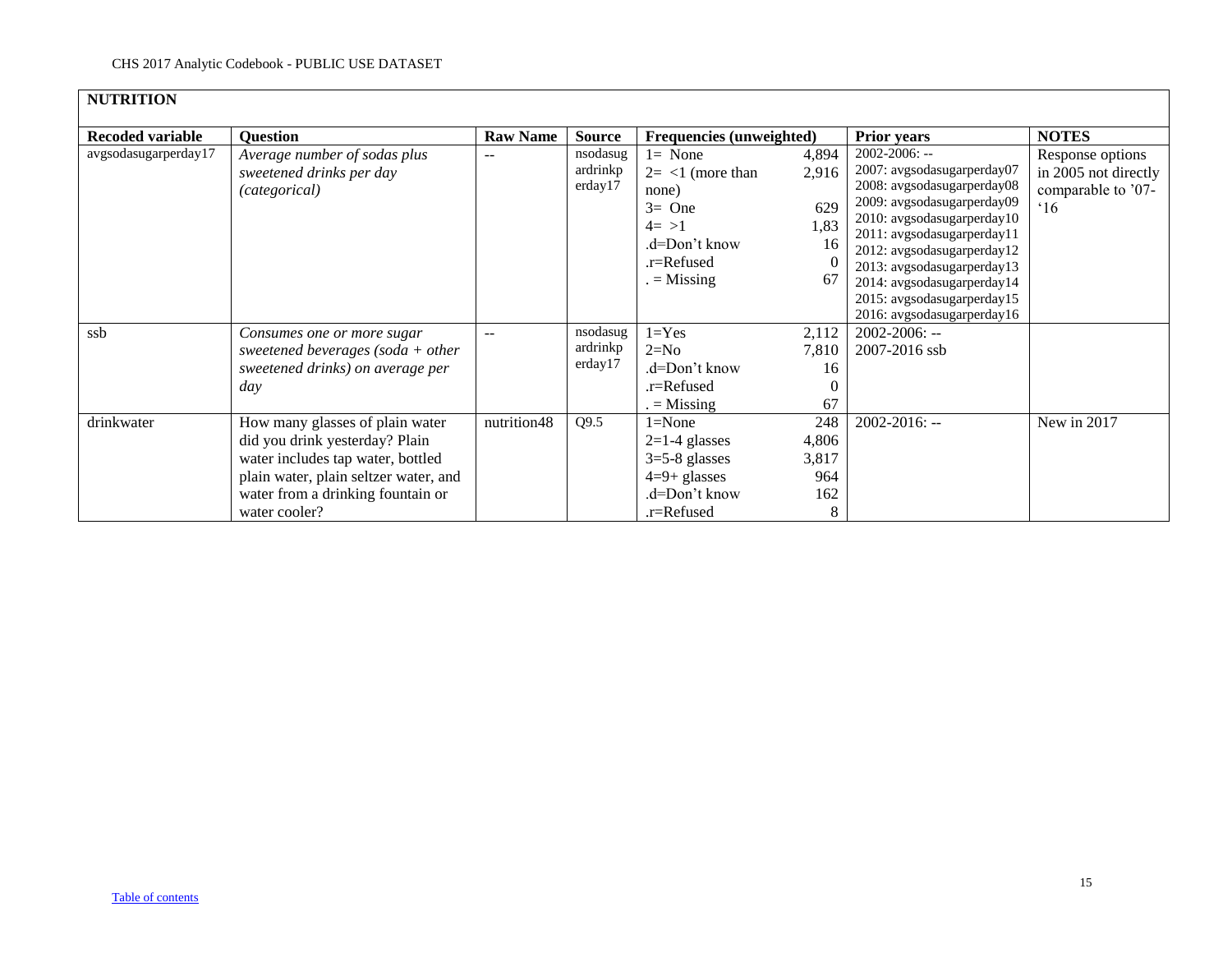<span id="page-15-0"></span>

| <b>FOOD INSECURITY</b>            |                                                                                                                                                                                                                                                                                                                                     |                 |               |                                                                                                                            |                              |                    |                                                                                                  |  |  |  |  |
|-----------------------------------|-------------------------------------------------------------------------------------------------------------------------------------------------------------------------------------------------------------------------------------------------------------------------------------------------------------------------------------|-----------------|---------------|----------------------------------------------------------------------------------------------------------------------------|------------------------------|--------------------|--------------------------------------------------------------------------------------------------|--|--|--|--|
| <b>Recoded</b><br><b>Variable</b> | <b>Question</b>                                                                                                                                                                                                                                                                                                                     | <b>Raw Name</b> | <b>Source</b> | <b>Frequencies</b><br>(unweighted)                                                                                         |                              | <b>Prior years</b> | <b>NOTES</b>                                                                                     |  |  |  |  |
| imputed_<br>foodinsecure          | In last the last six months, which of<br>the following best describes the<br>food eaten in your household $-1$ )<br>you had enough of the kinds of food<br>you wanted to eat, 2) you had<br>enough but not always the kinds of<br>food you wanted to eat, 3)<br>sometimes there was not enough to<br>eat, or 4) often there was not | foodin1         | Q10.2         | 1=Had enough, wanted<br>to eat<br>$2=$ Had enough, not<br>always wanted<br>3=Sometimes not<br>enough<br>4=Often not enough | 7,006<br>2,100<br>673<br>226 | $2002 - 16$ : ---  | New in 2017<br>Imputed for first<br>30 replicates of<br>the phone<br>samples and<br>missing data |  |  |  |  |
|                                   | enough to eat.                                                                                                                                                                                                                                                                                                                      |                 |               |                                                                                                                            |                              |                    |                                                                                                  |  |  |  |  |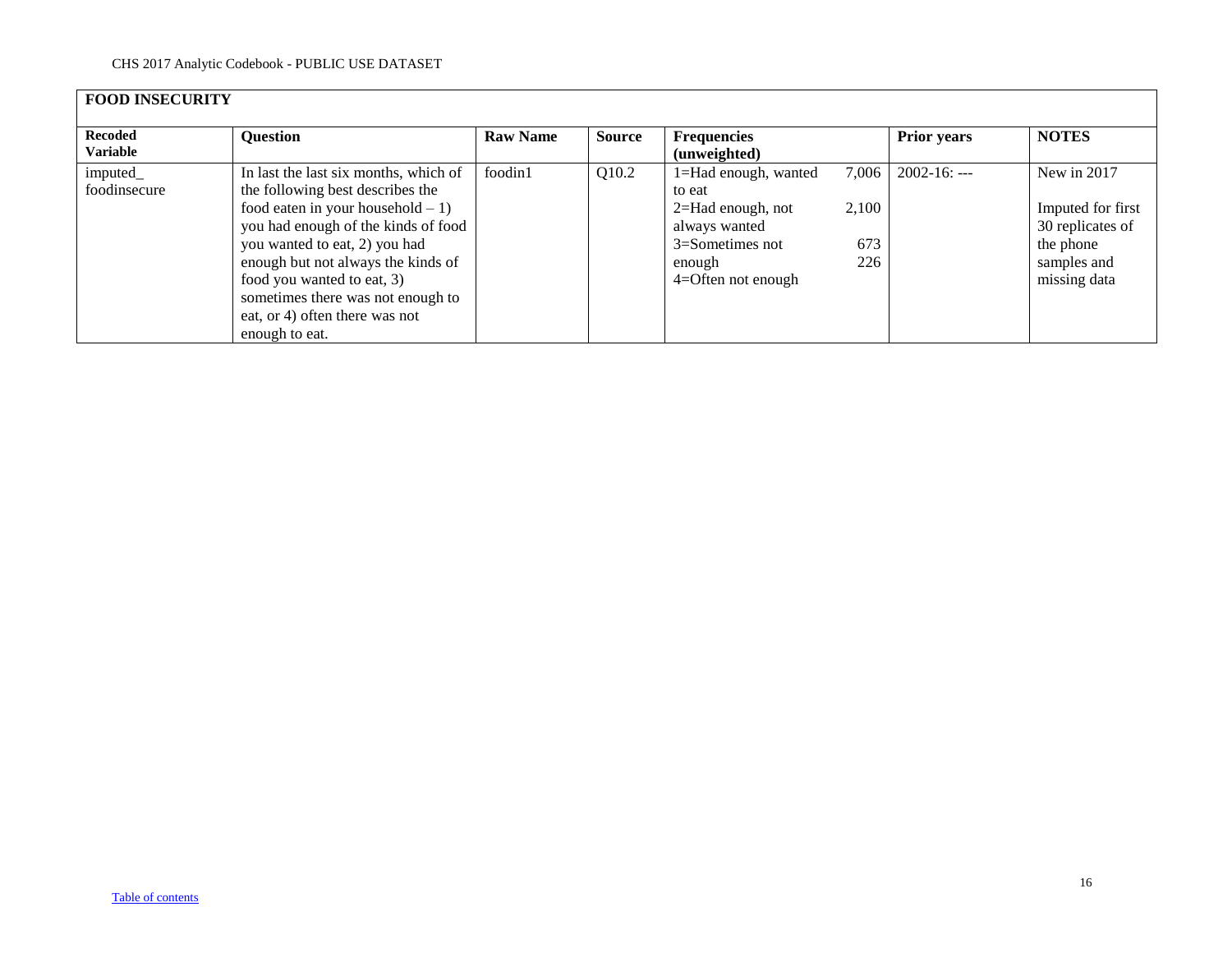<span id="page-16-0"></span>

| <b>Recoded</b><br><b>Variable</b> | <b>Question</b>                       | <b>Raw Name</b> | <b>Source</b> | <b>Frequencies</b><br>(unweighted) |                | <b>Prior years</b>     | <b>NOTES</b>     |
|-----------------------------------|---------------------------------------|-----------------|---------------|------------------------------------|----------------|------------------------|------------------|
| exercise17                        | During the past 30 days, other than   | activity1       | Q11.1         | $1 = Yes$                          | 7,343          | 2002-04: exercise      |                  |
|                                   | your regular job, did you participate |                 |               | $2 = No$                           | 2,657          | 2005: exercise05       |                  |
|                                   | in any physical activities or         |                 |               | $d = Don't know$                   | 3              | $2006-07: -$           |                  |
|                                   | exercises such as running,            |                 |               | $.r =$ Refused                     | $\overline{2}$ | 2008: exercise         |                  |
|                                   | calisthenics, golf, gardening, or     |                 |               |                                    |                | 2009: exercise09       |                  |
|                                   | walking for exercise?                 |                 |               |                                    |                | $2010$ : exercise $10$ |                  |
|                                   |                                       |                 |               |                                    |                | $2011:$ exercise11     |                  |
|                                   |                                       |                 |               |                                    |                | 2012: exercise12       |                  |
|                                   |                                       |                 |               |                                    |                | 2013: exercise13       |                  |
|                                   |                                       |                 |               |                                    |                | 2014: exercise14       |                  |
|                                   |                                       |                 |               |                                    |                | $2015$ : exercise15    |                  |
|                                   |                                       |                 |               |                                    |                | 2016: exercise16       |                  |
| cyclingfreq                       | In the past 12 months, how often      | activity57      | Q11.2         | $1 =$ Once a week or more          | 679            | $2002 - 2011$ :--      |                  |
|                                   | have you ridden a bicycle in one of   |                 |               | 2=Several times a                  | 349            | 2012-2014:             |                  |
|                                   | the five boroughs of New York         |                 |               | month                              |                | cyclingfreq            |                  |
|                                   | City? Would you say once a week       |                 |               | 3=At least once a month            | 277            | $2015: -$              |                  |
|                                   | or more, several times a month, at    |                 |               | $4 = A$ few times a year           | 678            | 2016: cyclingfreq      |                  |
|                                   | least once a month, a few times a     |                 |               | $5 =$ Never                        | 7,828          |                        |                  |
|                                   | year, or never?                       |                 |               | $6 = [Vol]$ physically             | 173            |                        |                  |
|                                   |                                       |                 |               | unable                             |                |                        |                  |
|                                   |                                       |                 |               | .d=Don't know                      | 16             |                        |                  |
|                                   |                                       |                 |               | $.r =$ Refused                     | 5              |                        |                  |
|                                   |                                       |                 |               | .=Missing/not asked                | 0              |                        |                  |
| cycling17                         | In the past 12 months, how often      | actvity57       | Q11.2         | $1=$ Several times a               | 1,028          | $2002-06: -$           | 2007-2011        |
|                                   | have you ridden a bicycle in one of   |                 |               | month                              |                | 2007: cycling          | response options |
|                                   | the five boroughs of New York         |                 |               | 2=At least once a month            | 277            | $2008: -$              | differ.          |
|                                   | City? Would you say once a week       |                 |               | 3=A few times a year               | 678            | 2009: cycling09        |                  |
|                                   | or more, several times a month, at    |                 |               | $4=[Vol]$ physically               | 173            | $2010$ : cycling $10$  |                  |
|                                   | least once a month, a few times a     |                 |               | unable                             |                | $2011$ : cycling11     |                  |
|                                   | year, or never?                       |                 |               | $5 =$ Never                        | 7,828          | $2012$ : cycling12     |                  |
|                                   |                                       |                 |               | .d= Don't know                     | 16             | $2013$ : cycling13     |                  |
|                                   |                                       |                 |               | .r=Refused                         | 5              | 2014: cycling14        |                  |
|                                   |                                       |                 |               | .=Missing/not asked                | $\overline{0}$ | $2015: -$              |                  |
|                                   |                                       |                 |               |                                    |                | $2016$ : cycling16     |                  |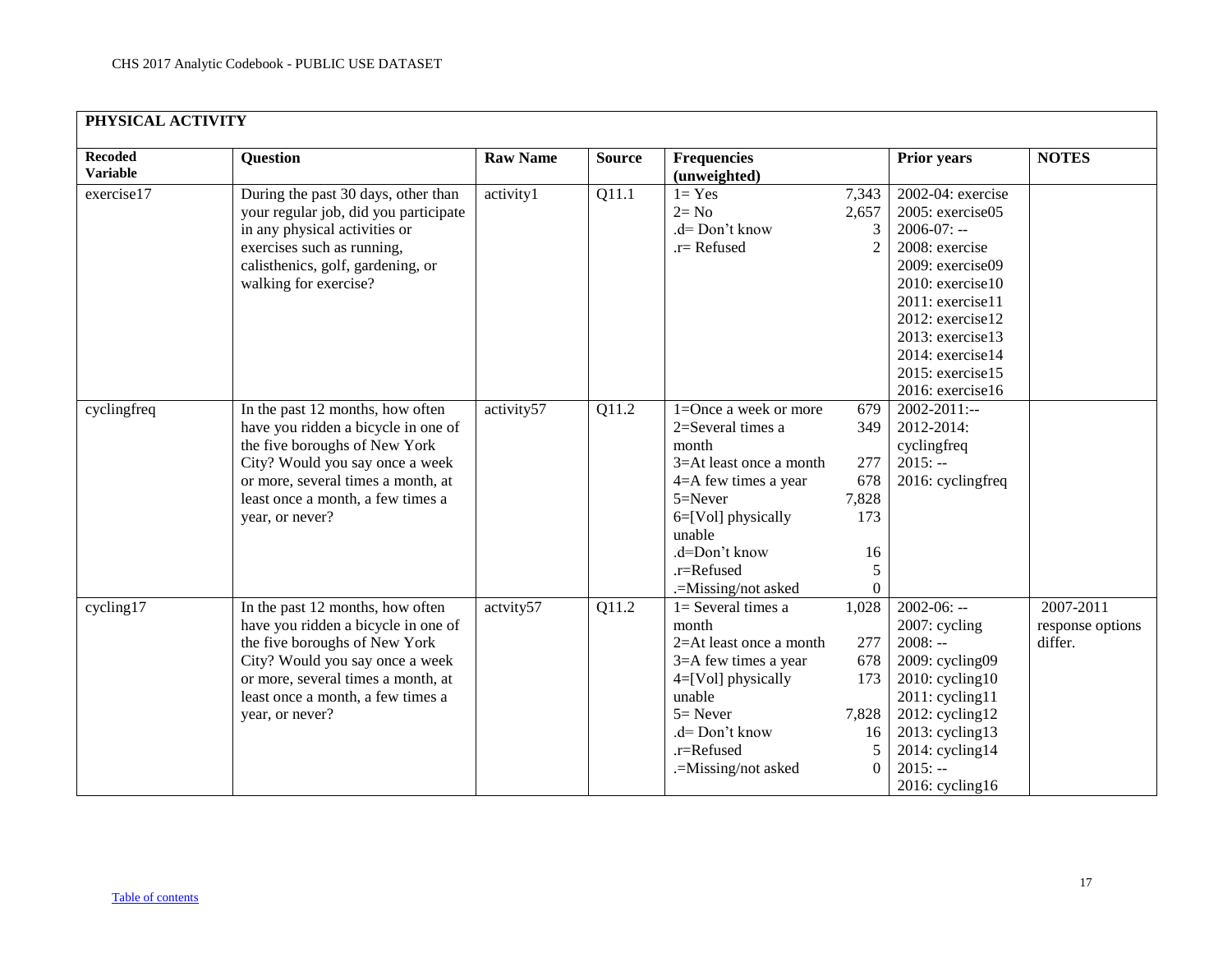|                                   | PHYSICAL ACTIVITY                                                                                                                                     |                 |                   |                                                                                   |                                  |                                                                                                                                                                   |                                                                                                                                                                                                          |  |  |  |  |  |
|-----------------------------------|-------------------------------------------------------------------------------------------------------------------------------------------------------|-----------------|-------------------|-----------------------------------------------------------------------------------|----------------------------------|-------------------------------------------------------------------------------------------------------------------------------------------------------------------|----------------------------------------------------------------------------------------------------------------------------------------------------------------------------------------------------------|--|--|--|--|--|
| <b>Recoded</b><br><b>Variable</b> | <b>Question</b>                                                                                                                                       | <b>Raw Name</b> | Source            | <b>Frequencies</b><br>(unweighted)                                                |                                  | <b>Prior years</b>                                                                                                                                                | <b>NOTES</b>                                                                                                                                                                                             |  |  |  |  |  |
| PA08_3R_q1                        | Meets national physical activity<br>guidelines $-150$ minutes of<br>moderate or equivalent exercise per<br>week-3 levels. Asked in Version 1<br>only. | $- -$           | $Q11.4-$<br>Q11.7 | $1 = Inactive$<br>2=Insufficiently active<br>3=Sufficiently active<br>$=$ Missing | 1,012<br>1,100<br>2,573<br>5,320 | $2002 - 05: -$<br>2006-07: PA08 3R<br>$2008-9:-$<br>2010: PA08_3R<br>$2011: -$<br>2012: PA08 3R<br>$2013: -$<br>$2014: -$<br>2015: PA08_3R_w2<br>2016: PA08_3R_q1 | <b>ASKED IN</b><br><b>VERSION 1</b><br>ONLY.<br>Version 1.<br>Analysis of 2017<br>question requires<br>special survey<br>weight $-$<br>$wt18\_dual_q1$<br>Not comparable<br>to PAGA08 13<br>or PAGA08 14 |  |  |  |  |  |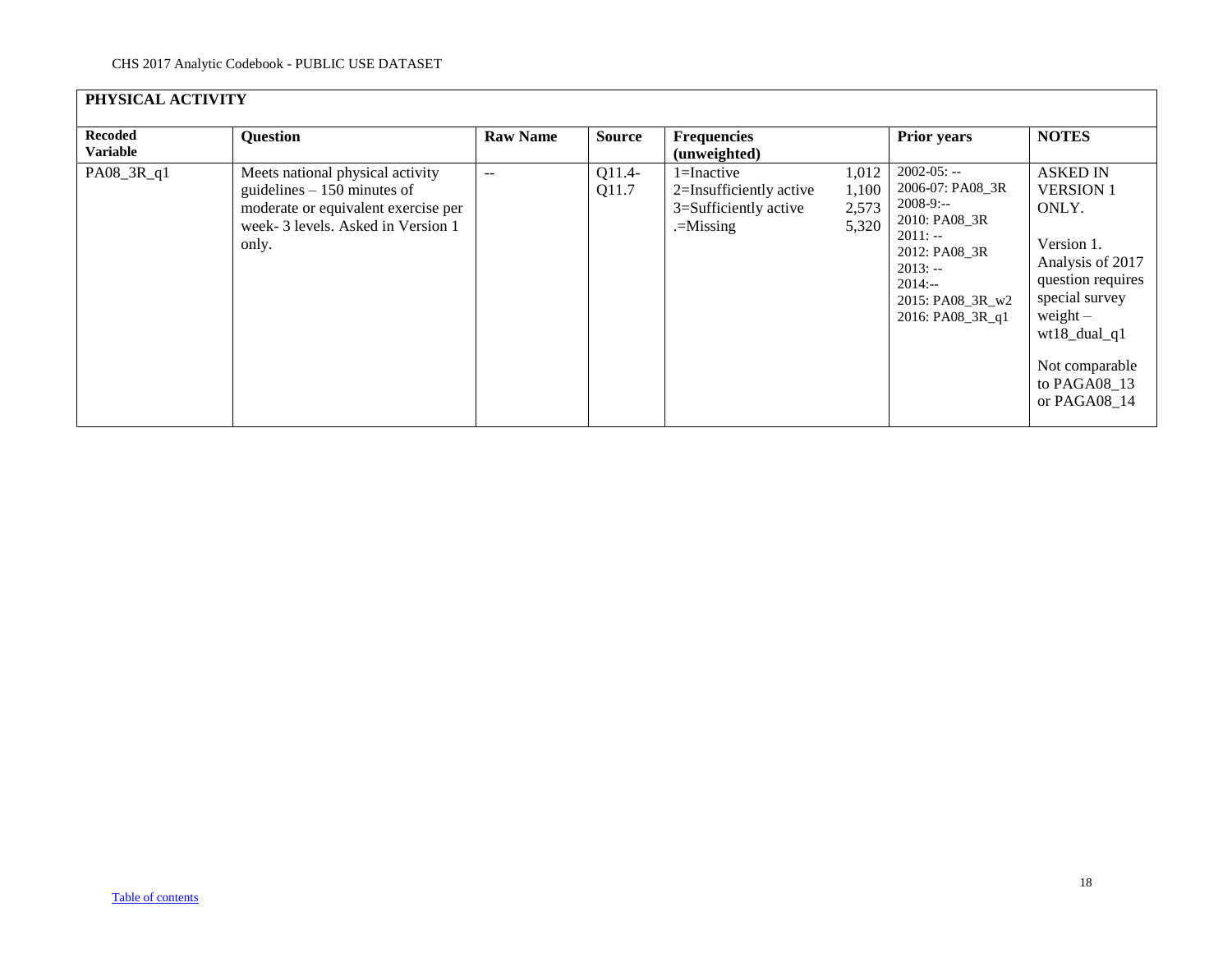<span id="page-18-0"></span>

| <b>Recoded Variable</b> | <b>Question</b>                                                                                                                           | Raw<br><b>Name</b>             | <b>Source</b>                        |                                                                                                            | Frequencies (unweighted)                          |                                                                                                                                                                                                                                                                                                                                                               | <b>NOTES</b>                                                                                                                                                                                                                                                                                                                                                                                  |
|-------------------------|-------------------------------------------------------------------------------------------------------------------------------------------|--------------------------------|--------------------------------------|------------------------------------------------------------------------------------------------------------|---------------------------------------------------|---------------------------------------------------------------------------------------------------------------------------------------------------------------------------------------------------------------------------------------------------------------------------------------------------------------------------------------------------------------|-----------------------------------------------------------------------------------------------------------------------------------------------------------------------------------------------------------------------------------------------------------------------------------------------------------------------------------------------------------------------------------------------|
| smoker                  | Have you smoked at least 100<br>cigarettes in your entire life?<br>Do you now smoke cigarettes:<br>everyday, some days, or not at<br>all? | $-$                            | Q7.1;<br>Q7.2                        | $1 =$ Never<br>$2=$ Current<br>$3=$ Former<br>.d= Don't know<br>$.r =$ Refused                             | 6,482<br>1,273<br>2,215<br>30<br>5                | 2002-2016: smoker                                                                                                                                                                                                                                                                                                                                             |                                                                                                                                                                                                                                                                                                                                                                                               |
| everyday                | Smoke every day vs some days                                                                                                              | $\sim$ $\sim$                  | Q7.2                                 | $1 = Yes$ , every day<br>$2 = No$ , some days<br>.d= Don't know<br>$.r =$ Refused<br>$=$ Missing/Not asked | 809<br>464<br>$\mathfrak{Z}$<br>$\Omega$<br>8,729 | 2002-2016: everyday                                                                                                                                                                                                                                                                                                                                           | Denominator<br>persons who smoked<br>at least 100<br>cigarettes<br>$(smoke1=1)$                                                                                                                                                                                                                                                                                                               |
| numberperdaya           | # cigs smoked/day every $\&$<br>someday smokers, continuous<br>(imputed for missing $\&$<br>adjusted for days smoked)                     | smoke3,<br>smoke72,<br>smoke89 | Q7.3,<br>Q7.3a,<br>Q7.3 <sub>b</sub> | $0 - 40$<br>$=$ Missing/Not<br>asked                                                                       | 1,273<br>8,732                                    | 2002: numberperdaya<br>2003: numberperdaya<br>2003 fall: numberperdaya<br>2004: numberperdaya<br>$2005: -$<br>2006: numberperdaya<br>$2007: -$<br>2008: numberperdaya<br>2009: numberperdaya<br>2010: numberperdaya<br>2011: numberperdaya<br>2012: numberperdaya<br>2013: numberperdaya<br>2014: numberperdaya<br>2015: numberperdaya<br>2016: numberperdaya | numberperdaya<br>imputes for missing<br>values of smoke3,<br>smoke <sub>72</sub> , and<br>smoke89 and adjusts<br>for days smoked.<br>Weighted mean # of<br>days smoked from<br>CHS 2014 was used<br>to calculate days<br>smoked for some<br>day smokers.<br>Numberperdaya<br>sums to total every<br>and some day<br>smokers.<br>Question wording<br>and response options<br>changed over time |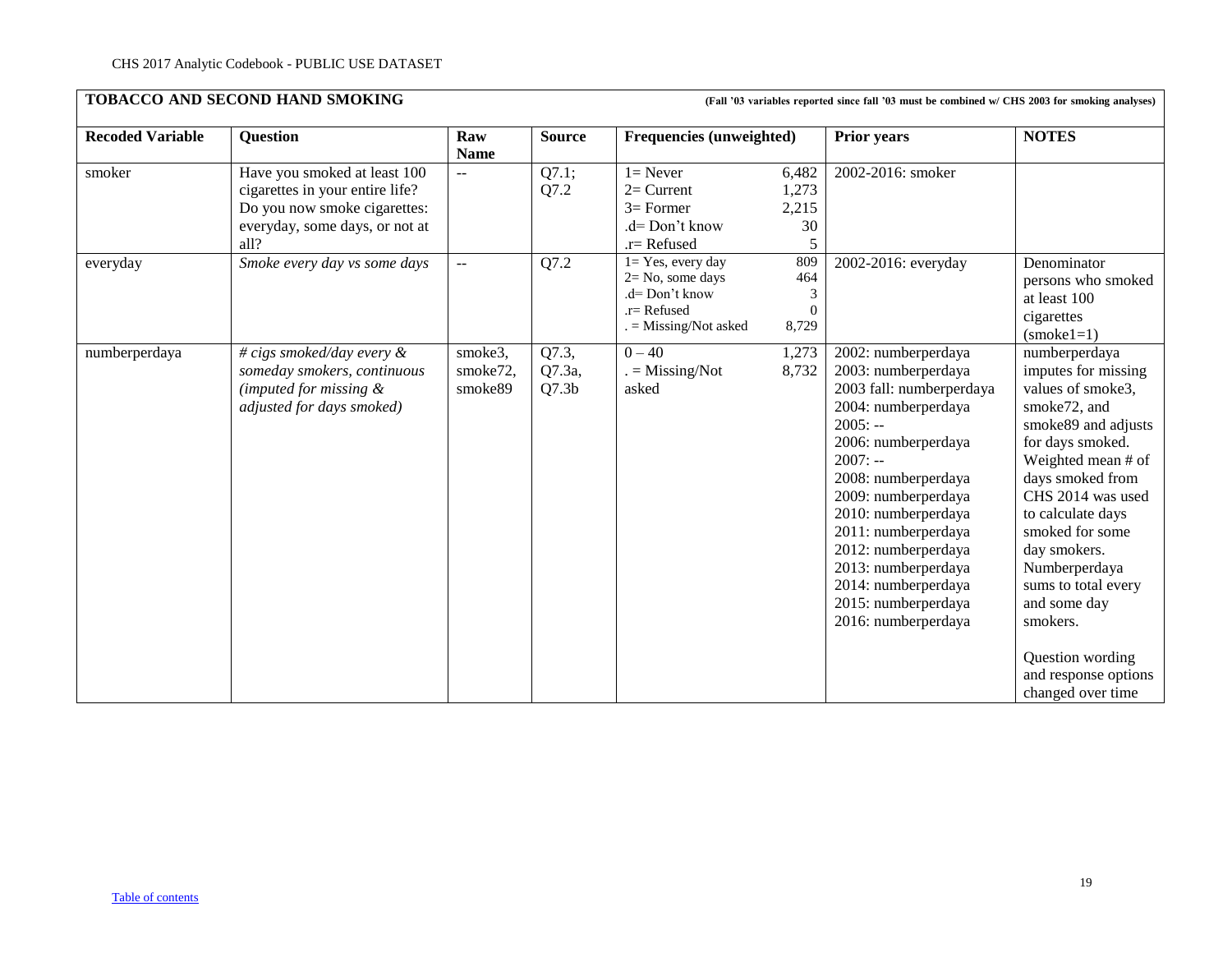| <b>Recoded Variable</b> | <b>Question</b>                                                                                                     | Raw<br><b>Name</b> | <b>Source</b>     | <b>Frequencies (unweighted)</b>                                                        |                           | <b>Prior years</b>                                                                                                                                                                                                                                                | <b>NOTES</b>                                                                                                                                                                                        |
|-------------------------|---------------------------------------------------------------------------------------------------------------------|--------------------|-------------------|----------------------------------------------------------------------------------------|---------------------------|-------------------------------------------------------------------------------------------------------------------------------------------------------------------------------------------------------------------------------------------------------------------|-----------------------------------------------------------------------------------------------------------------------------------------------------------------------------------------------------|
| cpd17a                  | # cigs smoked/day every $\&$<br>someday smokers, categorical<br>(imputed for missing &<br>adjusted for days smoked) | $\sim$ $\sim$      | numberper<br>daya | $1 = < 10$ cigs<br>$2=10 - 21$ cigs<br>$3=21+ \text{cigs}$<br>$=$ Missing/Not<br>asked | 771<br>461<br>41<br>8,732 | 2002: cpd02a<br>2003: cpd03a<br>2003 fall: cpd03a<br>2004: cpd04a<br>$2005: -$<br>2006: cpd06a<br>$2007: -$<br>2008: cpd08a<br>2009: cpd09a<br>2010: cpd10a<br>$2011$ : cpd $11a$<br>2012: cpd12a<br>2013: cpd13a<br>2014: cpd14a<br>2015: cpd15a<br>2016: cpd16a | cpd17a is categorical<br><b>VERSION</b> of<br>numberperdaya. See<br>above for<br>description.<br>cpd replaces<br>'cigarettes' vars in<br>all yrs available                                          |
| everydaycpda            | $\overline{\#}$ cigs smoked/day among every<br>day smokers ONLY (imputed<br>for missing)                            | $\sim$ $\sim$      | numberper<br>daya | $1 = < 10$<br>$2=10 - 21$<br>$3 = 21 +$<br>$=$ Missing/Not<br>asked                    | 319<br>451<br>39<br>9,916 | 2002-2003: everydaycpda<br>2003 fall: everydaycpda<br>2004-2007: everydaycpda<br>$2007: -$<br>2008-2016: everydaycpda                                                                                                                                             | everydaycpda is<br>categorical<br><b>VERSION</b> of<br>numberperdaya for<br><b>EVERY DAY</b><br>SMOKERS.<br>Only every day were<br>asked cpd in '05; use<br>everydaycpda for<br>cpd trend analyses. |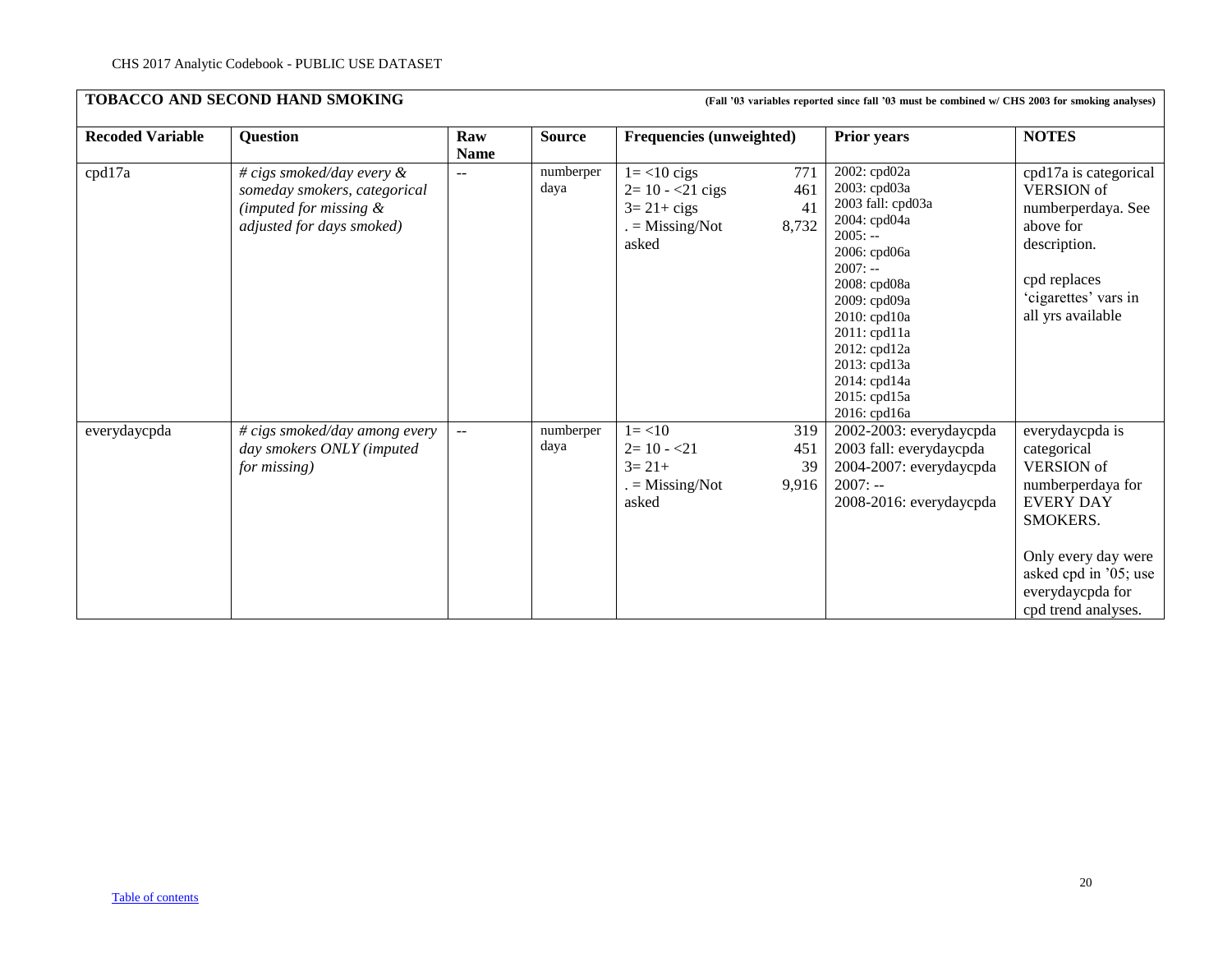|                         |                                                                                                         |                    |                                 |                                                                                                                                                                                                                                  |                                                                   |                                                                                                                                                                                                                                                                                                | <b>NOTES</b>                                                                                                                        |
|-------------------------|---------------------------------------------------------------------------------------------------------|--------------------|---------------------------------|----------------------------------------------------------------------------------------------------------------------------------------------------------------------------------------------------------------------------------|-------------------------------------------------------------------|------------------------------------------------------------------------------------------------------------------------------------------------------------------------------------------------------------------------------------------------------------------------------------------------|-------------------------------------------------------------------------------------------------------------------------------------|
| <b>Recoded Variable</b> | <b>Question</b>                                                                                         | Raw<br><b>Name</b> | <b>Source</b>                   | <b>Frequencies (unweighted)</b>                                                                                                                                                                                                  |                                                                   | <b>Prior years</b>                                                                                                                                                                                                                                                                             |                                                                                                                                     |
| heavysmoker17a          | Heavy smoker( $>$ 10 cig/day)<br>(imputed for missing cigs $\&$<br>adjusted for days smoked)            | $\equiv$           | numberper<br>daya               | $1 = Yes (>10 \text{ cigs})$<br>$2 = No (510 \text{ cigs})$<br>$=$ Missing/Not                                                                                                                                                   | 283<br>990<br>8,732                                               | 2002: heavysmoker02a<br>2003: heavysmoker03a<br>2003fall: heavysmoker03a                                                                                                                                                                                                                       | Heavysmoker16a is<br>dichotomous<br><b>VERSION</b> of                                                                               |
|                         |                                                                                                         |                    |                                 | asked                                                                                                                                                                                                                            |                                                                   | 2004: heavysmoker04a<br>$2005: -$<br>2006: heavysmoker06a<br>$2007: -$<br>2008: heavysmoker08a<br>2009: heavysmoker09a<br>2010: heavysmoker10a<br>2011: heavysmoker11a<br>2012: heavysmoker12a<br>2013: heavysmoker13a<br>2014: heavysmoker14a<br>2015: heavysmoker15a<br>2016: heavysmoker16a | numberperdaya. See<br>above for<br>description.<br>HeavysmokerYY'a'<br>(NOT heavysmoker)<br>should be used in<br>multi-yr analyses. |
| smokecat                | Type of smoker                                                                                          | $\equiv$           | everyday,<br>heavysmok<br>er16a | $1 = Non-daily smoker$<br>$2 =$ Light daily smoker<br>$3 =$ Heavy daily<br>smoker<br>$4 = Non-smoker$<br>$=$ missing                                                                                                             | 464<br>536<br>273<br>8,697<br>35                                  | 2002-2004: smokecat<br>$2005: -$<br>2006: smokecat<br>$2007: -$<br>2008-2016: smokecat                                                                                                                                                                                                         |                                                                                                                                     |
| smoke5a                 | About how long has it been<br>since you last smoked<br>cigarettes regularly?<br>(continuous, in months) | smoke90            | Q7.4                            | $0 - 960$<br>.d= Don't know<br>.=Missing                                                                                                                                                                                         | 2,126<br>$\Omega$<br>7,879                                        | $2002 - 2003$ : --<br>Fall 2003: smoke5a<br>2004-2013: smoke5a<br>$2014 - 2015$ : --<br>2016: smoke5a                                                                                                                                                                                          | In months                                                                                                                           |
| smoke5                  | About how long has it been<br>since you last smoked<br>cigarettes regularly?<br>(categories)            | $\equiv$           | smoke5a                         | $1 =$ Within past month<br>$2=$ More than 1-3<br>months<br>3=More than 3-6<br>months<br>4=More than 6-12<br>months<br>5=More than 1-5 yrs<br>6=More than 5-10 yrs<br>7=More than 10 yrs<br>.d= Don't know<br>.=Missing/not asked | 20<br>32<br>48<br>106<br>311<br>339<br>1,269<br>$\Omega$<br>7,880 | $2002 - 2013$ : smoke5<br>$2014 - 2015$ : --<br>2016: smoke5                                                                                                                                                                                                                                   | Data collected<br>differently in 2002-<br>2003                                                                                      |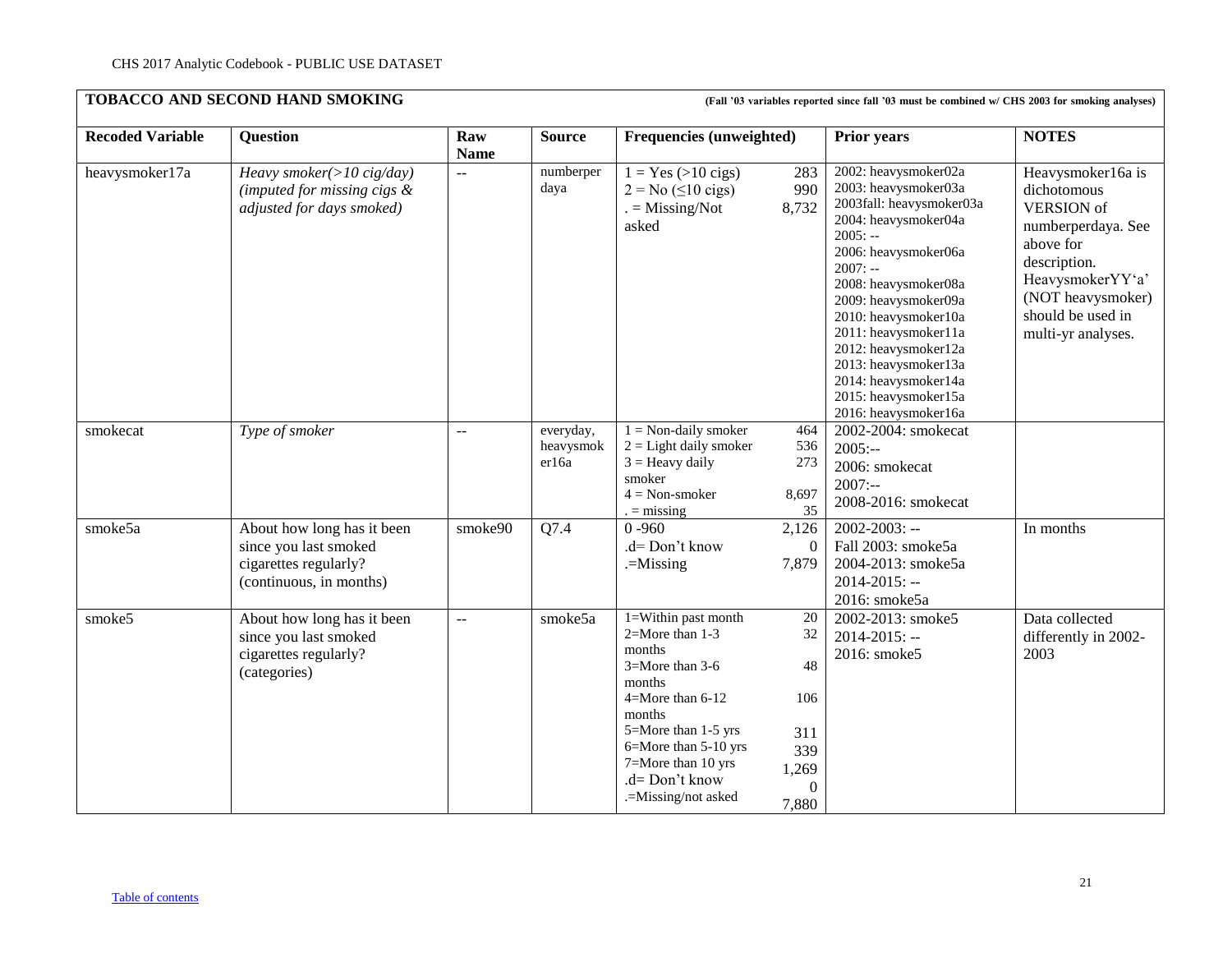| <b>Recoded Variable</b> | <b>Question</b>                                                                                                                                          | Raw<br><b>Name</b>              | <b>Source</b>                          | <b>Frequencies (unweighted)</b>                                                                                                                                                                                     | <b>Prior years</b>                                                                                                                           | <b>NOTES</b>                                                                                                                              |
|-------------------------|----------------------------------------------------------------------------------------------------------------------------------------------------------|---------------------------------|----------------------------------------|---------------------------------------------------------------------------------------------------------------------------------------------------------------------------------------------------------------------|----------------------------------------------------------------------------------------------------------------------------------------------|-------------------------------------------------------------------------------------------------------------------------------------------|
| sourcelastcig           | Was the last cigarette you<br>smoked from a carton, a pack, a<br>single or loosie, bummed, or<br>did you roll your own?                                  | smoke39                         | Q7.5;<br>smoker                        | $1 =$ Carton<br>105<br>$2 = Pack$<br>895<br>3=Single/loosie<br>159<br>4=Bummed<br>58<br>5=Roll own<br>52<br>.d= Don't know<br>$\mathfrak{Z}$<br>$.r =$ Refused<br>$\mathbf{1}$<br>$=$ Missing/Not<br>8,732<br>asked | $2002: -$<br>2003: smoke39<br>2003 fall: smoke39<br>2005: smoke39<br>2006-10: sourcelastcig<br>$2011: -$<br>2012-2016: sourcelastcig         | Denominator is<br>current smokers                                                                                                         |
| cost20cigarettes        | Cost of 20 cigarettes (pack)                                                                                                                             | smoke40,<br>smoke41,<br>smoke42 | Q7.6a,<br>Q7.6b,<br>Q7.6c              | $$0.10 - $20$<br>1,057<br>.d= Don't know<br>25<br>5<br>$.r =$ Refused<br>$=$ Missing/Not<br>8,918<br>asked                                                                                                          | $2002: -$<br>2003-2006: cost20cigarettes<br>$2007: -$<br>2008-2010: cost20cigarettes<br>$2011 - 2012$ : --<br>2013-2016: cost20cigarettes    |                                                                                                                                           |
| cigpurchase17           | Where did you buy the last<br>cigarette you smoked? Was it in<br>your neighborhood, in another<br>part of New York City, or<br>outside of New York City? | smoke128                        | Q7.7                                   | $1=$ In your<br>771<br>neighborhood<br>2=In another part of<br>160<br>New York City<br>3=Outside of NYC<br>156<br>.d= Don't know<br>11<br>8<br>$r =$ Refused<br>. = Missing/Not asked<br>8,899                      | 2002-2010: cigpurchase<br>$2011: -$<br>2012-2015: cigpurchase<br>$2016: -$                                                                   | Question wording<br>and response options<br>have changed over<br>time.                                                                    |
| advisequitsmoke         | During the last 12 months has a<br>doctor, nurse or other health<br>professional advised you to quit<br>smoking?                                         | smoke110                        | Q7.8,<br>smoke1,<br>smoke2,<br>smoke5a | $1 = Yes$<br>981<br>$2 = No$<br>413<br>.d=Don't know<br>10<br>$=$ Missing/Not<br>8,601<br>asked                                                                                                                     | $2002 - 2009$ : --<br>2010: advisequitsmoke<br>2011: advisequitsmoke<br>2012: advisequitsmoke<br>$2013 - 2015$ : --<br>2016: advicequitsmoke | NOTE: eligible<br>population differs<br>than 06,04,03<br>spring/fall<br>Among current<br>smokers and former<br>smokers quit <12<br>months |
| smokeecig12m            | In the past 12 months, have you<br>tried an electronic cigarette,<br>also known as an e-cigarette?                                                       | smoke121                        | Q7.9                                   | $1 = Yes$<br>560<br>$2=N0$<br>9,413<br>3=[VOL-Don't know<br>$26\,$<br>what an e-cig is]<br>.d= Don't know<br>$\overline{4}$<br>$\sqrt{2}$<br>.r= Refused<br>$\mathbf{0}$<br>$=$ Missing /Not<br>asked               | $2002 - 2013$ : --<br>2014: smokeecig12m<br>2015: smokeecig12m_w1<br>2016: smokeecig12m                                                      |                                                                                                                                           |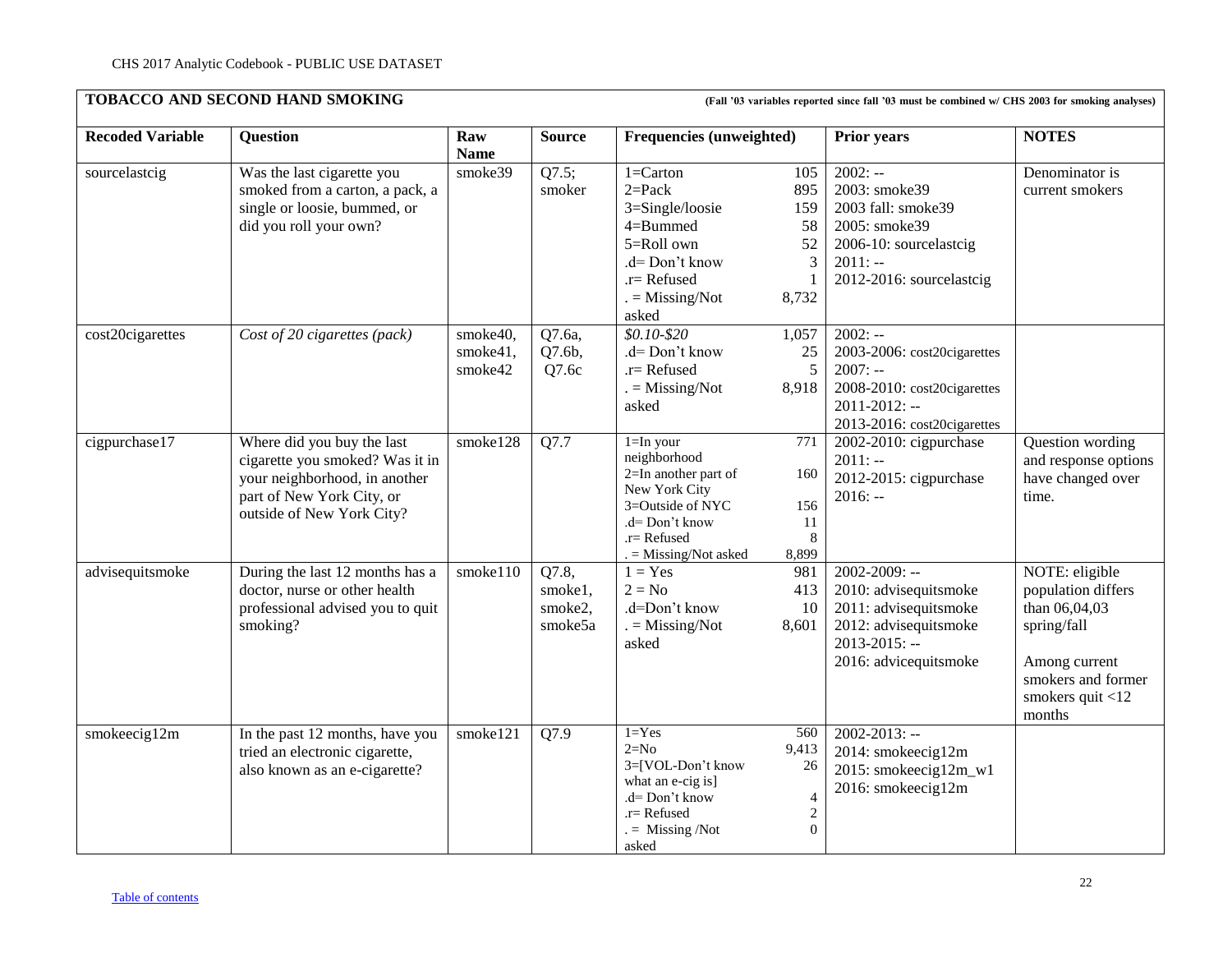## **TOBACCO AND SECOND HAND SMOKING**

| (Fall '03 variables reported since fall '03 must be combined w/ CHS 2003 for smoking analyses) |  |  |
|------------------------------------------------------------------------------------------------|--|--|
|------------------------------------------------------------------------------------------------|--|--|

| <b>Recoded Variable</b> |                                                                                                                                       | Raw         | <b>Source</b> |                                                                                                                                                                                                                                                              |                                                                                                  | <b>NOTES</b>                                                          |
|-------------------------|---------------------------------------------------------------------------------------------------------------------------------------|-------------|---------------|--------------------------------------------------------------------------------------------------------------------------------------------------------------------------------------------------------------------------------------------------------------|--------------------------------------------------------------------------------------------------|-----------------------------------------------------------------------|
|                         | <b>Question</b>                                                                                                                       | <b>Name</b> |               | <b>Frequencies (unweighted)</b>                                                                                                                                                                                                                              | <b>Prior years</b>                                                                               |                                                                       |
| smokeecig30days         | In the past 30 days, did you<br>smoke an e-cigarette every day,<br>some days, or not at all?                                          | smoke122    | Q7.10         | $1 = Every day$<br>51<br>$2 = Some days$<br>169<br>3=Not at all<br>339<br>$d = Don't know$<br>$\overline{0}$<br>.r= Refused<br>$=$ Missing /Not<br>9,445<br>asked                                                                                            | $2002 - 2013$ : --<br>2014: smokeecig30days<br>2015: smokeecig30days_w1<br>2016: smokeecig30days | Among those who<br>smoked an e-<br>cigarette in the past<br>12 months |
| ecighelpquit            | In the past 12 months, have you<br>used an electronic cigarette to<br>help you either cut back or quit<br>smoking regular cigarettes? | smoke124    | Q7.11         | $1 = Yes$<br>216<br>$2=N0$<br>126<br>.d=Don't know<br>.r=Refused<br>$\boldsymbol{0}$<br>$=$ Missing /Not<br>9,662<br>asked                                                                                                                                   | $2002 - 2015$ : --<br>2016: ecighelpquit                                                         | Among current<br>smokers current and<br>quit $<$ 12 months            |
| smokehookah12m          | In the past 12 months, have you<br>smoked a hookah, also called a<br>water pipe?                                                      | smoke125    | Q7.12         | $1 = Yes$<br>604<br>$2=N0$<br>9,320<br>3=[VOL-Don't know<br>66<br>what a hookah is]<br>.d= Don't know<br>12<br>3<br>$r =$ Refused<br>$\theta$<br>$=$ Missing /Not<br>asked                                                                                   | $2002 - 2015$ : --<br>2016: smokehookah12m_q1                                                    | Unlike CHS 2016,<br>question was asked<br>among all<br>respondents    |
| smellcigsmoke           | How often do you smell<br>cigarette smoke in your home<br>that comes from another home<br>or apartment or from outside?               | smoke118    | Q7.13         | $1 = Every day$<br>1,015<br>2=A few times per<br>1,257<br>week<br>$3=$ A few times per<br>800<br>month<br>4=A few times per<br>672<br>year<br>$5 =$ Never<br>6,166<br>$d = Don't know$<br>87<br>8<br>$.r =$ Refused<br>$=$ Missing /Not<br>$\theta$<br>asked | $2002 - 2012$ :--<br>2013-2014: smellcigsmoke<br>$2015: -$<br>2016: smellcigsmoke_q1             | Unlike CHS 2016,<br>question was asked<br>among all<br>respondents    |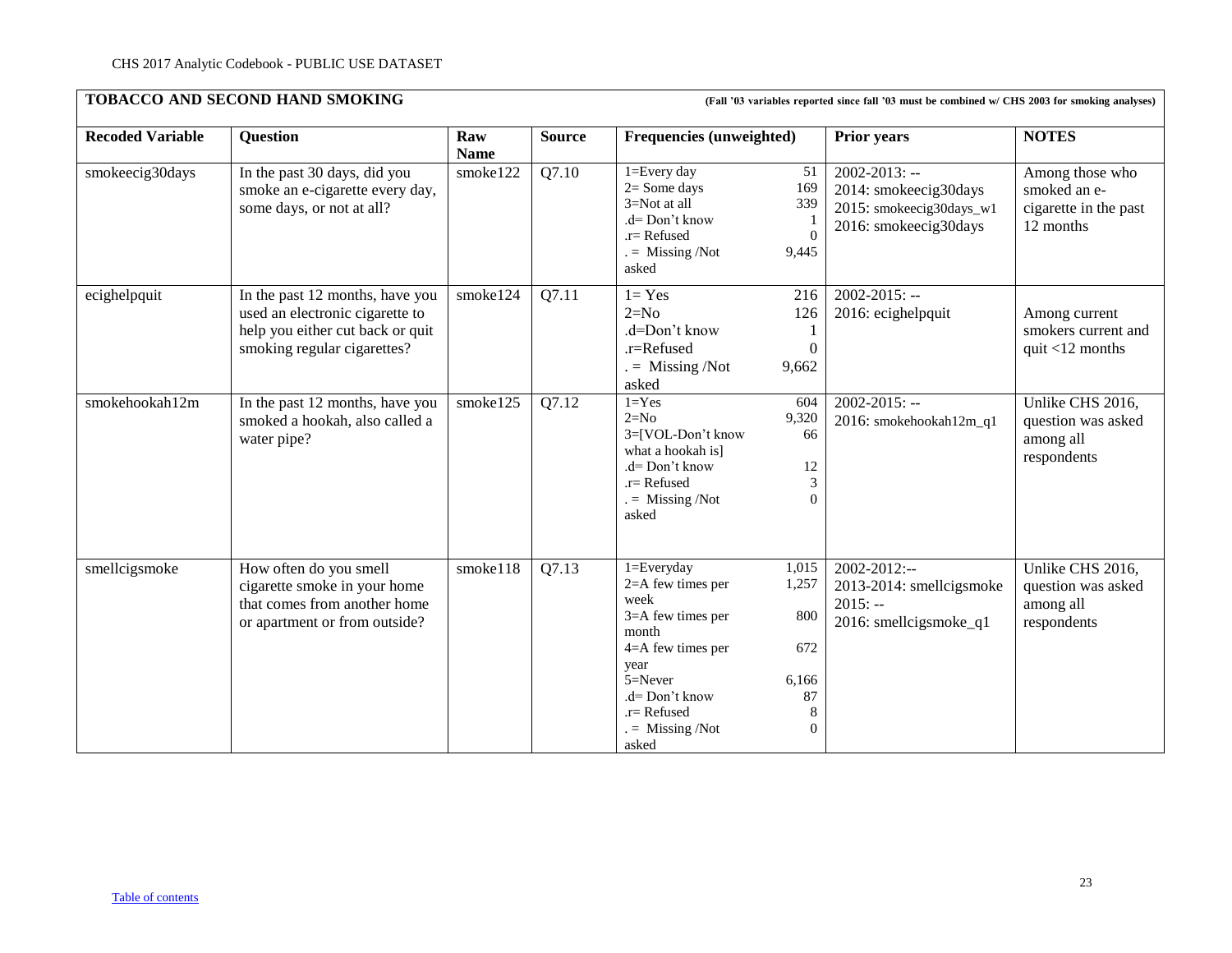<span id="page-23-0"></span>

| <b>DEMOGRAPHICS</b>     |                         |                 |               |                          |                |                      |                       |
|-------------------------|-------------------------|-----------------|---------------|--------------------------|----------------|----------------------|-----------------------|
| <b>Recoded Variable</b> | <b>Question</b>         | <b>Raw Name</b> | <b>Source</b> | Frequencies (unweighted) |                | Prior years          | <b>NOTES</b>          |
| agegroup                | What is your age? We    | demog1,         | Q8.1,         | $1 = 18 - 24$ yrs        | 712            | 2002-16: agegroup    |                       |
|                         | are only asking this    |                 |               | $2=25-44$ yrs            | 3,189          |                      |                       |
|                         | information to make     | demog158        | Q8.1a         | $3=45-64$ yrs            | 3,458          |                      |                       |
|                         | sure we have talked to  |                 |               | $4=65+yrs$               | 2,620          |                      |                       |
|                         | enough people in each   |                 |               | .d=Don't know            | $\overline{4}$ |                      |                       |
|                         | age group. Can you just |                 |               | .r=Refused               | 22             |                      |                       |
|                         | tell me if you are:     |                 |               |                          |                |                      |                       |
| agegroup5               | What is your age? We    | demog1,         | Q8.1,         | $1 = 18 - 24$ yrs        | 712            | $2002 - 10: -$       | Response option 25-29 |
|                         | are only asking this    |                 |               | $2=25-29$ yrs            | 716            | 2011-2016: agegroup5 | new in 2011           |
|                         | information to make     | $d$ emog $158$  | Q8.1a         | $3=30-44$ yrs            | 2,473          |                      |                       |
|                         | sure we have talked to  |                 |               | $4 = 45 - 64$ yrs        | 3,458          |                      |                       |
|                         | enough people in each   |                 |               | $5=65+yrs$               | 2,620          |                      |                       |
|                         | age group. Can you just |                 |               | .d=Don't know            | $\overline{4}$ |                      |                       |
|                         | tell me if you are:     |                 |               | .r=Refused               | 22             |                      |                       |
| age18_64                | See above               | See above       | See above     | $1=18-24$ yrs            | 712            | 2002-16: age18_64    |                       |
|                         |                         |                 |               | $2=25-44$ yrs            | 3,189          |                      |                       |
|                         |                         |                 |               | $3=45-64$ yrs            | 3,458          |                      |                       |
|                         |                         |                 |               | $=$ Missing/not          | 2,646          |                      |                       |
|                         |                         |                 |               | applicable               |                |                      |                       |
| age21up                 | See above               | See above       | See above     | $1 = 21 - 44$ yrs        | 3,636          | 2002-16:age21up      |                       |
|                         |                         |                 |               | $2 = 45 - 64$ yrs        | 3,458          |                      |                       |
|                         |                         |                 |               | $3 = 65 + yrs$           | 2,620          |                      |                       |
|                         |                         |                 |               | $=$ Missing/not          | 291            |                      |                       |
|                         |                         |                 |               | applicable               |                |                      |                       |
| age25up                 | See above               | See above       | See above     | $1=25-44$ yrs            | 3,189          | 2002-16: age25up     |                       |
|                         |                         |                 |               | $2=45-64$ yrs            | 3,458          |                      |                       |
|                         |                         |                 |               | $3=65+$ yrs              | 2,620          |                      |                       |
|                         |                         |                 |               | $=$ Missing/not          | 738            |                      |                       |
|                         |                         |                 |               | applicable               |                |                      |                       |
| age40new                | See above               | See above       | See above     | $1=40-44$ yrs            | 818            | 2002-16: age40new    | Use age40new NOT      |
|                         |                         |                 |               | $2=45-64$ yrs            | 3,458          |                      | age40up for           |
|                         |                         |                 |               | $3=65+yrs$               | 2,620          |                      | mammography           |
|                         |                         |                 |               | $=$ Missing/not          | 3,109          |                      | screening variables   |
|                         |                         |                 |               | applicable               |                |                      |                       |
| age45up                 | See above               | See above       | See above     | $1=45-64$ yrs            | 3,458          | 2002-16: age45up     |                       |
|                         |                         |                 |               | $2=65+yrs$               | 2,620          |                      |                       |
|                         |                         |                 |               | $=$ Missing/not          | 3,927          |                      |                       |
|                         |                         |                 |               | applicable               |                |                      |                       |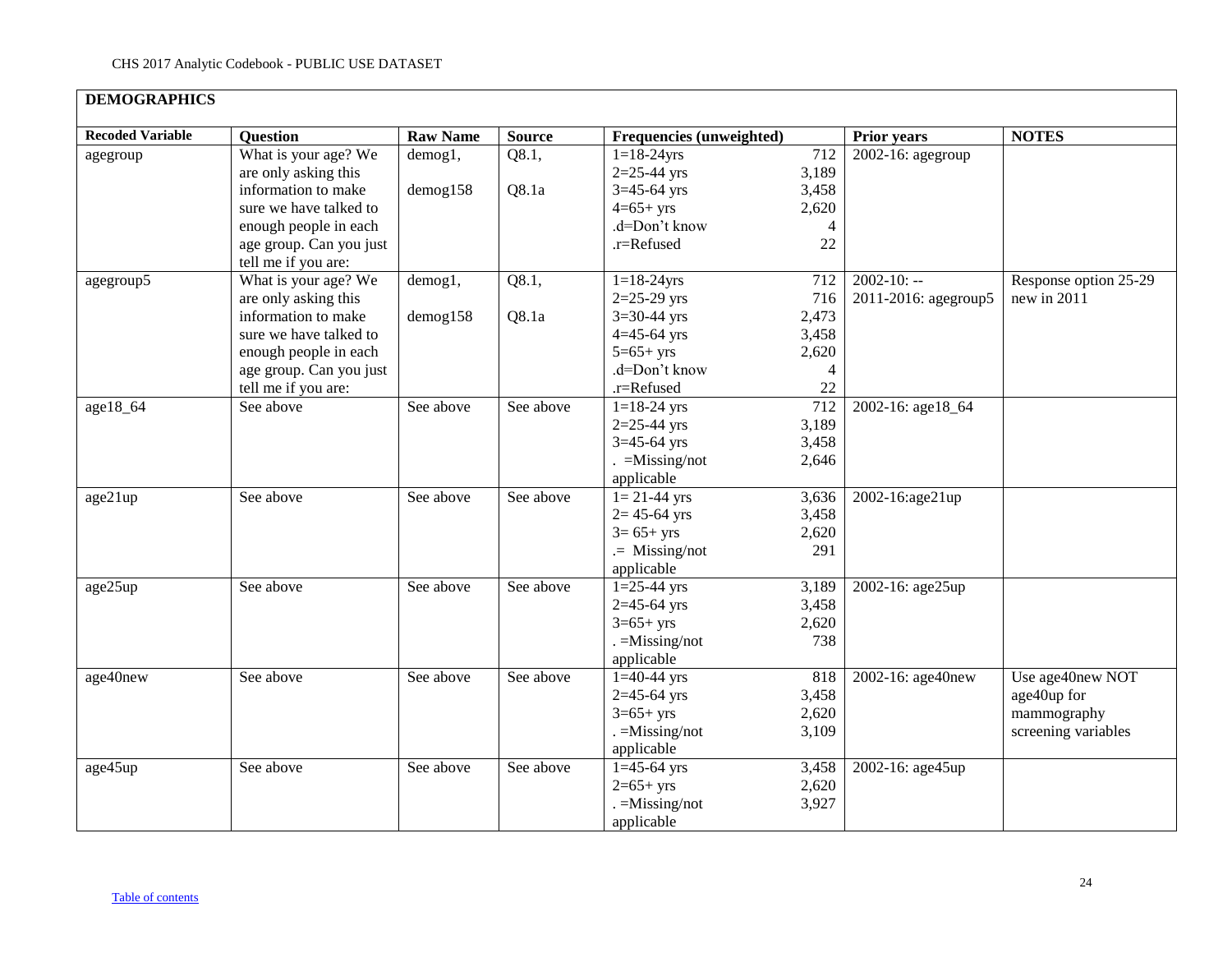| <b>DEMOGRAPHICS</b>     |                                                                                            |                             |                      |                                                                                                                                                                                                                                                                                                                          |                                                                                  |                    |                                                                                                                                                                                                                                                                                                                                |
|-------------------------|--------------------------------------------------------------------------------------------|-----------------------------|----------------------|--------------------------------------------------------------------------------------------------------------------------------------------------------------------------------------------------------------------------------------------------------------------------------------------------------------------------|----------------------------------------------------------------------------------|--------------------|--------------------------------------------------------------------------------------------------------------------------------------------------------------------------------------------------------------------------------------------------------------------------------------------------------------------------------|
| <b>Recoded Variable</b> | <b>Question</b>                                                                            | <b>Raw Name</b>             | <b>Source</b>        | Frequencies (unweighted)                                                                                                                                                                                                                                                                                                 |                                                                                  | <b>Prior years</b> | <b>NOTES</b>                                                                                                                                                                                                                                                                                                                   |
| age50up                 | See above                                                                                  | See above                   | See above            | $1=50-64$ yrs<br>$2=65+yrs$<br>$=$ Missing/not<br>applicable                                                                                                                                                                                                                                                             | 2,567<br>2,620<br>4,818                                                          | 2002-16: age50up   |                                                                                                                                                                                                                                                                                                                                |
| sex                     | On your original birth<br>certificate, was your<br>sex assigned as male or<br>female?      | demog160,<br>$d$ emog $159$ | Q8.2                 | $1 = Male$<br>$2 =$ Female<br>$=$ Missing                                                                                                                                                                                                                                                                                | 4,352<br>5,645<br>8                                                              | 2002-16: sex       | Respondents who said<br>"Don't Know" or<br>"Refused" to Q8.2 but<br>identified as a<br>transgendered woman<br>were assigned as female;<br>those responding as a<br>transgendered man were<br>assigned as male.<br>Respondents identifying<br>as transgendered but<br>whose sex is unknown<br>had sex classified as<br>missing. |
| newgenderid             | How do you describe<br>yourself? Combines sex<br>at birth and gender<br>identity questions | $\mathbb{L}^{\mathbb{L}}$   | Q8.2, Q8.4,<br>Q8.3d | 1=Cisgender Man<br>2= Cisgender Woman<br>3=Transgender Man<br>4=Transgender Woman<br>5=Gender non-<br>conforming man<br>6= Gender non-<br>conforming woman<br>$7 =$ Something else -<br>man<br>$8 =$ Something else -<br>woman<br>$9$ = Another gender<br>identity<br>.d=Don't know<br>.r=Refused<br>.=missing/not asked | 4,333<br>5,624<br>12<br>9<br>5<br>6<br>3<br>3<br>3<br>$\boldsymbol{0}$<br>4<br>3 | $2002 - 2016$ : -- | New in 2017.<br>Includes discordant<br>responses in the sex at<br>birth and how do you<br>identify yourself<br>questions.<br>Available with a Data<br>Use Agreement. Please<br>contact<br>EpiDataRequest@health<br>.nyc.gov                                                                                                    |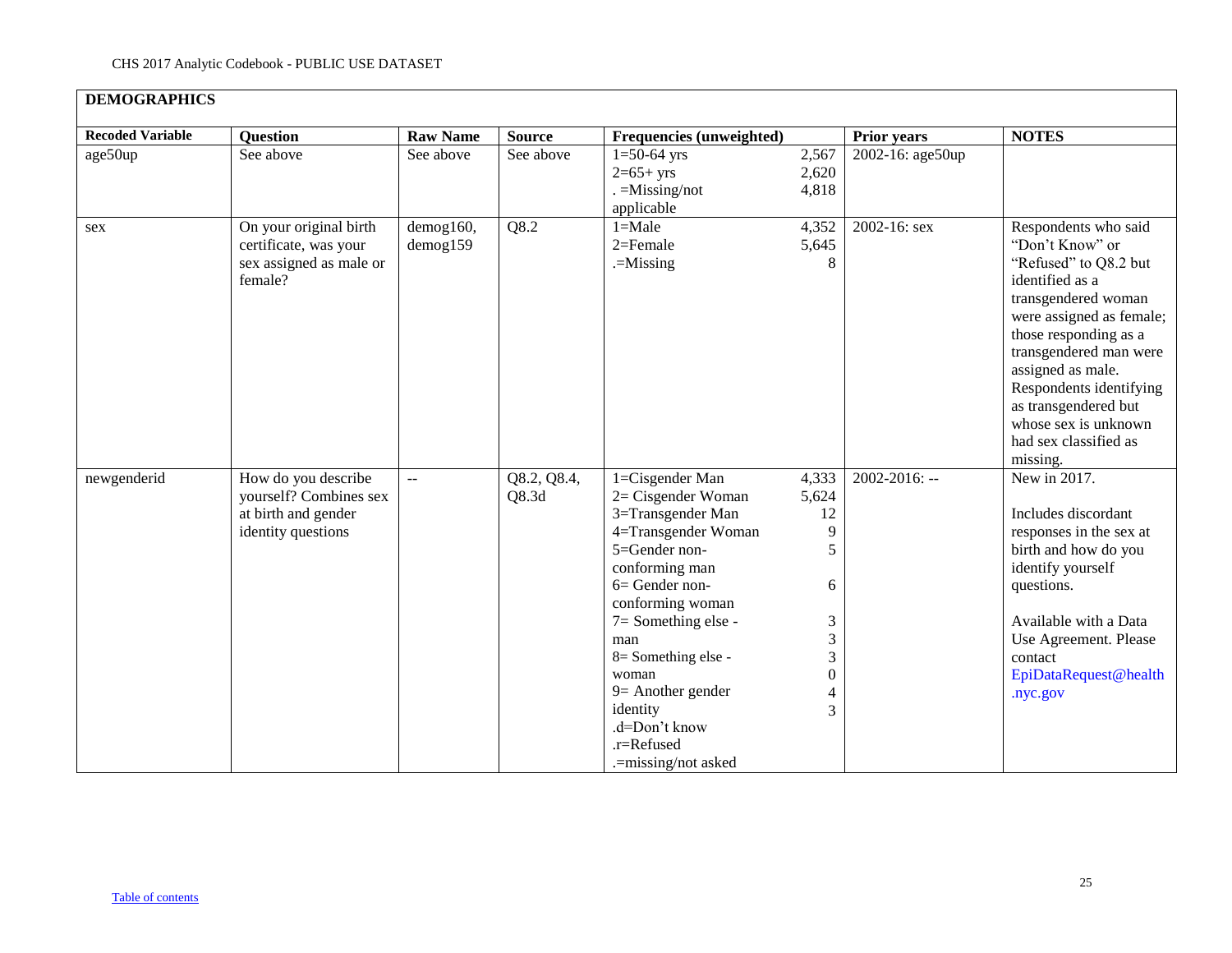| <b>DEMOGRAPHICS</b>     |                                                                                                                                                                                                                             |                         |                                      |                                                                                                                                                                                                                                                                    |                                                                       |                                               |                                                                                                                                                                                                                                                                |
|-------------------------|-----------------------------------------------------------------------------------------------------------------------------------------------------------------------------------------------------------------------------|-------------------------|--------------------------------------|--------------------------------------------------------------------------------------------------------------------------------------------------------------------------------------------------------------------------------------------------------------------|-----------------------------------------------------------------------|-----------------------------------------------|----------------------------------------------------------------------------------------------------------------------------------------------------------------------------------------------------------------------------------------------------------------|
| <b>Recoded Variable</b> | <b>Question</b>                                                                                                                                                                                                             | <b>Raw Name</b>         | <b>Source</b>                        | Frequencies (unweighted)                                                                                                                                                                                                                                           |                                                                       | <b>Prior years</b>                            | <b>NOTES</b>                                                                                                                                                                                                                                                   |
| newrace                 | Are you Hispanic or<br>Latino?<br>Some people, aside<br>from being Hispanic,<br>also consider<br>themselves to be a<br>member of a racial<br>group. Which one or<br>more of the following<br>would you say is your<br>race? | $\mathbb{L}^2$          | Q8.4,<br>Q8.4a,<br>Q8.4 <sub>b</sub> | 1=White Non-Hispanic<br>2=Black Non-Hispanic<br>3=Hispanic<br>4=Asian/PI Non-Hispanic<br>5=Other Non-Hispanic                                                                                                                                                      | 3,445<br>2,269<br>2,818<br>1,218<br>255                               | $2002-16$ : newrace                           | Race is assigned for<br>missing observations<br>In 2017, "Middle Eastern<br>or North African" was<br>included as one of the<br>race question options<br>and recoded in<br>"newrace" to White<br>**Use newrace for<br>analyses that include<br>race/ethnicity** |
| demog55                 | Please tell me which<br>group best represents<br>your Hispanic or Latino<br>origin or ancestry                                                                                                                              | demog55                 | Q8.4a                                | $1 =$ Puerto Rican<br>2=Cuban/Cuban-<br>American<br>3=Dominican/<br>Dominican-American<br>4=Mexican/Mexican-<br>Amer<br>5= Central/South Amer<br>6=Other Latin Amer<br>7=Other Hispanic<br>9=[VOL] Spanish<br>.d=Don't know<br>.r=Refused<br>$=$ Missing/not asked | 714<br>50<br>963<br>296<br>604<br>33<br>77<br>25<br>17<br>11<br>7,215 | 2003-16: demog55                              | Available with a Data<br>Use Agreement. Please<br>contact<br>EpiDataRequest@health<br>.nyc.gov                                                                                                                                                                 |
| $d$ emog135 $r$         | Please tell me which<br>group best represents<br>your Asian heritage or<br>ancestry                                                                                                                                         | demog135;<br>demog135vr | Q8.6                                 | 1=Chinese<br>2=Asian Indian<br>$3 =$ Filipino<br>4=Korean<br>5=Japanese<br>6=Vietnamese<br>7=Something else (specify)<br>.d=Don't know<br>.r=Refused<br>.=Missing/not asked                                                                                        | 695<br>261<br>29<br>56<br>30<br>12<br>55<br>11<br>$\tau$<br>8,849     | $2002 - 2011$ : --<br>2013-2016:<br>demog135r | Available with a Data<br>Use Agreement. Please<br>contact<br>EpiDataRequest@health<br>.nyc.gov<br>Also see asianancestry.<br>Note the small numbers<br>in some groups.                                                                                         |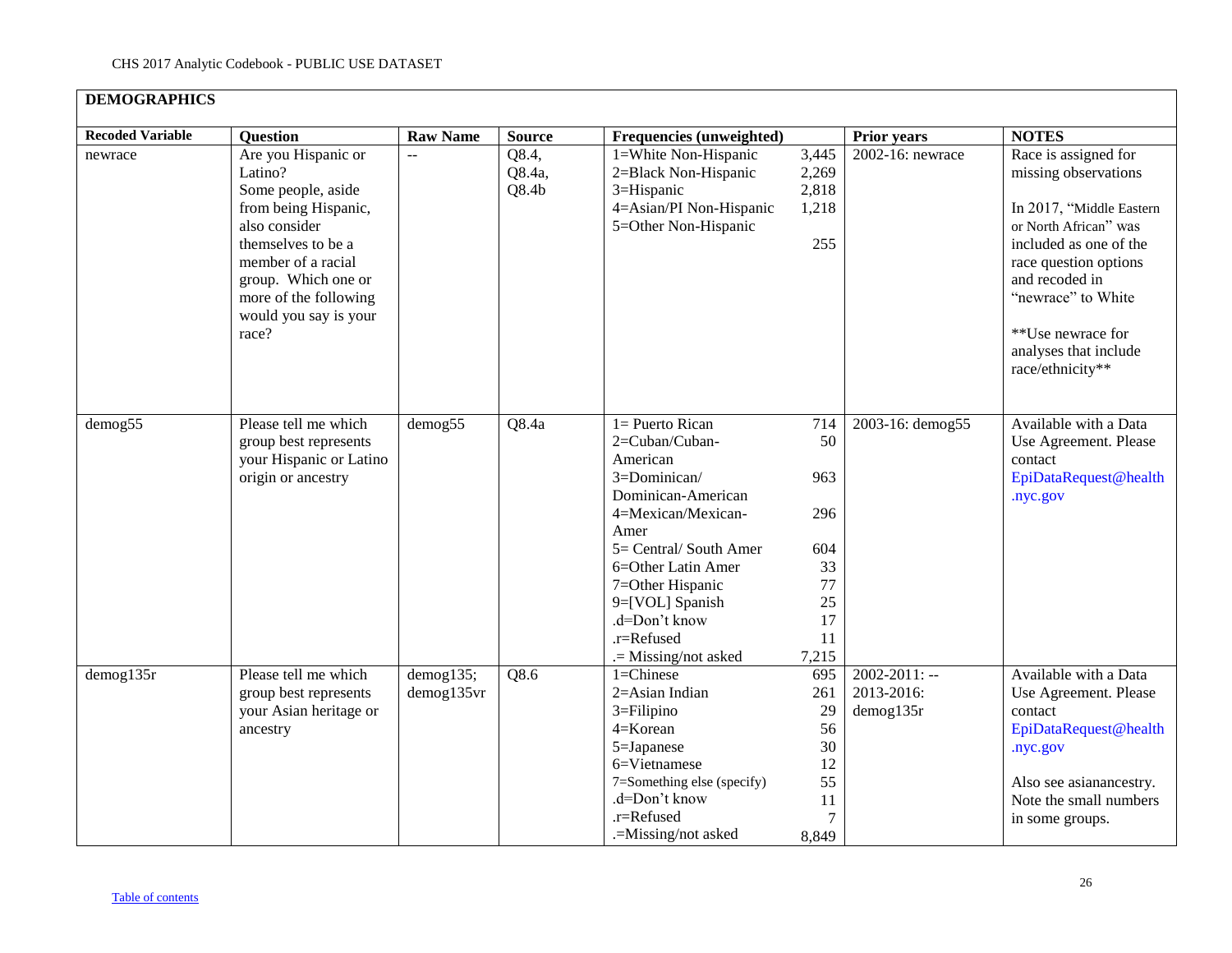| <b>DEMOGRAPHICS</b>     |                                                                                     |                                           |               |                                                                                                                        |                                            |                                                                                                                                                                                                                                                                                                     |                                                                                                                                                                                                                                                                                                                                                                                                                                                                                                                                                                                                                 |
|-------------------------|-------------------------------------------------------------------------------------|-------------------------------------------|---------------|------------------------------------------------------------------------------------------------------------------------|--------------------------------------------|-----------------------------------------------------------------------------------------------------------------------------------------------------------------------------------------------------------------------------------------------------------------------------------------------------|-----------------------------------------------------------------------------------------------------------------------------------------------------------------------------------------------------------------------------------------------------------------------------------------------------------------------------------------------------------------------------------------------------------------------------------------------------------------------------------------------------------------------------------------------------------------------------------------------------------------|
| <b>Recoded Variable</b> | <b>Question</b>                                                                     | <b>Raw Name</b>                           | <b>Source</b> | Frequencies (unweighted)                                                                                               |                                            | <b>Prior years</b>                                                                                                                                                                                                                                                                                  | <b>NOTES</b>                                                                                                                                                                                                                                                                                                                                                                                                                                                                                                                                                                                                    |
| asianancestry           | Please tell me which<br>group best represents<br>your Asian heritage or<br>ancestry | demog135;<br>demog135vr                   | Q8.6          | 1=East Asian<br>2=South Asian<br>3=Southeast Asian<br>$4=Other$<br>.d=Don't know<br>.r=Refused<br>.= Missing/not asked | 795<br>264<br>48<br>31<br>11<br>7<br>8,849 | $2002 - 2011$ : --<br>2013-2015:<br>asianancestry                                                                                                                                                                                                                                                   | Available with a Data<br>Use Agreement. Please<br>contact<br>EpiDataRequest@health<br>.nyc.gov<br>If more refined groups are<br>of interest, use demog135r<br>and demog135vr.<br>Regions defined per:<br>http://en.wikipedia.org/wiki<br>/United Nations geoschem<br>$\underline{\mathbf{e}}$<br>Due to the way newrace is<br>coded, there are a few<br>responses for asianancestry<br>among those whose<br>newrace is Hispanic or<br>other.<br>Asianancestry is based on<br>self-reported responses to<br>heritage and in some cases<br>will not be the same as<br>respondents self-reported<br>birth country. |
| bthregion17             | Where were you born?                                                                | demog129,<br>$d$ emog $136$<br>demog136vr | Q8.7, Q8.7a,  | Region frequencies not<br>reported due to length<br>.d=Don't know<br>.r=Refused                                        | 9,917<br>10<br>78                          | 2002-03: bthregion<br>2004: bthregion04<br>2005: bthregion05<br>2006: bthregion06<br>2007: bthregion07<br>2008: bthregion08<br>2009: bthregion09<br>2010: bthregion10<br>2011: bthregion11<br>2012: bthregion12<br>2013: bthregion13<br>2014: bthregion14<br>2015: bthregion15<br>2016: bthregion16 | Available with a Data<br>Use Agreement. Please<br>contact<br>EpiDataRequest@health<br>.nyc.gov                                                                                                                                                                                                                                                                                                                                                                                                                                                                                                                  |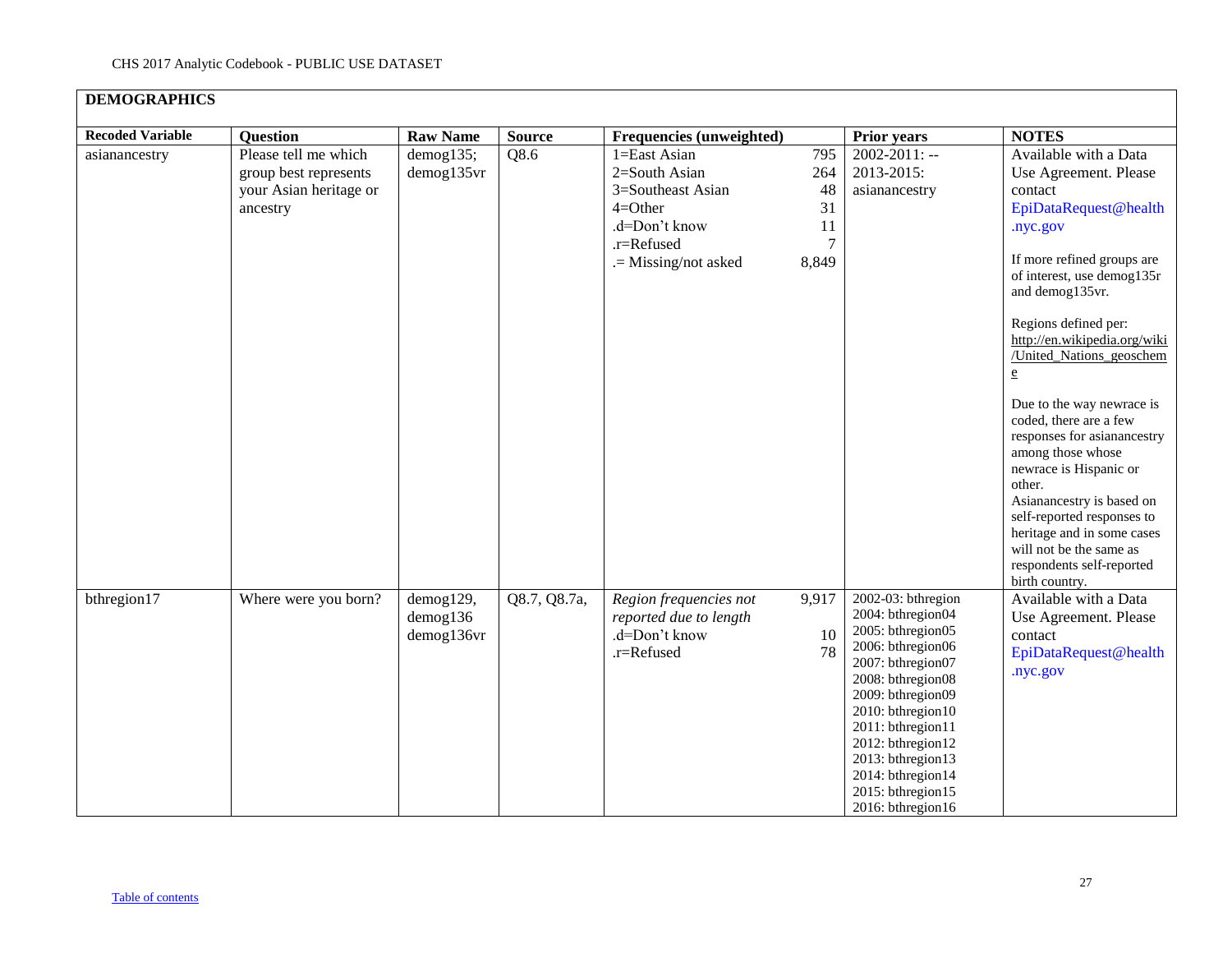| <b>DEMOGRAPHICS</b>     |                                                       |                 |                          |                                                                                                                                                                                                                                                                                                                                                                                                                                                                                                  |                                                                                                                                                             |                                                                                                                                                                                                                                                                                                                                               |                                                                                                                                 |
|-------------------------|-------------------------------------------------------|-----------------|--------------------------|--------------------------------------------------------------------------------------------------------------------------------------------------------------------------------------------------------------------------------------------------------------------------------------------------------------------------------------------------------------------------------------------------------------------------------------------------------------------------------------------------|-------------------------------------------------------------------------------------------------------------------------------------------------------------|-----------------------------------------------------------------------------------------------------------------------------------------------------------------------------------------------------------------------------------------------------------------------------------------------------------------------------------------------|---------------------------------------------------------------------------------------------------------------------------------|
| <b>Recoded Variable</b> | <b>Question</b>                                       | <b>Raw Name</b> | <b>Source</b>            | Frequencies (unweighted)                                                                                                                                                                                                                                                                                                                                                                                                                                                                         |                                                                                                                                                             | <b>Prior years</b>                                                                                                                                                                                                                                                                                                                            | <b>NOTES</b>                                                                                                                    |
| countrybirth17          | See bthregion17                                       | n/a             | bthregion17              | Country frequencies not<br>reported due to length<br>.d=Don't know<br>.r=Refused<br>$=$ Missing                                                                                                                                                                                                                                                                                                                                                                                                  | 9,787<br>10<br>78<br>130                                                                                                                                    | 2002-03: countrybirth<br>2004: countrybirth04<br>2005: countrybirth05<br>2006: countrybirth06<br>2007: countrybirth07<br>2008: countrybirth08<br>2009: countrybirth09<br>2010: countrybirth10<br>2011: countrybirth11<br>2012: countrybirth12<br>2013: countrybirth13<br>2014: countrybirth14<br>2015: countrybirth15<br>2016: countrybirth16 | Available with a Data<br>Use Agreement. Please<br>contact<br>EpiDataRequest@health<br>.nyc.gov                                  |
| bthregion2              | Where were you born?                                  | n/a             | bthregion17              | 1=Northern Europe<br>2=Western Europe<br>3=Southern Europe<br>4=Eastern Europe<br>5=Eastern Asia<br>6=South Central Asia<br>7=South Eastern Asia<br>8=Western Asia<br>9=Eastern Africa<br>10=Middle Africa<br>11=Northern Africa<br>12=Southern Africa<br>13=Western Africa<br>14=Australia and New<br>Zealand<br>15=Elsewhere Oceana<br>16=Caribbean<br>17=Central America<br>18=South America<br>19=Northern America - not<br>including U.S.<br>20=United States<br>d=Don't know<br>.r=Refused | $80\,$<br>94<br>85<br>415<br>709<br>294<br>56<br>84<br>14<br>5<br>33<br>5<br>103<br>8<br>$\mathbf{0}$<br>1,501<br>431<br>575<br>40<br>5,353<br>$42\,$<br>78 | 2002-2016:<br>bthregion2                                                                                                                                                                                                                                                                                                                      | Available with a Data<br>Use Agreement. Please<br>contact<br>EpiDataRequest@health<br>.nyc.gov<br>Top coded from<br>bthregion17 |
| usborn                  | Where were you born?<br>Please tell me the<br>country | n/a             | bthregion17,<br>demog129 | $1 = US$ born<br>2=Foreign born<br>.d=Don't know<br>.r=Refused                                                                                                                                                                                                                                                                                                                                                                                                                                   | 5,353<br>4,593<br>$\,8\,$<br>51                                                                                                                             | 2002-16: usborn                                                                                                                                                                                                                                                                                                                               | Puerto Rico and the US<br>Territories are classified<br>as US born                                                              |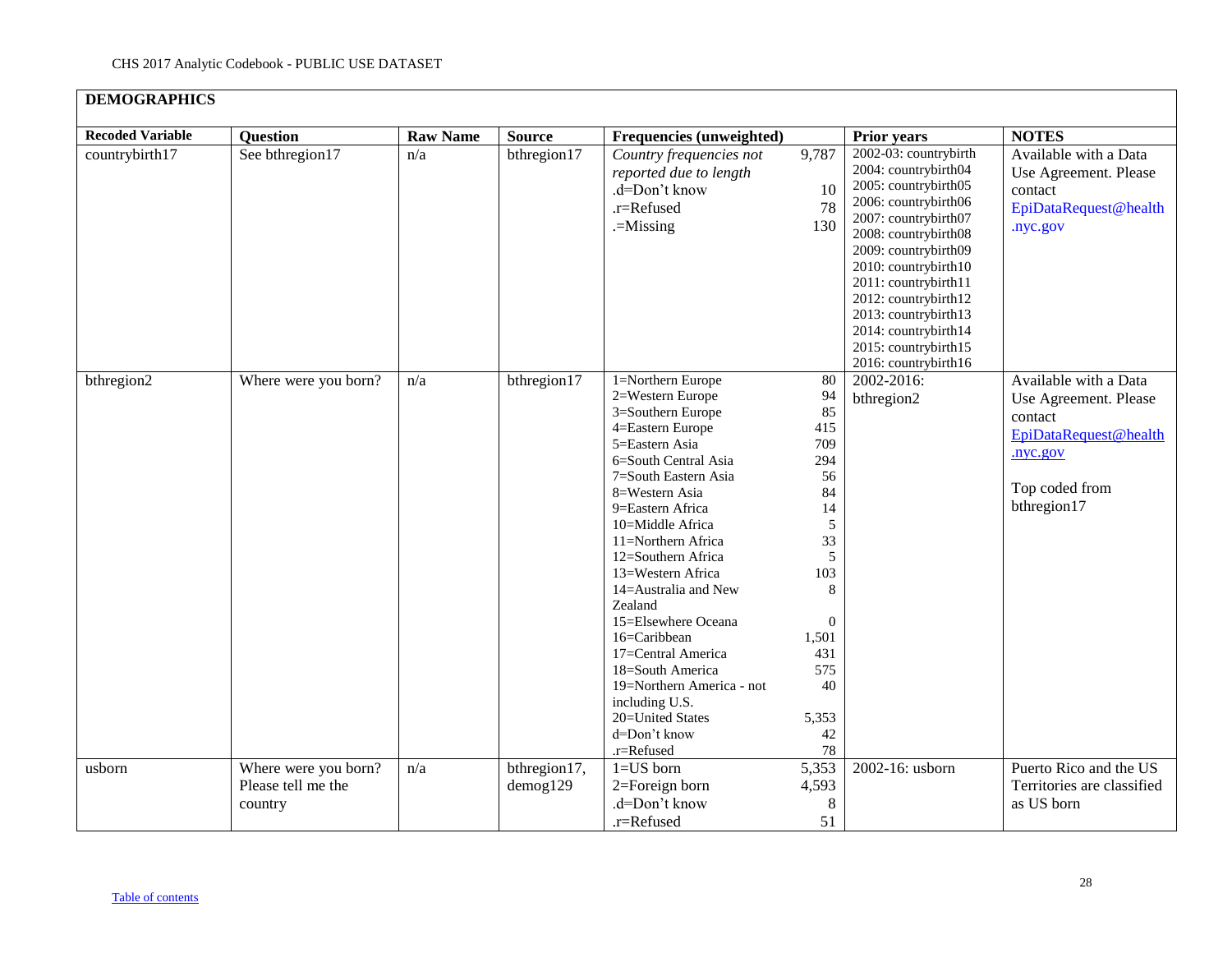| <b>DEMOGRAPHICS</b>     |                                                                                                                                                                                                                                                                                                                                                                                                                                             |                                                          |                                       |                                                                                                                                                                             |                                                          |                                                                                                                                                                                                                                                                                    |                                                                                                                                     |
|-------------------------|---------------------------------------------------------------------------------------------------------------------------------------------------------------------------------------------------------------------------------------------------------------------------------------------------------------------------------------------------------------------------------------------------------------------------------------------|----------------------------------------------------------|---------------------------------------|-----------------------------------------------------------------------------------------------------------------------------------------------------------------------------|----------------------------------------------------------|------------------------------------------------------------------------------------------------------------------------------------------------------------------------------------------------------------------------------------------------------------------------------------|-------------------------------------------------------------------------------------------------------------------------------------|
| <b>Recoded Variable</b> | <b>Question</b>                                                                                                                                                                                                                                                                                                                                                                                                                             | <b>Raw Name</b>                                          | <b>Source</b>                         | Frequencies (unweighted)                                                                                                                                                    |                                                          | <b>Prior years</b>                                                                                                                                                                                                                                                                 | <b>NOTES</b>                                                                                                                        |
| maritalstatus17         | Are you:<br>Married, Divorced,<br>Widowed, Separated,<br>Never married, OR A<br>member of an<br>unmarried couple living<br>together?                                                                                                                                                                                                                                                                                                        | $d$ emog $145$                                           | Q8.9                                  | 1=Married<br>$2 = Divored$<br>3=Widowed<br>4=Separated<br>5=Never married<br>6=Member of unmarried<br>couple living together or<br>partnered<br>.d=Don't know<br>.r=Refused | 3,867<br>1,268<br>925<br>493<br>2,904<br>476<br>14<br>58 | 2002-06: maritalstatus<br>2007: maritalstatus07<br>2008: maritalstatus08<br>2009: maritalstatus09<br>2010: maritalstatus10<br>2011: maritalstatus11<br>2012: maritalstatus12<br>2013: maritalstatus13<br>2014: maritalstatus14<br>2015: maritalstatus15<br>2016: marital status 16 | Starting in 2007 added<br>to demog $114=6$ ,<br>"member of unmarried<br>couple LIVING<br><b>TOGETHER</b> "                          |
| sexualid17              | Now I'll read a list of<br>terms people sometimes<br>use to describe<br>themselves - gay or<br>lesbian; straight, that is<br>not gay; bisexual;<br>something else As I<br>read the list again,<br>please stop me when I<br>get to the term that best<br>describes how you<br>think of yourself:<br>Do you not understand<br>the words, are you not<br>sure yet, or do you<br>mean something else?<br>What do you mean by<br>something else? | demog147,<br>demog171,<br>$d$ emog $148$ ,<br>demog148vr | Q8.10<br>Q8.10a<br>Q8.10 <sub>b</sub> | 1=Gay/Lesbian<br>$2=Straight$ , that is not<br>Gay/Lesbian<br>3=Bisexual<br>4=Something else<br>.d=Don't know<br>.r=Refused<br>$=$ Missing                                  | 321<br>9,066<br>153<br>6<br>258<br>132<br>69             | $2002: -$<br>2003-14: sexualid<br>2015: sexualid15<br>2016: sequalid16                                                                                                                                                                                                             | Question wording differs<br>in CHS 2003. Use<br>caution when comparing<br>to later years<br>Response options<br>changed since 2015. |
| education               | What is the highest<br>grade or year of school<br>you completed?                                                                                                                                                                                                                                                                                                                                                                            | $d$ emog $17$                                            | Q8.11                                 | $1 =$ Less than $HS$<br>2=High school grad<br>3=Some college<br>4=College graduate<br>.d=Don't know<br>.r=Refused                                                           | 1,575<br>2,239<br>2,002<br>4,133<br>28<br>28             | 2002-16: education                                                                                                                                                                                                                                                                 | demog17 contains more<br>detailed education<br>categories                                                                           |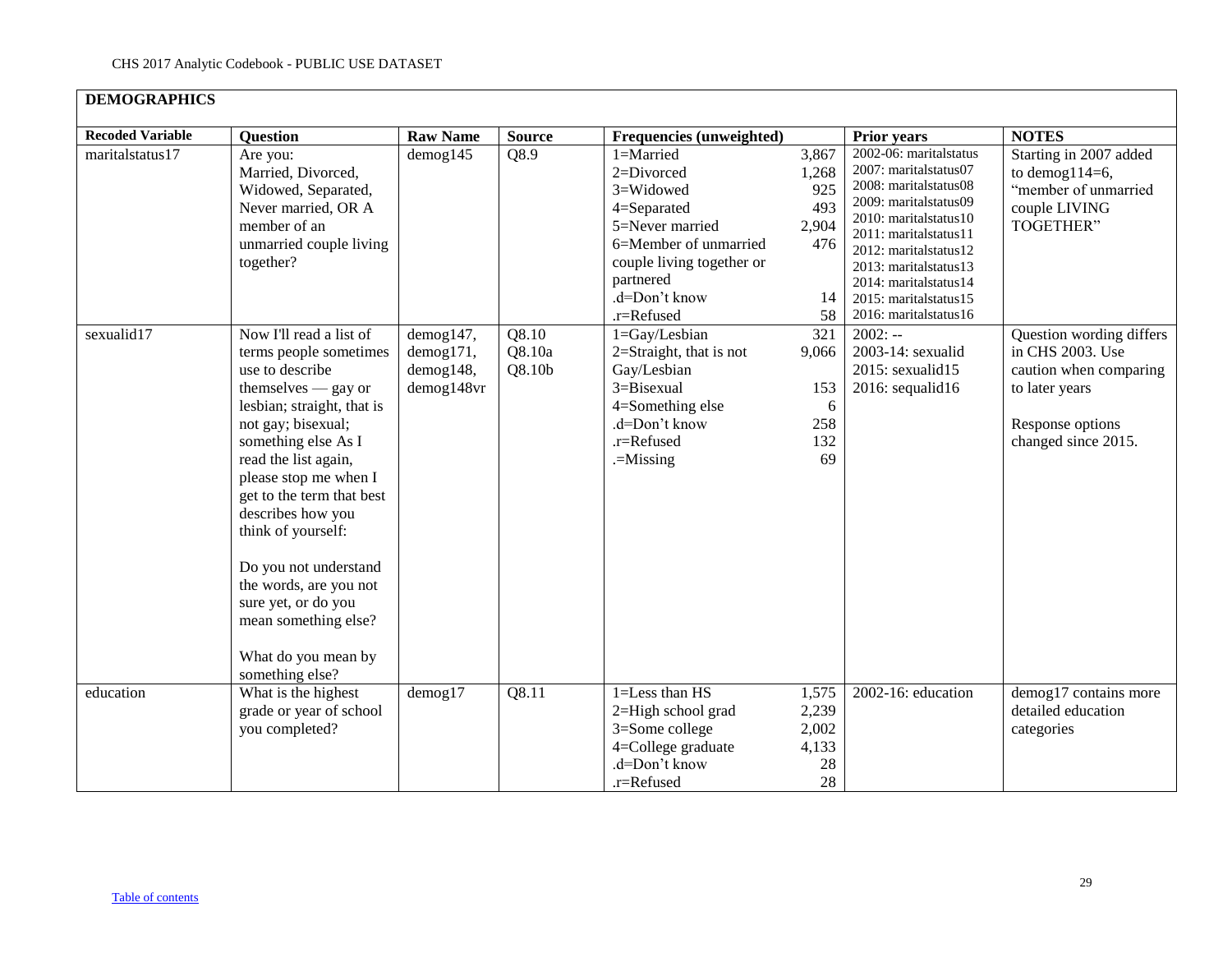| <b>DEMOGRAPHICS</b>     |                                                                                                                                                                                                          |                           |                        |                                                                                                                                                                                                           |                                                                      |                                                                                                                                                                                                                                                                                             |                                                                                                                                                                                                                       |
|-------------------------|----------------------------------------------------------------------------------------------------------------------------------------------------------------------------------------------------------|---------------------------|------------------------|-----------------------------------------------------------------------------------------------------------------------------------------------------------------------------------------------------------|----------------------------------------------------------------------|---------------------------------------------------------------------------------------------------------------------------------------------------------------------------------------------------------------------------------------------------------------------------------------------|-----------------------------------------------------------------------------------------------------------------------------------------------------------------------------------------------------------------------|
| <b>Recoded Variable</b> | <b>Question</b>                                                                                                                                                                                          | <b>Raw Name</b>           | <b>Source</b>          | Frequencies (unweighted)                                                                                                                                                                                  |                                                                      | <b>Prior years</b>                                                                                                                                                                                                                                                                          | <b>NOTES</b>                                                                                                                                                                                                          |
| child                   | Presence of children in<br>household                                                                                                                                                                     | $\overline{a}$            | children17             | $1 = Yes$<br>$2=N0$<br>.d=Don't know<br>.r=Refused                                                                                                                                                        | 3,313<br>6,647<br>10<br>35                                           | 2002-16: child                                                                                                                                                                                                                                                                              | Top coded from<br>children17                                                                                                                                                                                          |
| numadults2              | Total adults in<br>household                                                                                                                                                                             | $\mathbf{u} =$            | numadults              | -1<br>$\overline{c}$<br>$\overline{3}$<br>$\overline{4}$<br>5<br>6<br>$7+$                                                                                                                                | 3,356<br>3,842<br>1,547<br>833<br>262<br>106<br>59                   | 2002-16: numadults2                                                                                                                                                                                                                                                                         | Available with a Data<br>Use Agreement. Please<br>contact<br>EpiDataRequest@health<br>.nyc.gov                                                                                                                        |
| hhsize                  | Total household adults<br>plus children<br>(continuous)                                                                                                                                                  | $\overline{a}$            | numadults,<br>demog154 | $\mathbf{1}$<br>$\sqrt{2}$<br>3<br>$\overline{4}$<br>5<br>6<br>$7^{+}$                                                                                                                                    | 2,770<br>2,606<br>1,744<br>1,481<br>741<br>357<br>306                | 2002-06:householdsize<br>2007: householdsize07<br>2008: householdsize08<br>2009: householdsize09<br>2010: householdsize10<br>2011: householdsize11<br>2012: householdsize12<br>2013: householdsize13<br>2014: householdsize14<br>2015: householdsize15<br>2016: householdsize16             | Top coded from<br>householdsize17                                                                                                                                                                                     |
| employment17            | Are you currently:<br>Employed for wages or<br>salary, Self-employed,<br>unemployed for 1 year<br>or more, unemployed<br>for less than 1 year, A<br>Homemaker, A<br>Student, Retired,<br>Unable to work? | $d$ emog $119$            | Q8.13                  | 1=Employed for<br>wages/salary<br>2=Self-employed<br>$3=$ Unempl for $1+$ yrs<br>$4=$ Unempl for $<$ 1 yr<br>5=Homemaker<br>6=Student<br>$7 =$ Retired<br>8=Unable to work<br>.d=Don't know<br>.r=Refused | 4,783<br>902<br>310<br>309<br>445<br>373<br>2,084<br>754<br>19<br>26 | 2002-04: employment<br>2005: employment05<br>2006: employment06<br>2007: employment07<br>2008: employment08<br>2009: employment09<br>2010: employment10<br>2011: employment11<br>2012: employment12<br>2013: employment13<br>2014: employment14<br>2015: employment15<br>2016: employment16 | The response order for<br>Q8.13 differs from the<br>order of responses in<br>formatted frequencies.<br>Employment12 was<br>renumbered so that<br>response options would<br>be consistent with order<br>in prior years |
| emp3                    | $Employment status -$<br>three categories                                                                                                                                                                | demog119,<br>employment17 | Q8.13                  | 1=Employed<br>2=Unemployed<br>3=Not in labor force<br>.d=Don't know<br>.r=Refused                                                                                                                         | 5,685<br>619<br>3,656<br>19<br>26                                    | 2002-2016: emp3                                                                                                                                                                                                                                                                             |                                                                                                                                                                                                                       |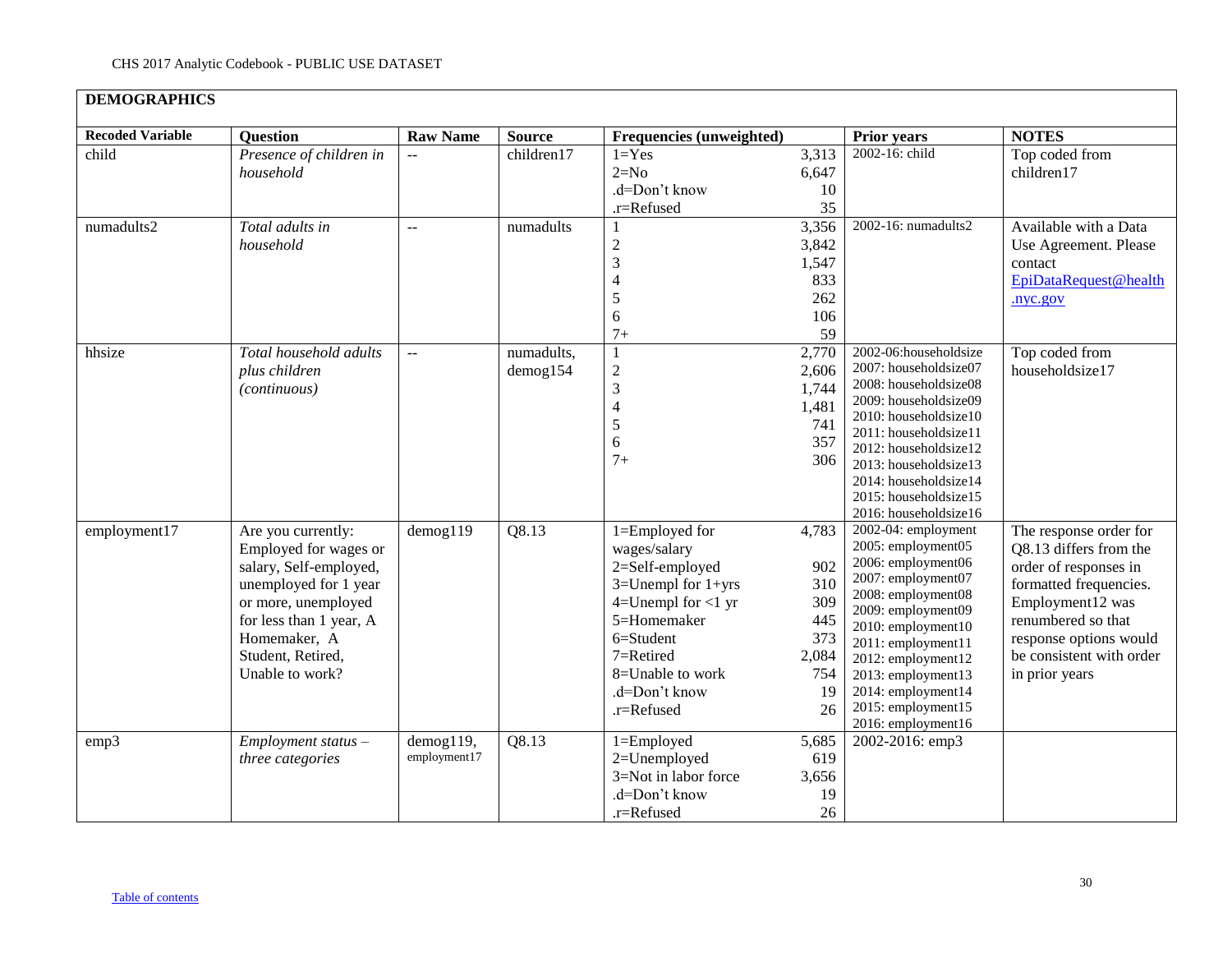| <b>Recoded Variable</b>  | <b>Question</b>                                                                                                   | <b>Raw Name</b>                                 | <b>Source</b>                           | Frequencies (unweighted)                                                                                |                                           | <b>Prior years</b>                                                                                                                                   | <b>NOTES</b>                                                                                                                                                                                                                                                                                                                                                                                                                                                           |
|--------------------------|-------------------------------------------------------------------------------------------------------------------|-------------------------------------------------|-----------------------------------------|---------------------------------------------------------------------------------------------------------|-------------------------------------------|------------------------------------------------------------------------------------------------------------------------------------------------------|------------------------------------------------------------------------------------------------------------------------------------------------------------------------------------------------------------------------------------------------------------------------------------------------------------------------------------------------------------------------------------------------------------------------------------------------------------------------|
| imputed_<br>povertygroup | Household annual<br>income from all<br>sources; imputed for<br>those with missing data<br>for povertygroup        | Q8_18_12,<br>demog68,<br>RQ8_18_12,<br>rdemog68 | Q8.18,<br>Q8.18a,<br>rq8z18,<br>rq8z18a | $1 = < 100\%$ FPL<br>2=100 - < 200% FPL<br>3=200 - <400% FPL<br>$4=400 - 600\%$ FPL<br>$5 = >600\%$ FPL | 2,491<br>1,892<br>1,919<br>1,889<br>1,814 | $2002 - 12$ : --<br>2013:<br>imputed_povertygroup<br>2014:<br>imputed_povertygroup<br>2015:<br>imputed_povertygroup<br>2016:<br>imputed_povertygroup | Household income was<br>imputed for those with missing<br>data, or who responded 'Don't<br>know' or 'refused' to O8.18<br>and O8.18a.<br>FLAG_IMPUTED_POVERT<br>YGROUP7 indicates whether<br>value was imputed for a given<br>observation<br>If newpovgrps was used to<br>compare income in $02/03$ , to<br>later years use<br>imputed_povertygroup instead<br>**For use as a covariate, e.g.,                                                                         |
|                          |                                                                                                                   |                                                 |                                         |                                                                                                         |                                           |                                                                                                                                                      | for analyses comparing<br>estimates between two HH<br>income groups, and not for<br>estimates of the prevalence of<br>the income groups themselves                                                                                                                                                                                                                                                                                                                     |
| imputed_pov200           | Household annual<br>income from all sources<br>$<$ 200% FPL; imputed<br>for those with missing<br>data for pov200 | $\overline{a}$                                  | Q8.18,<br>Q8.18a,<br>rq8z18,<br>rq8z18a | $1 = 200\%$ FPL<br>$2 = \ge 200\%$ FPL                                                                  | 4,383<br>5,622                            | $2002 - 2012$ : --<br>2013:<br>imputed_pov200<br>2014:<br>imputed_pov200<br>2015:<br>imputed_pov200<br>2016:<br>imputed_pov200                       | Household income was<br>imputed for those with missing<br>data, or who responded 'Don't<br>know' or 'refused' to O8.18<br>and Q8.18a<br>FLAG IMPUTED POV200<br>indicates whether value was<br>imputed for a given<br>observation<br>Not a collapse of<br>imputed_povertygroup<br>**For use as a covariate, e.g.,<br>for analyses comparing<br>estimates between two HH<br>income groups, and not for<br>estimates of the prevalence of<br>the income groups themselves |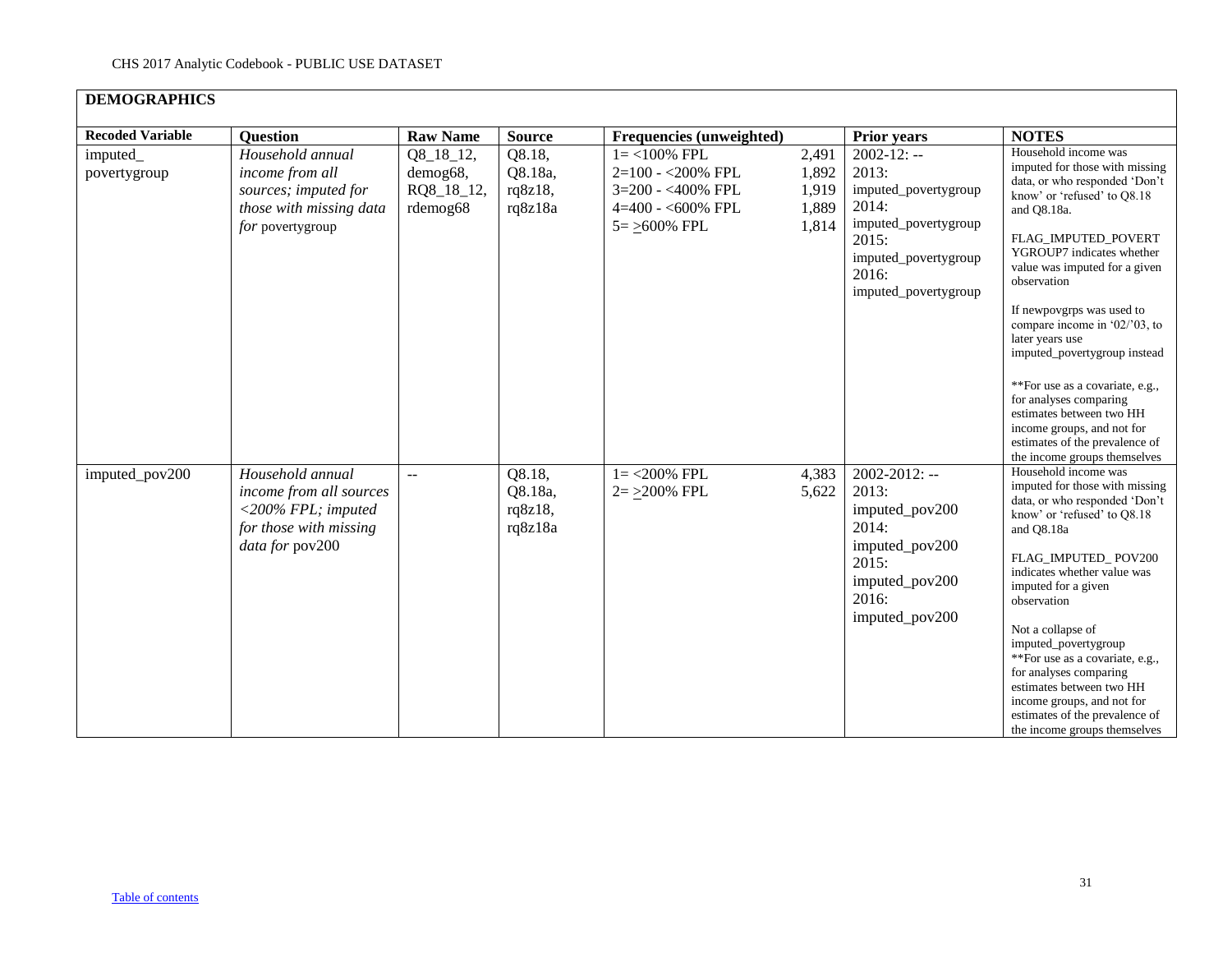| <b>DEMOGRAPHICS</b>     |                                                                                              |                        |                                                                   |                                                                                          |                                              |                                                                                                                                                                                                                                                                                                                       |                                                                                                                                                                                                                                                                                                                                                                                                                                 |
|-------------------------|----------------------------------------------------------------------------------------------|------------------------|-------------------------------------------------------------------|------------------------------------------------------------------------------------------|----------------------------------------------|-----------------------------------------------------------------------------------------------------------------------------------------------------------------------------------------------------------------------------------------------------------------------------------------------------------------------|---------------------------------------------------------------------------------------------------------------------------------------------------------------------------------------------------------------------------------------------------------------------------------------------------------------------------------------------------------------------------------------------------------------------------------|
| <b>Recoded Variable</b> | <b>Question</b>                                                                              | <b>Raw Name</b>        | <b>Source</b>                                                     | Frequencies (unweighted)                                                                 |                                              | <b>Prior years</b>                                                                                                                                                                                                                                                                                                    | <b>NOTES</b>                                                                                                                                                                                                                                                                                                                                                                                                                    |
| imputed_<br>povgroup3   | 3-category household<br>annual income from all<br>sources                                    |                        | imputed_<br>povertygroup7                                         | $1 = 200\%$ FPL<br>2=200 - 399% FPL<br>$3 = \geq 400\%$ FPL                              | 4,383<br>1,919<br>3,703                      | $2002 - 2012$ : --<br>2013:<br>imputed_povgroup3<br>2014:<br>imputed_povgroup3<br>2015:<br>imputed_povgroup3<br>2016:<br>imputed_povgroup3                                                                                                                                                                            | Household income was<br>imputed for those with missing<br>data, or who responded 'Don't<br>know' or 'refused' to Q8.18<br>and Q8.18a<br>FLAG_IMPUTED_<br>POVGROUP3 indicates<br>whether a value was imputed<br>for a given observation<br>**For use as a covariate, e.g.,<br>for analyses comparing<br>estimates between two HH<br>income groups, and not for<br>estimates of the prevalence of<br>the income groups themselves |
| bmi                     | About how tall are you<br>without shoes?<br>About how much do<br>you weigh without<br>shoes? | demog120,<br>demog127; | Q8.15;<br>Q8.16                                                   | $6.92 - 91.30$ kg/in <sup>2</sup><br>$=$ Missing                                         | 9,609<br>396                                 | 2002-16: bmi                                                                                                                                                                                                                                                                                                          | Body Mass Index (BMI)<br>based on self-reported<br>height and weight.                                                                                                                                                                                                                                                                                                                                                           |
| weight17in4             | See bmi                                                                                      | --                     | weightin4;<br>probableweig<br>ht17;<br>demog48;<br>$d$ emog $131$ | $1=$ Under: bmi<18.5<br>2=Normal: 18.5<br>bmi<25<br>3=Overwt: 25<br>bmi<30<br>           | 255<br>3,565<br>3,349<br>2,633<br>203        | 2002-2004: --<br>2005: weight05in4<br>2006: weight06in4<br>2007: weight07in4<br>2008: weight08in4<br>2009: weight09in4<br>$2010$ : weight $10$ in4<br>$2011$ : weight $11$ in $4$<br>$2012$ : weight $12$ in4<br>2013: weight13in4<br>$2014$ : weight $14$ in $4$<br>$2015$ : weight $15$ in $4$<br>2016: weight16in4 | Includes responses to<br>follow up questions on<br>wt, ht                                                                                                                                                                                                                                                                                                                                                                       |
| weight17in5             | See bmi                                                                                      | $\mathbb{L}^{\perp}$   | weightin4;<br>probableweight<br>17                                | $1 =$ Under: $<$ 18.5<br>2=Normal: 18.5<br><u>c</u> bmi<25<br>3=Overwt: 25<br>bmi<30<br> | 255<br>3,565<br>3,349<br>1,649<br>968<br>219 | $2002 - 10: -$<br>2011: weight11in5<br>2012: weight12in5<br>2013: weight13in5<br>2014: weight14in5<br>2015: weight15in5<br>2016: weight16in5                                                                                                                                                                          | Added very obese.<br>Includes responses to<br>follow up questions on<br>wt, ht                                                                                                                                                                                                                                                                                                                                                  |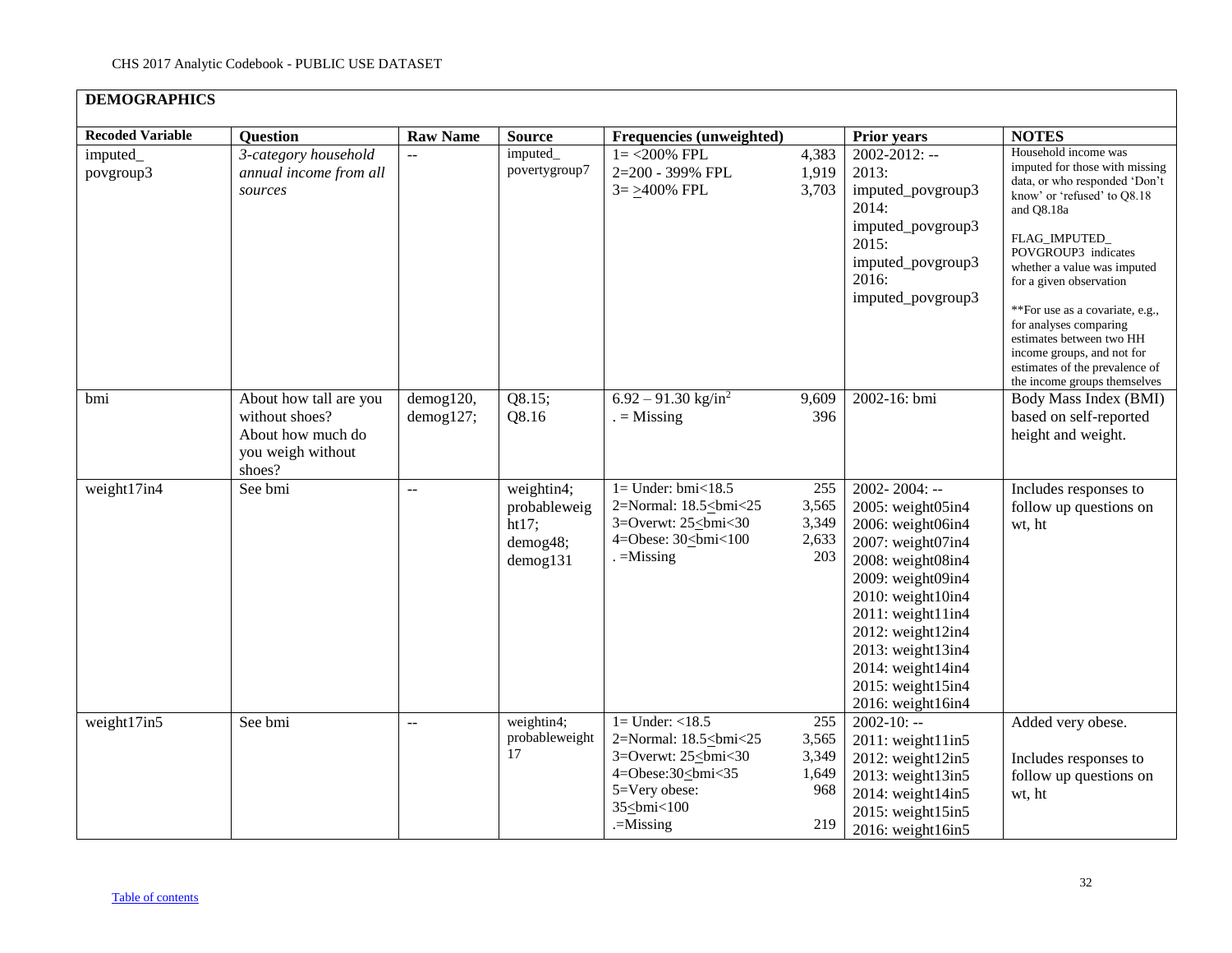# **DEMOGRAPHICS**

| <b>Recoded Variable</b> | <b>Question</b> | <b>Raw Name</b> | <b>Source</b>        | <b>Frequencies (unweighted)</b> |       | <b>Prior years</b>    | <b>NOTES</b>            |
|-------------------------|-----------------|-----------------|----------------------|---------------------------------|-------|-----------------------|-------------------------|
| weightall               | See bmi         | $- -$           | weightin3:           | $1 =$ Und/norm: bmi $\leq 25$   | 3,824 | $2002-16$ : weightall | **Weightall should be   |
|                         |                 |                 | probableweight       | 2=Overwt: $25\le$ bmi<30        | 3,349 |                       | used for analyses using |
|                         |                 |                 | 17:                  | 3=Obese: $30$<br>$\leq$ 100     | 2,645 |                       | 3-category weight **    |
|                         |                 |                 | $demog48-51$ ;       | $=$ Missing                     | 187   |                       |                         |
|                         |                 |                 | $d$ emog $100-$      |                                 |       |                       | Include responses to    |
|                         |                 |                 | $103$ ; demog $36$ - |                                 |       |                       |                         |
|                         |                 |                 | 39; demog131;        |                                 |       |                       | follow up questions on  |
|                         |                 |                 | demog133             |                                 |       |                       | wt. ht                  |
|                         |                 |                 |                      |                                 |       |                       |                         |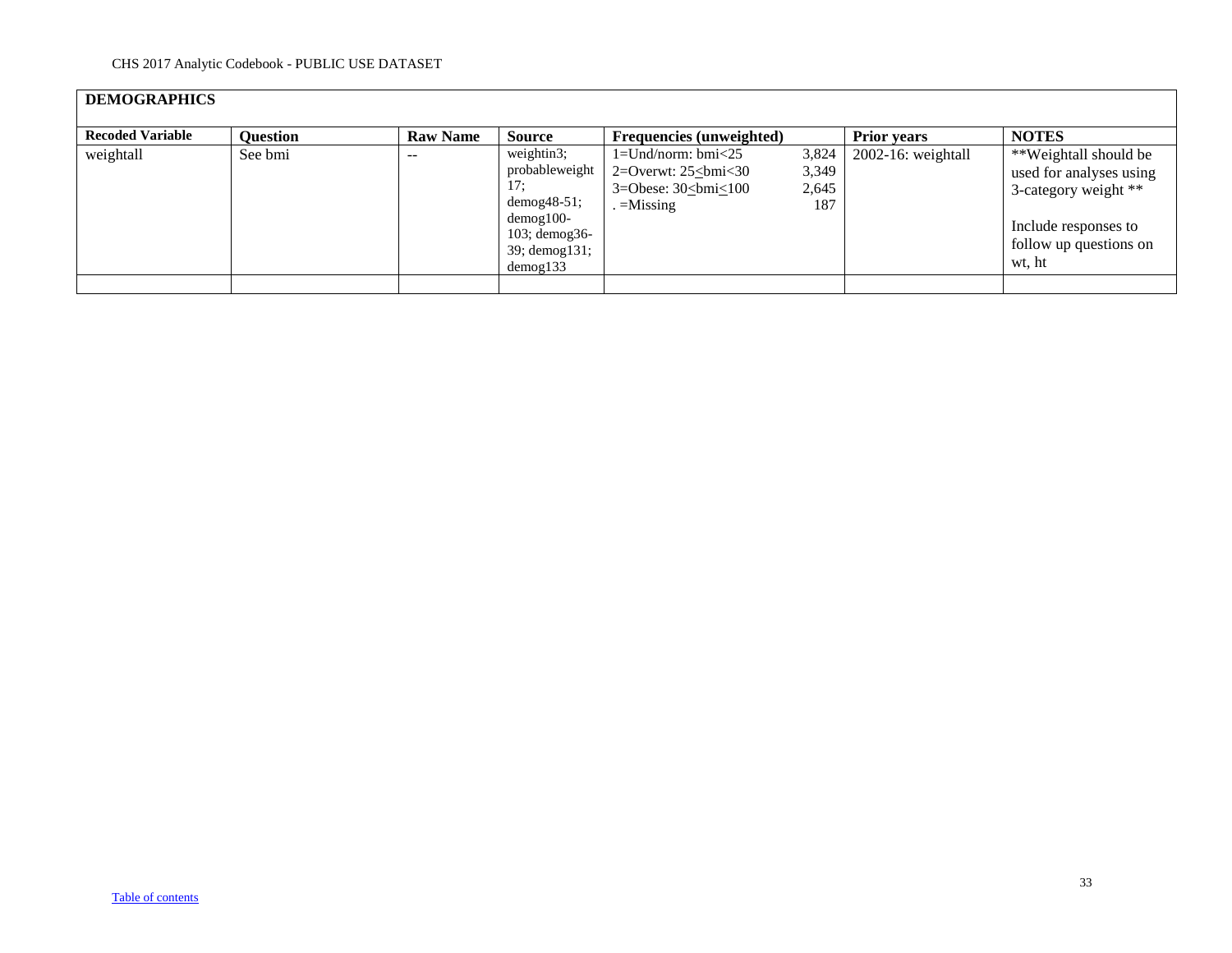<span id="page-33-0"></span>

| <b>NEIGHBORHOODS</b>    |                                                                                                                                    |                    |                        |                                                                                                     |                                         |                                                                        |                                                                                                                                                                                                                                                                                                                                                                                           |
|-------------------------|------------------------------------------------------------------------------------------------------------------------------------|--------------------|------------------------|-----------------------------------------------------------------------------------------------------|-----------------------------------------|------------------------------------------------------------------------|-------------------------------------------------------------------------------------------------------------------------------------------------------------------------------------------------------------------------------------------------------------------------------------------------------------------------------------------------------------------------------------------|
| <b>Recoded Variable</b> | <b>Question</b>                                                                                                                    | Raw<br><b>Name</b> | <b>Source</b>          | Frequencies (unweighted)                                                                            |                                         | <b>Prior years</b>                                                     | <b>NOTES</b>                                                                                                                                                                                                                                                                                                                                                                              |
| uhf34                   | 34 United Hospital<br>Fund neighborhoods -<br>few neighborhoods are<br>combined due to the<br>survey design<br>categorized 1 to 34 | $\overline{a}$     | uhf                    | $1 - 34$<br>$=$ Missing                                                                             | 9,974<br>31                             | 2002: uhf33*<br>2003-16: uhf34                                         | Available with a Data Use<br>Agreement. Please contact<br>EpiDataRequest@health.nyc.gov<br>*UHF34 not available in CHS<br>2002 (uhf33 available)<br>UHFs were not assigned to cell<br>respondents when information<br>was missing.                                                                                                                                                        |
| borough                 | Borough of residence<br>based on uhf<br>assignment                                                                                 | $\sim$ $\sim$      | uhf42;<br>respbo<br>ro | $1 = Brownx$<br>$2 = Brooklyn$<br>3=Manhattan<br>$4 =$ Queens<br>5=Staten Island                    | 1,845<br>3,332<br>1,714<br>2,548<br>566 | 2002-16: borough                                                       | Available with a Data Use<br>Agreement. Please contact<br>EpiDataRequest@health.nyc.gov<br>Borough is based first on<br>responses from UHF (from<br>orgzip or qzip1). For cell<br>respondents with missing UHF,<br>self-reported borough is used.<br>NOTE there are some cases<br>where borough based on UHF<br>does not match self-reported<br>borough                                   |
| dphonew06               | <b>District Public Health</b><br>Offices in New York<br>City                                                                       | $-$                | uhf                    | $1 =$ South Bronx<br>2=East/Cen Harlem<br>3=North/Cen Bklyn<br>$4 =$ All other areas<br>$=$ Missing | 733<br>361<br>1,030<br>7,850<br>31      | $2002: -$<br>$2003: -$<br>$2004: -$<br>$2005: -$<br>2006-16: dphonew06 | Available with a Data Use<br>Agreement. Please contact<br>EpiDataRequest@health.nyc.gov<br>DPHO areas were expanded<br>Sept. 2005, therefore dphonew06<br>(CHS 06-09) not directly<br>comparable to dpho (CHS 02-<br>05). May consider manually<br>recoding DPHO variable to get a<br>consistent geographic area.<br>For explanation of missing<br>values, see note on 'uhf'<br>variable. |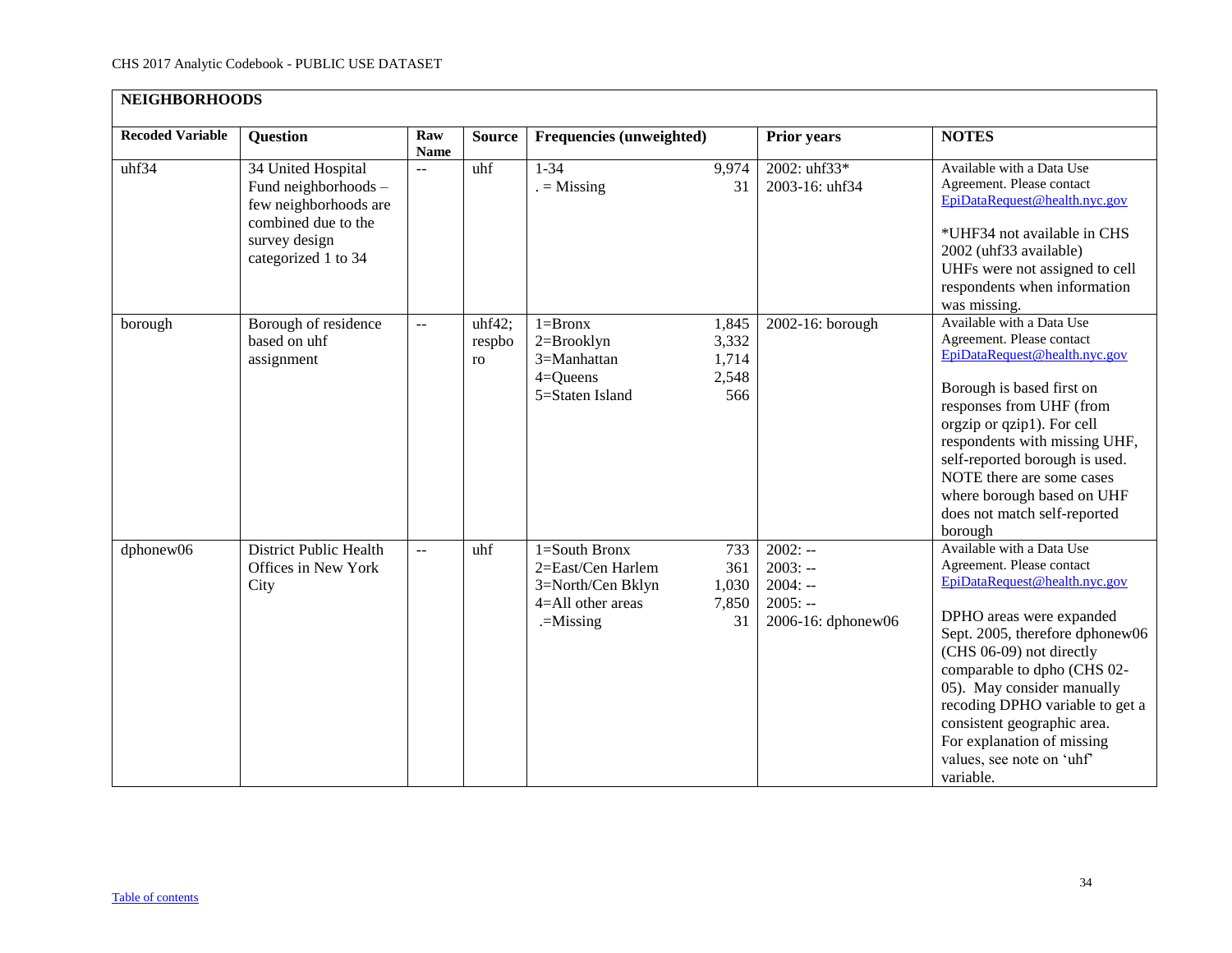| <b>NEIGHBORHOODS</b>              |                                                                                                                                           |                    |               |                                                                                      |                                  |                                                                                                                                                                                                                                                                                             |                                                                                                                                                                                                                                                                                                                                                                                                                                                                   |
|-----------------------------------|-------------------------------------------------------------------------------------------------------------------------------------------|--------------------|---------------|--------------------------------------------------------------------------------------|----------------------------------|---------------------------------------------------------------------------------------------------------------------------------------------------------------------------------------------------------------------------------------------------------------------------------------------|-------------------------------------------------------------------------------------------------------------------------------------------------------------------------------------------------------------------------------------------------------------------------------------------------------------------------------------------------------------------------------------------------------------------------------------------------------------------|
| <b>Recoded Variable</b>           | <b>Question</b>                                                                                                                           | Raw<br><b>Name</b> | <b>Source</b> | <b>Frequencies (unweighted)</b>                                                      |                                  | <b>Prior years</b>                                                                                                                                                                                                                                                                          | <b>NOTES</b>                                                                                                                                                                                                                                                                                                                                                                                                                                                      |
| imputed_neighpov<br>$group4_1216$ | Neighborhood poverty;<br>percent of zip code<br>population living<br>below 100% FPL per<br><b>American Community</b><br>Survey, 2012-2016 | $- -$              | fixzip        | $1=0 - 10\%$ (low pov)<br>$2=10 - 20\%$<br>$3=20 - 30\%$<br>$4=30 - 100\%$ (very hi) | 1,625<br>3,607<br>2,824<br>1,949 | $2002 - 04$ :<br>neighpovgroup4_2000<br>$2005-09$ :<br>neighpovgroup4_0711<br>2010:<br>neighpovgroup4_0711<br>2011-2012:<br>neighpovgroup4_0711<br>2013:<br>neighpovgroup4_0812<br>2014:<br>neighpovgroup4_0913<br>2015:<br>neighpovgroup4_1014<br>2016:<br>imputed_neighpovgroup4_<br>1115 | Standard Agency area-based<br>poverty measure, based on % of<br>population in respondent's zip<br>code living below 100% FPL per<br><b>American Community Survey</b><br>2012-2016, with imputation of<br>missing cases. The score was<br>generated from an average of 10<br>imputed datasets.<br>Updated definition where zip<br>codes with zero poverty<br>denominator or missing zip code<br>were imputed<br>Respondents with missing zip<br>code were imputed. |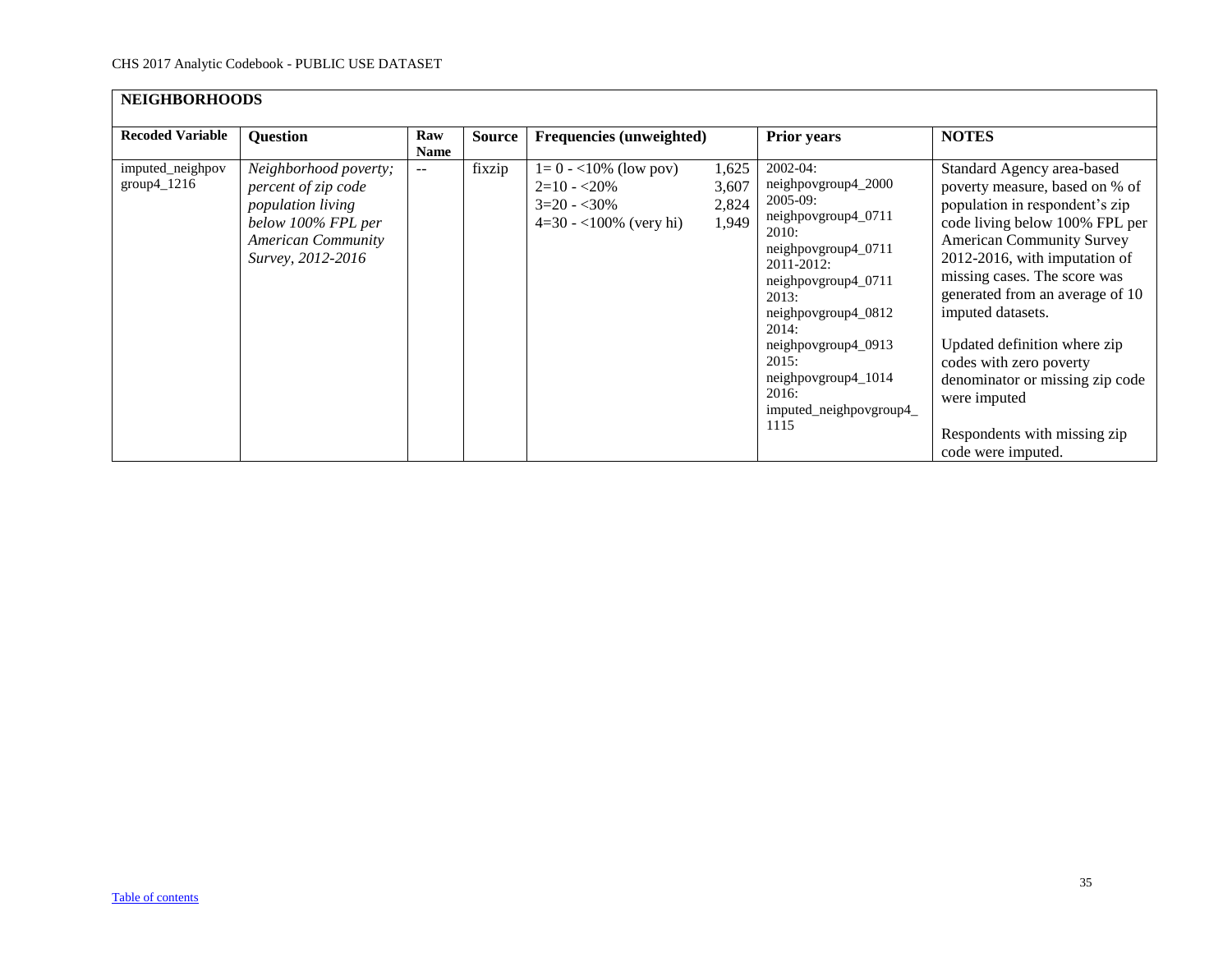<span id="page-35-0"></span>

| <b>IMMUNIZATIONS</b>    |                                                                                       |                 |                   |                                      |                      |                                                    |                                                 |  |  |
|-------------------------|---------------------------------------------------------------------------------------|-----------------|-------------------|--------------------------------------|----------------------|----------------------------------------------------|-------------------------------------------------|--|--|
| <b>Recoded Variable</b> | <b>Ouestion</b>                                                                       | <b>Raw Name</b> | Source            | <b>Frequencies (unweighted)</b>      |                      | <b>Prior</b> vears                                 | <b>NOTES</b>                                    |  |  |
| fluvaccineshot          | During the past 12 months,<br>have you had a flu shot in<br>your arm or a flu vaccine | immuniz10       | O <sub>12.1</sub> | $1 = Yes$<br>$2=N0$<br>.d=Don't know | 4.780<br>5.160<br>62 | 2002-2005: flushot<br>2006-2016:<br>fluvaccineshot | <b>Ouestion</b><br>wording changed<br>over time |  |  |
|                         | that was sprayed in your<br>nose?                                                     |                 |                   | $.r =$ Refused                       |                      |                                                    |                                                 |  |  |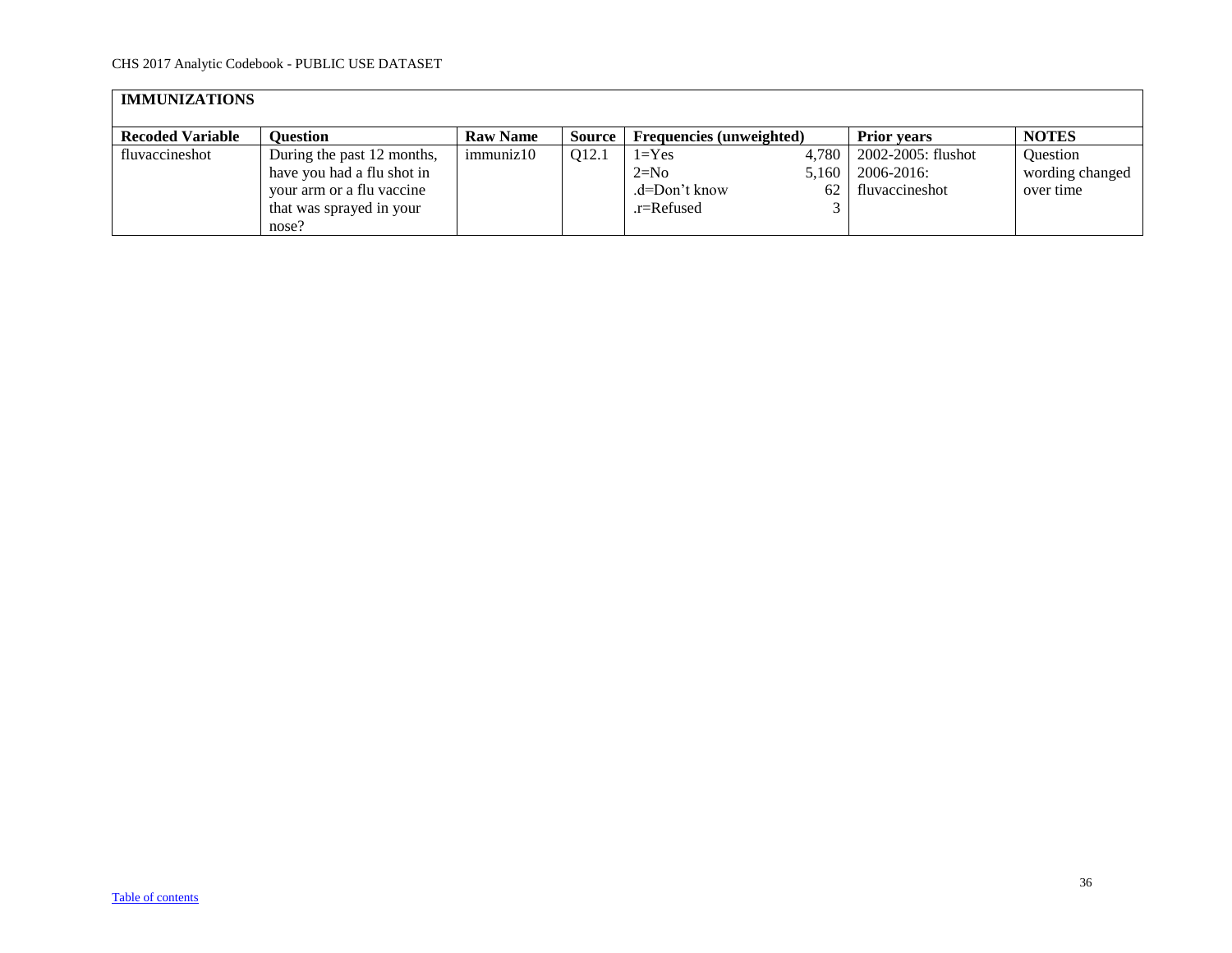<span id="page-36-0"></span>

| <b>INTERNATIONAL TRAVEL</b> |                                                                                                                                          |                 |        |                                                                                                     |                                         |                    |                                                                                                                                                                                                                                          |
|-----------------------------|------------------------------------------------------------------------------------------------------------------------------------------|-----------------|--------|-----------------------------------------------------------------------------------------------------|-----------------------------------------|--------------------|------------------------------------------------------------------------------------------------------------------------------------------------------------------------------------------------------------------------------------------|
| <b>Recoded Variable</b>     | Question                                                                                                                                 | <b>Raw Name</b> | Source | Frequencies (unweighted)                                                                            |                                         | <b>Prior years</b> | <b>NOTES</b>                                                                                                                                                                                                                             |
| travel_q1                   | In the past 12 months, have<br>you traveled to another<br>country or a U.S. territory,<br>such as Puerto Rico or U.S.<br>Virgin Islands? | intravel1       | Q13.1  | $1 = Yes$<br>$2=N0$<br>.d=Don't know<br>.r=Refused<br>.=Missing/not asked                           | 1,454<br>3,537<br>3<br>5,010            | $2002 - 2016$ : -- | New in 2017.<br>Weight variable:<br>wt18_dual_q1                                                                                                                                                                                         |
| wheretravel_q1              | To what country or territory did<br>you travel?                                                                                          | intravel2       | Q13.2  | Country frequencies not<br>reported due to length<br>8888=Multiple countries<br>.=Missing/not asked | 1,435<br>13<br>8,557                    | $2002 - 2016$ : -- | Available with a<br>Data Use<br>Agreement. Please<br>contact<br>EpiDataRequest@h<br>ealth.nyc.gov<br>Among those<br>who traveled<br>outside the<br>country in the<br>past 12 months.<br>New in 2017.<br>Weight variable:<br>wt18_dual_q1 |
| visittravel_q1              | Was your MAIN reason for<br>traveling to visit friends or<br>relatives?                                                                  | intravel3       | Q13.3  | $1 = Yes$<br>$2=N0$<br>.d=Don't know<br>.r=Refused<br>.=Missing/not asked                           | 703<br>760<br>$\boldsymbol{0}$<br>8,541 | 2002-2016: --      | New in 2017.<br>Weight variable:<br>wt18_dual_q1                                                                                                                                                                                         |
| reasontravel3_q1            | What was the main reason you<br>traveled?                                                                                                | intravel4       | Q13.4  | $1=Vacation$<br>$2=Work$<br>$3 = Other$<br>.d=Don't Know<br>.r=Refused<br>.=Missing/not asked       | 616<br>82<br>61<br>9,244                | $2002 - 2016$ : -- | New in 2017.<br>Weight variable:<br>$wt18\_dual_q1$<br>Among those<br>who did not<br>travel to visit<br>friends or<br>relatives.                                                                                                         |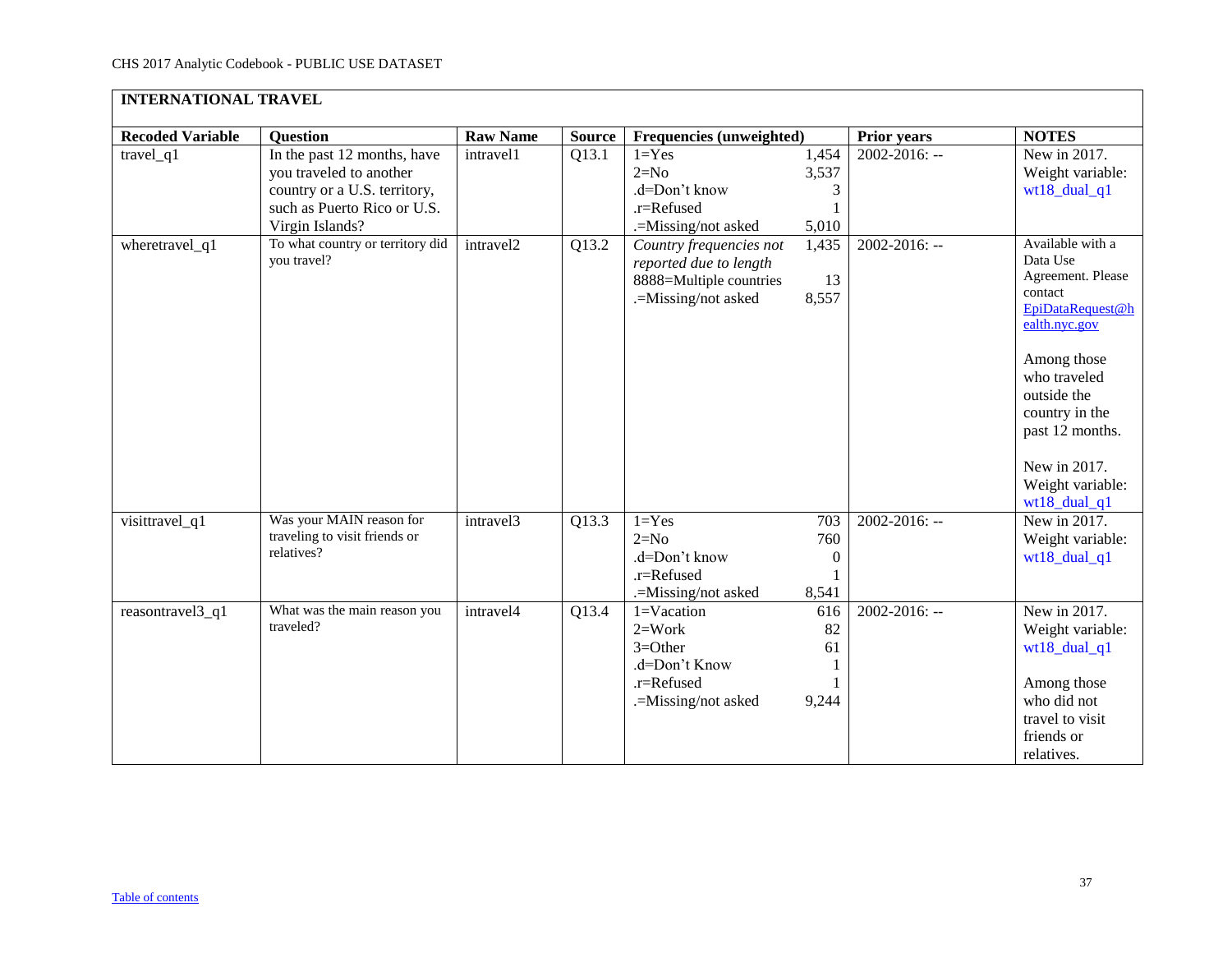<span id="page-37-0"></span>

| <b>CANCER SCREENING</b> |                                                                                                                                                                                           |                 |                                              |                                                                                                          |                                          |                                                                                                                                                                                                                                                                                                                                                                                                                      |                                                                                                                                                                  |
|-------------------------|-------------------------------------------------------------------------------------------------------------------------------------------------------------------------------------------|-----------------|----------------------------------------------|----------------------------------------------------------------------------------------------------------|------------------------------------------|----------------------------------------------------------------------------------------------------------------------------------------------------------------------------------------------------------------------------------------------------------------------------------------------------------------------------------------------------------------------------------------------------------------------|------------------------------------------------------------------------------------------------------------------------------------------------------------------|
| <b>Recoded Variable</b> | <b>Question</b>                                                                                                                                                                           | <b>Raw Name</b> | <b>Source</b>                                | Frequencies (unweighted)                                                                                 |                                          | <b>Prior years</b>                                                                                                                                                                                                                                                                                                                                                                                                   | <b>NOTES</b>                                                                                                                                                     |
| evercolon17             | Colonoscopy is an<br>exam in which a tube<br>is inserted in the<br>rectum to view the<br>bowel for signs of<br>cancer or other health<br>problems. Have you<br>ever had a<br>colonoscopy? | sigmoid7        | Q14.2;<br>age50up                            | $1 = Yes$<br>$2=N0$<br>.d=Don't know<br>$.r =$ Refused<br>. = Missing/Not asked                          | 3,964<br>1,207<br><sup>11</sup><br>4,818 | $2002: -$<br>2003: evercolon03<br>2004: evercolon04<br>$2005$ : evercolon $05$<br>$2006$ : evercolon $06$<br>2007: evercolon07<br>2008: evercolon08<br>2009: evercolon09<br>$2010$ : evercolon $10$<br>$2011$ : evercolon $11$<br>$2012$ : evercolon $12$<br>$2013$ : evercolon13<br>2014: evercolon14<br>$2015$ : evercolon $15$<br>$2016$ : evercolon $16$                                                         | Denominator is adults<br>$50+$ yrs<br>Question wording<br>modified from '03;<br>using caution when<br>comparing '03 vs. '08<br>Age-adjustment weight:<br>age50up |
| colonoscopy10yr17       | When was your most<br>recent colonoscopy<br>performed?                                                                                                                                    | sigmoid11       | Q14.4;<br>sigmoid7;<br>age50up;<br>sigmoid11 | 1=Less than 10 yrs ago<br>2=Never or $\geq$ 10yr<br>.d=Don't know<br>.r=Refused<br>$=$ Missing/Not asked | 3,658<br>1,468<br>54<br>4,818            | 2002: colonoscopy10yr<br>2003: colonoscopy10yr<br>2004: colonoscopy10yr<br>2005: colonoscopy10yr05i<br>2006: colonoscopy10yr<br>2007: colonoscopy10yr07<br>2008: colonoscopy10yr08<br>2009: colonoscopy10yr09<br>2010: colonoscopy10yr10<br>2011: colonoscopy10yr11<br>2012: colonoscopy10yr12<br>2013: colonoscopy10yr13<br>2014: colonoscopy10yr14<br>2015: colonoscopy10yr15<br>$2016$ : colonoscopy $10$ yr $16$ | Denominator is persons<br>$50+$ yrs<br>Age-adjustment weight:<br>age50up                                                                                         |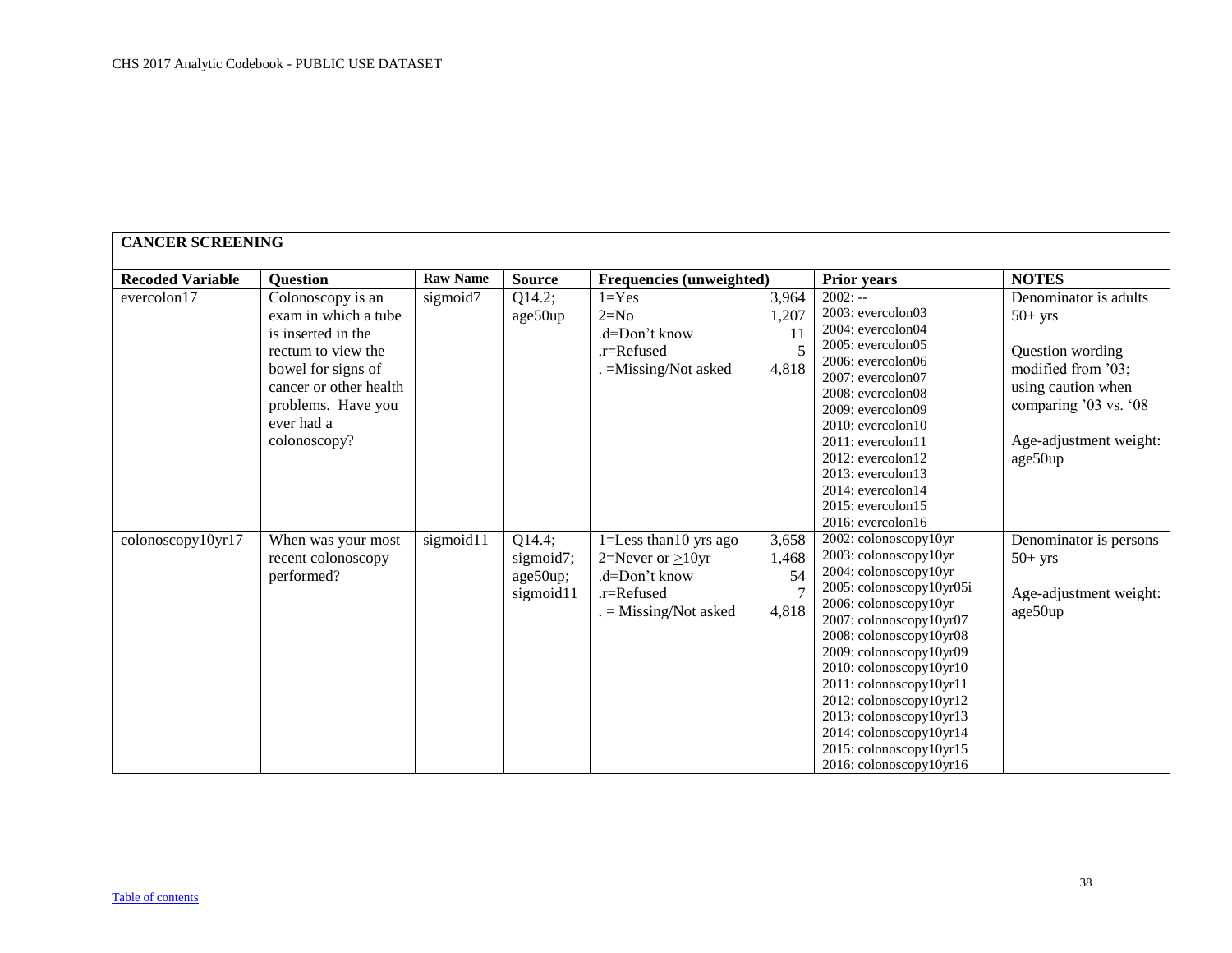|                           | <b>CANCER SCREENING</b>                                                                           |                                   |                                      |                                                                                                                                                      |                                              |                                                                                                                                                                                                                                                                    |                                                                                                                                                                                                                                                             |  |  |  |  |
|---------------------------|---------------------------------------------------------------------------------------------------|-----------------------------------|--------------------------------------|------------------------------------------------------------------------------------------------------------------------------------------------------|----------------------------------------------|--------------------------------------------------------------------------------------------------------------------------------------------------------------------------------------------------------------------------------------------------------------------|-------------------------------------------------------------------------------------------------------------------------------------------------------------------------------------------------------------------------------------------------------------|--|--|--|--|
| <b>Recoded Variable</b>   | <b>Question</b>                                                                                   | <b>Raw Name</b>                   | <b>Source</b>                        | Frequencies (unweighted)                                                                                                                             |                                              | <b>Prior years</b>                                                                                                                                                                                                                                                 | <b>NOTES</b>                                                                                                                                                                                                                                                |  |  |  |  |
| evercolon17_45            | See evercolon16                                                                                   | sigmoid7                          | demog1;<br>sigmoid7;<br>age45up      | $1 = Yes$<br>$2=N0$<br>.d=Don't know<br>.r=Refused<br>$. =$ Missing/Not asked                                                                        | 4,270<br>1,789<br>13<br>6<br>3,927           | $2002 - 2006$ : --<br>2007: evercolon07_45<br>2008: evercolon08_45<br>2009: evercolon09_45<br>2010: evercolon10_45<br>2011: evercolon11_45<br>2012: evercolon12_45<br>2013: evercolon13_45<br>2014: evercolon14_45<br>2015: evercolon15_45<br>2016: evercolon16_45 | Denominator is persons<br>$45+$ yrs<br>Age-adjustment weight:<br>age45up                                                                                                                                                                                    |  |  |  |  |
| colonoscopy10yr_45        | See<br>colonoscopy10yr16                                                                          | sigmoid11                         | $d$ emog $1$<br>sigmoid7;<br>age45up | $1=\leq 10$ yrs ago<br>$2=$ Never or >10yrs<br>.d=Don't know<br>$.r =$ Refused<br>. = Missing/Not asked                                              | 3,932<br>2,079<br>58<br>9<br>3,927           | 2002-2006: --<br>2007-2016:<br>colonoscopy10yr_45                                                                                                                                                                                                                  | Denominator is persons<br>$45+$ yrs<br>Age-adjustment weight:<br>age45up                                                                                                                                                                                    |  |  |  |  |
| imputed_paptestall<br>17  | A Pap smear is a test<br>for cancer of the<br>cervix. How long ago<br>was your last pap<br>smear? | female3,<br>female11              | Q14.2a                               | $1 = Yes$<br>$2=N0$<br>.= not asked                                                                                                                  | 5,012<br>608<br>4,385                        | 2002: paptestall<br>$2003: -$<br>2004-2010: paptestall<br>$2011: -$<br>2012: paptestall12_w2<br>2013-2016: --                                                                                                                                                      | Denominator is women.<br>Imputed for first 90<br>replicates of samples<br>and missing                                                                                                                                                                       |  |  |  |  |
| imputed_timepaptest<br>17 | How long has it been<br>since your last pap<br>smear?                                             | female10,<br>female3,<br>female11 | Q14.2b                               | $1 = < 12$ mo ago<br>$2=1$ yr to $<$ 2 yrs ago<br>$3=2$ yrs to $<$ 3 yrs ago<br>$4=3$ yrs to $<5$ yrs ago<br>$5=5+$ yrs ago<br>$=$ Missing/Not asked | 2,477<br>1,169<br>483<br>308<br>575<br>4,993 | 2002: timepaptest<br>$2003: -$<br>2004: timepaptest<br>2005: timepaptest05<br>2006: timpaptest06<br>2007: timepaptest07<br>2008: timepaptest08<br>2009: timepaptest09<br>2010: timepaptest10<br>$2011: -$<br>2012: timepaptest $12_w$<br>$2013 - 2016$ : --        | Denominator is women<br>ever had pap smear.<br>Question wording has<br>changed over time.<br>Response options in<br>'05-'12 differ from<br>earlier yrs.<br>Compare/combine with<br>caution.<br>Imputed for first 90<br>replicates of samples<br>and missing |  |  |  |  |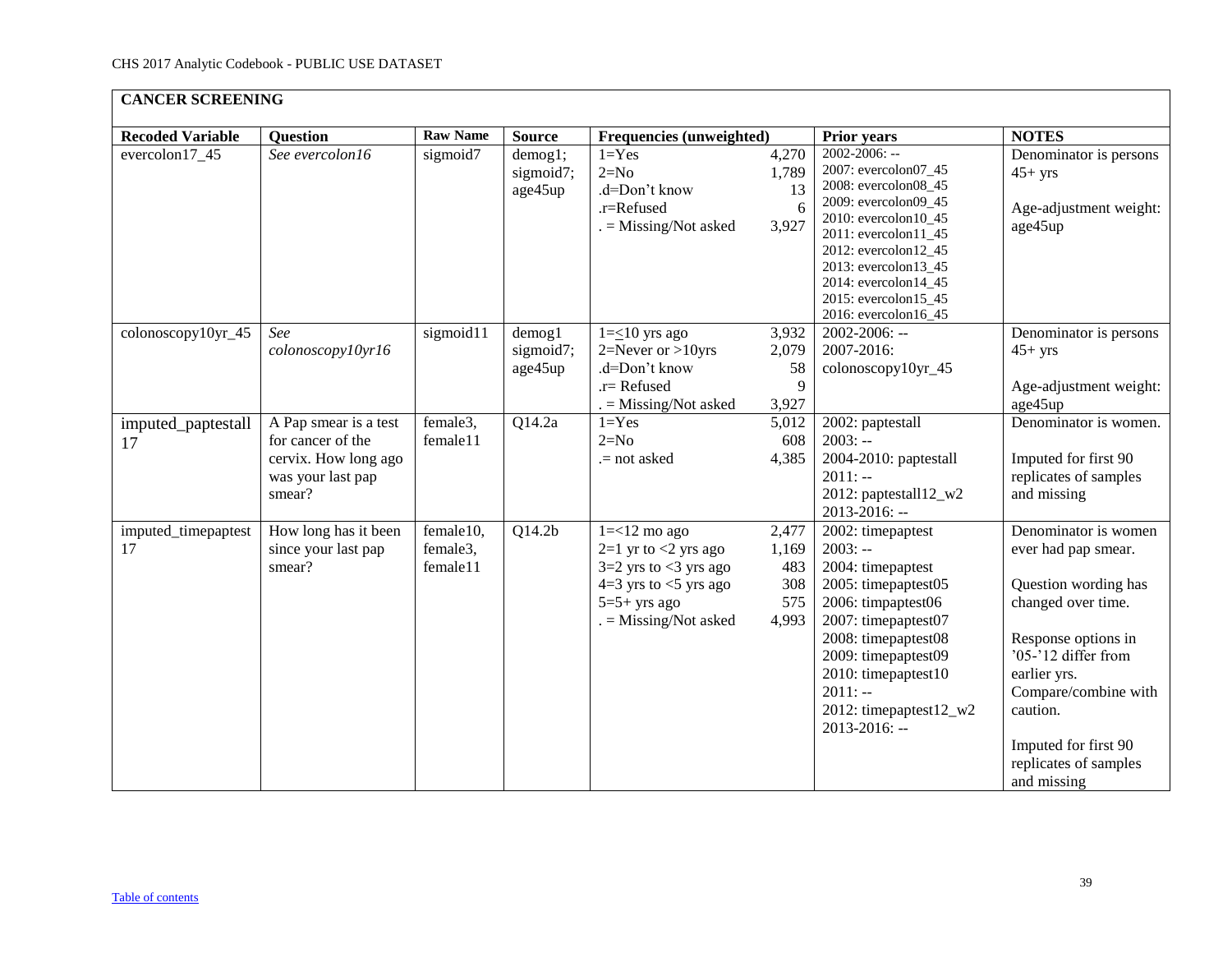<span id="page-39-0"></span>

| <b>HIV TESTING</b>      |                                                       |                    |                 |                                                    |                                                     |                                                                                                                                                                                                                                                                                                                              |                                                                                                                                               |
|-------------------------|-------------------------------------------------------|--------------------|-----------------|----------------------------------------------------|-----------------------------------------------------|------------------------------------------------------------------------------------------------------------------------------------------------------------------------------------------------------------------------------------------------------------------------------------------------------------------------------|-----------------------------------------------------------------------------------------------------------------------------------------------|
| <b>Recoded Variable</b> | Question                                              | Raw<br><b>Name</b> | <b>Source</b>   |                                                    | <b>Frequency (unweighted)</b><br><b>Prior years</b> |                                                                                                                                                                                                                                                                                                                              | <b>NOTES</b>                                                                                                                                  |
| hiv12months17           | Have you had an HIV<br>test in the last 12<br>months? | hiv18              | Q15.1           | $1 = Yes$<br>$2=N0$<br>.d=Don't know<br>.r=Refused | 3,178<br>6,598<br>217<br>12                         | $2002: -$<br>2003: hiv6<br>$2004: -$<br>2005: hiv12months05<br>2006: hiv12months06<br>2007: hiv12months07<br>2008: hiv12months08<br>2009: hiv12months09<br>2010: hiv12months10<br>2011: hiv12 months11<br>$2012$ : hiv12months12<br>2013: hiv12months13<br>2014: hiv12months14<br>2015: hiv12months15<br>2016: hiv12months16 | Question wording differs<br>in '05/'06 v. '07-'09                                                                                             |
| everhivtest17           | Have you ever had an<br>HIV test?                     | hiv19              | Q15.2;<br>hiv18 | $1 = Yes$<br>$2=N0$<br>.d=Don't know<br>.r=Refused | 6,314<br>3,386<br>298<br>$\overline{7}$             | $2002 - 04: -$<br>2005: everhivtest05<br>$2006: -$<br>2007: everhivtest07<br>2008: everhivtest08<br>2009: everhivtest09<br>2010: everhivtest10<br>2011: everhivtest11<br>2012: everhivtest12<br>2013: everhivtest13<br>2014: everhivtest14<br>2015: everhivtest15<br>2016: everhivtest16                                     | Question wording changed<br>over time and response<br>coding/level changed.<br>In 2002 and 2004 question<br>restricted to 18-64 year<br>olds. |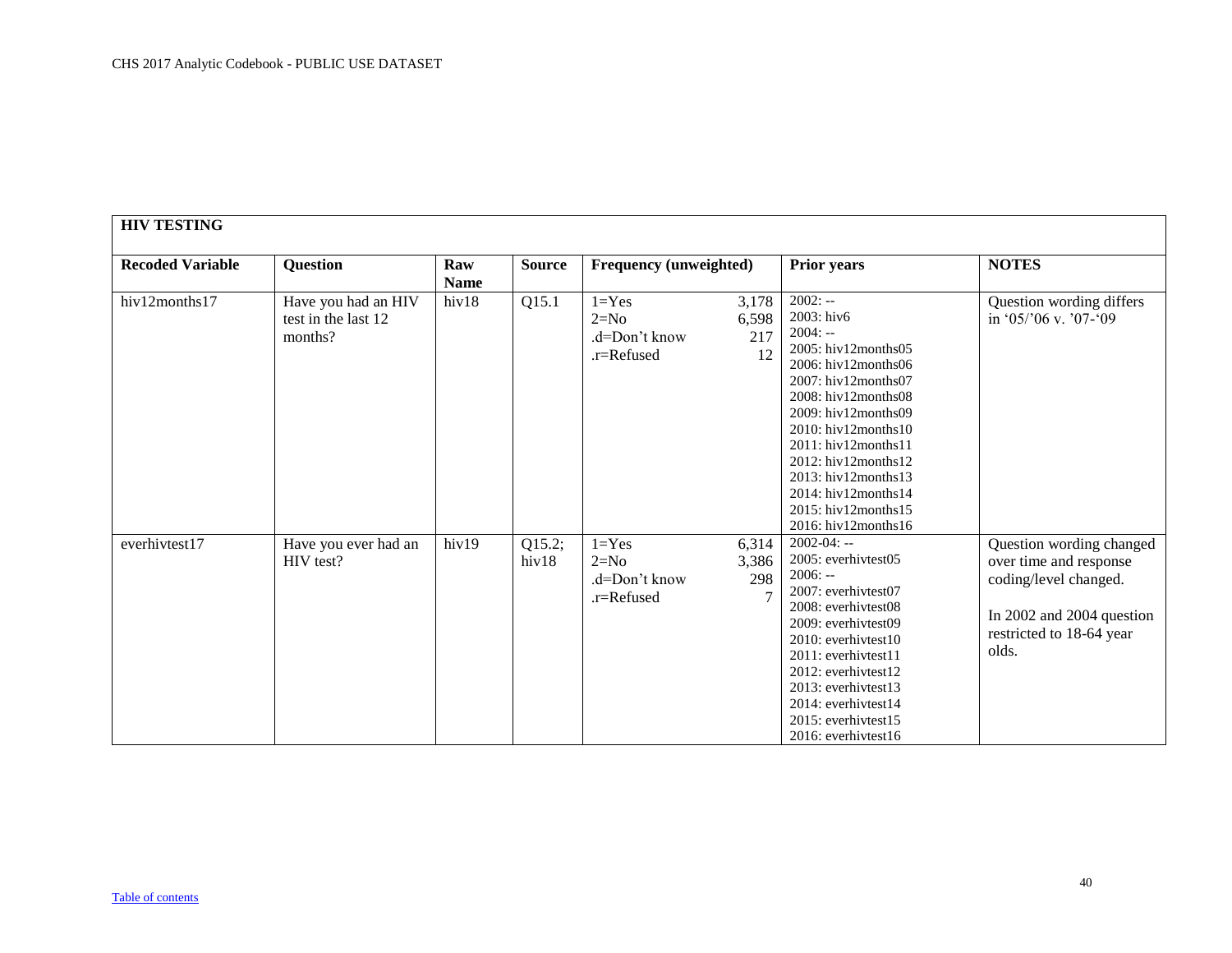<span id="page-40-0"></span>

| <b>SEXUAL BEHAVIOR</b>  |                                                                    |                              |                                            |                                                                                                         |                                   |                                                                                                                                                                                                                                                                                                                                                                                             |                                                                                                                                   |
|-------------------------|--------------------------------------------------------------------|------------------------------|--------------------------------------------|---------------------------------------------------------------------------------------------------------|-----------------------------------|---------------------------------------------------------------------------------------------------------------------------------------------------------------------------------------------------------------------------------------------------------------------------------------------------------------------------------------------------------------------------------------------|-----------------------------------------------------------------------------------------------------------------------------------|
| <b>Recoded Variable</b> | Question                                                           | <b>Raw Name</b>              | <b>Source</b>                              | Frequencies (unweighted)                                                                                |                                   | <b>Prior years</b>                                                                                                                                                                                                                                                                                                                                                                          | <b>NOTES</b>                                                                                                                      |
| sexbehav_active17       | Sexual behavior, past 12<br>months                                 | sex21, sex32<br>sex40, sex43 | $Q16.1f$ ,<br>Q16.2f,<br>Q16.1m,<br>Q16.2m | 1=Homosexual<br>2=Bisexual<br>3=Heterosexual<br>4=Incomplete info<br>. = Missing/Not sexually<br>active | 236<br>79<br>5,598<br>24<br>4,068 | $2002: -$<br>2003: sexbehav_active<br>2004: sexbehav_active<br>2005: sexbehav_active<br>2006: sexbehav_active<br>2007: sexbehav_active07<br>2008: sexbehav_active08<br>2009: sexbehav_active09<br>2010: sexbehav_active10<br>2011: sexbehav_active11<br>2012: sexbehav_active12<br>2013: sexbehav_active13<br>2014: sexbehav_active14<br>2015: sexbehav_active15<br>2016: sexbehav_active16 | Denominator is all<br>sexually active                                                                                             |
| sexuallyactive17        | Sexually active in past 12<br>months                               | ΞĒ,                          | sexbehav_<br>active17                      | $1 = Yes$<br>$2=N0$<br>$=$ Missing                                                                      | 5,937<br>3,248<br>820             | $2002: -$<br>2003: sexuallyactive<br>2004: sexuallyactive<br>2005: sexuallyactive<br>2006: sexuallyactive06<br>2007: sexuallyactive07<br>2008: sexuallyactive08<br>2009: sexuallyactive09<br>2010: sexuallyactive10<br>2011: sexuallyactive11<br>2012: sexuallyactive12<br>2013: sexuallyactive13<br>2014: sexuallyactive14<br>2015: sexuallyactive15<br>2016: sexuallyactive16             | Question wording<br>modified across<br>years<br>In 2002 question<br>restricted to 18-<br>64yrs                                    |
| imputed_sexpartner      | Number of male and<br>female sex partners in the<br>past 12 months | $\overline{a}$               | sex21, sex43,<br>sex32, sex40              | $1 = None$<br>$2=One$<br>$3 = Two$<br>4=Three or more                                                   | 3,557<br>5,334<br>481<br>633      | $2002: -$<br>2003-2016: sexpartner                                                                                                                                                                                                                                                                                                                                                          | Question wording<br>modified across<br>years<br>In 2002 question<br>restricted to 18-<br>64yrs<br>Missing values<br>were imputed. |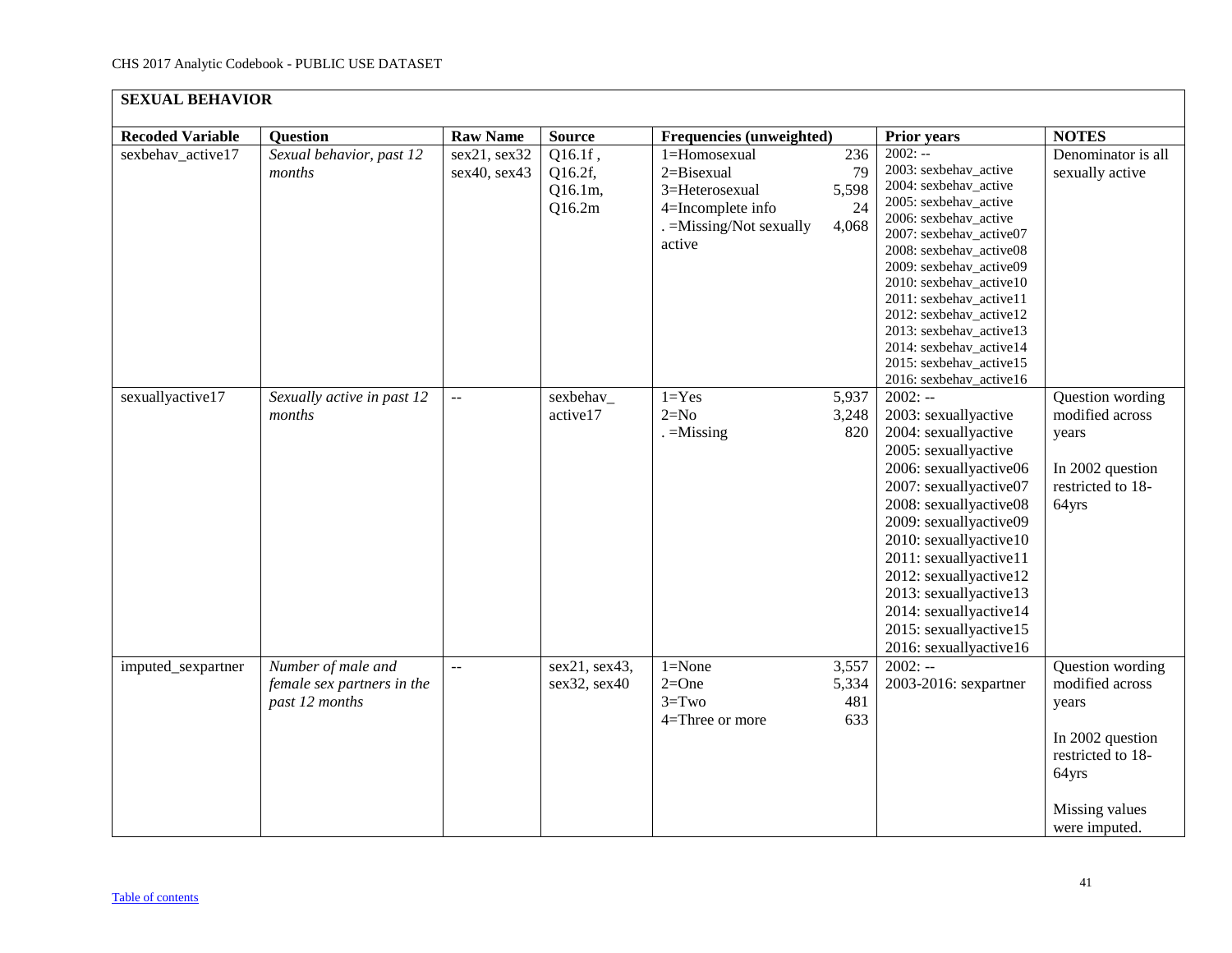| <b>SEXUAL BEHAVIOR</b>  |                                                                    |                 |                                    |                                              |                       |                                      |                                                                                                                                            |
|-------------------------|--------------------------------------------------------------------|-----------------|------------------------------------|----------------------------------------------|-----------------------|--------------------------------------|--------------------------------------------------------------------------------------------------------------------------------------------|
| <b>Recoded Variable</b> | <b>Ouestion</b>                                                    | <b>Raw Name</b> | <b>Source</b>                      | Frequencies (unweighted)                     |                       | <b>Prior years</b>                   | <b>NOTES</b>                                                                                                                               |
| <b>WSW</b>              | Women who have sex with<br>women, past 12 months                   | sex32, sex21    | Q16.7f<br>Q16.1f<br>demog72        | $1 = Yes$<br>$2=N0$<br>. = Missing/Not asked | 126<br>2,816<br>7,063 | $2002: -$<br>2003-2016: wsw          | WSW:<br>denominator is<br>sexually active<br>women<br>In 2002 question<br>restricted to 18-<br>64yrs                                       |
| wswexclusive            | Women who have sex with<br>women, exclusively in<br>past 12 months | sex32,<br>sex21 | Q16.7f<br>Q16.1f<br>demog72        | $1 = Yes$<br>$2=N0$<br>. = Missing/Not asked | 74<br>2,875<br>7,056  | $2002: -$<br>2003-2016: wswexclusive | Denominator is<br>sexually active<br>women<br>In 2002 question<br>restricted to 18-<br>64yrs                                               |
| msm                     | Men who have sex with<br>men, past 12 months                       | sex43, sex40    | Q16.2m<br>Q16.1m<br>demog72        | $1 = Yes$<br>$2=N0$<br>. = Missing/Not asked | 193<br>2,782<br>7,030 | $2002: -$<br>2003-2016: msm          | MSM: denominator<br>is sexually active<br>men<br>In 2002 question<br>restricted to 18-<br>64yrs                                            |
| msmexclusive            | Men who have sex with<br>men, exclusively in past<br>12 months     | sex43,<br>sex40 | Q16.2m,<br>Q16.1m<br>$d$ emog $72$ | $1 = Yes$<br>$2=N0$<br>. = Missing/Not asked | 162<br>2,822<br>7,021 | $2002: -$<br>2003-2016: msmexclusive | Question wording<br>modified across<br>years<br>Denominator is<br>sexually active<br>men<br>In 2002 question<br>restricted to 18-<br>64yrs |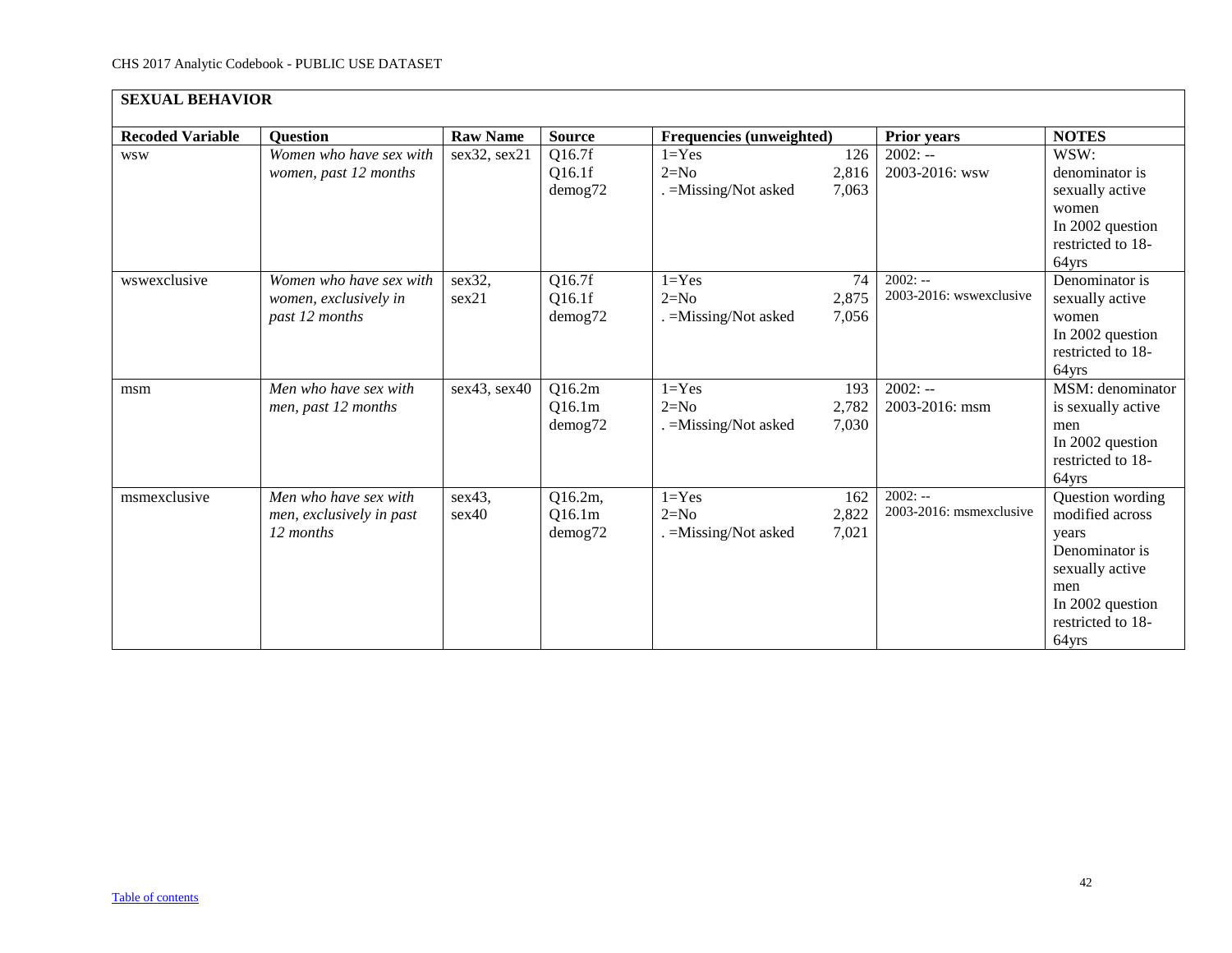| <b>SEXUAL BEHAVIOR</b>  |                                                                                                                                                                                 |                                  |                                                                       |                                                                             |                                            |                                                                                                                                                                                                                                                                       |                                                                                                                                                                                                                                                     |
|-------------------------|---------------------------------------------------------------------------------------------------------------------------------------------------------------------------------|----------------------------------|-----------------------------------------------------------------------|-----------------------------------------------------------------------------|--------------------------------------------|-----------------------------------------------------------------------------------------------------------------------------------------------------------------------------------------------------------------------------------------------------------------------|-----------------------------------------------------------------------------------------------------------------------------------------------------------------------------------------------------------------------------------------------------|
| <b>Recoded Variable</b> | <b>Question</b>                                                                                                                                                                 | <b>Raw Name</b>                  | <b>Source</b>                                                         | Frequencies (unweighted)                                                    |                                            | Prior years                                                                                                                                                                                                                                                           | <b>NOTES</b>                                                                                                                                                                                                                                        |
| condom17                | The last time you had sex,<br>did you use a condom?<br>Among all sexually active                                                                                                | sex60,<br>sex98,<br>sex45, sex46 | Q16.2f<br>Q16.3m,<br>Q16.4m,<br>Q16.5m                                | $1 = Yes$<br>$2=N0$<br>.d=Don't know<br>.r=Refused<br>. = Missing/Not asked | 1,692<br>4,108<br>21<br>38<br>4,146        | $2002: -$<br>2003: condom03<br>2004: condomNOToral<br>2005: condom05<br>2006: condom06<br>$2007: -$<br>2008: condom08<br>2009: condom09<br>2010: condom10<br>2011: condom11<br>2012: condom12<br>2013: condom13<br>2014: condom14<br>2015: condom15<br>2016: condom16 | Among those<br>sexually active in<br>last 12 months.<br>In 2007 condom<br>use question was<br>not asked of MSM<br>exclusive so<br>condomuse07 not<br>directly<br>comparable to any<br>other years<br>In 2002 question<br>restricted to 18-<br>64yrs |
| condomusetrend          | The last time you had sex,<br>did you use a condom?<br>Among sexually active 18-<br>64 year olds who had sex<br>with 1 or more partners of<br>opposite sex in past 12<br>months | $\mathbb{L}^{\mathbb{L}}$        | $sex60$ ,<br>sex45, sex46,<br>sex98;<br>msmexclusive,<br>wswexclusive | $1 = Yes$<br>$2=N0$<br>.d=Don't know<br>.r=Refused<br>. = Missing/Not asked | 1,528<br>3,356<br>15<br>30<br>5,076        | 2002-2016:<br>condomusetrend                                                                                                                                                                                                                                          | Denominator is<br>persons 18-64 yrs<br>who had sex with<br>$\geq$ 1 partner of<br>opposite sex in past<br>12 months                                                                                                                                 |
| analsex                 | In the past 12 months,<br>have you had anal sex?                                                                                                                                | sex61,<br>sex68                  | Q16.5f, sex21;<br>Q16.8m,<br>sex40, sex43                             | $1 = Yes$<br>$2=N0$<br>.d=Don't know<br>.r=Refused<br>. = Missing/Not asked | 447<br>5,331<br>27<br>54<br>4,146          | $2002 - 2006$ : --<br>2007: analsex<br>$2008: -$<br>2009-2015: analsex                                                                                                                                                                                                | Denominator is<br>WSM and MSWM                                                                                                                                                                                                                      |
| analsexcondomuse17      | In the past 12 months,<br>when you have had anal<br>sex have you or your<br>partner used a condom?                                                                              | sex92,<br>sex93                  | Q16.6f<br>$(sex92)$ ,<br>Q16.9m<br>(sex93)                            | $1 = Yes$<br>$2=N0$<br>.d=Don't know<br>.r=Refused<br>. = Missing/Not asked | 155<br>287<br>3<br>$\overline{2}$<br>9,558 | $2002 - 2014$ : --<br>2015:<br>analsexcondomuse15<br>2016:<br>analsexcondomuse16                                                                                                                                                                                      | Denominator is<br>those report anal<br>sex<br>Response options<br>changed                                                                                                                                                                           |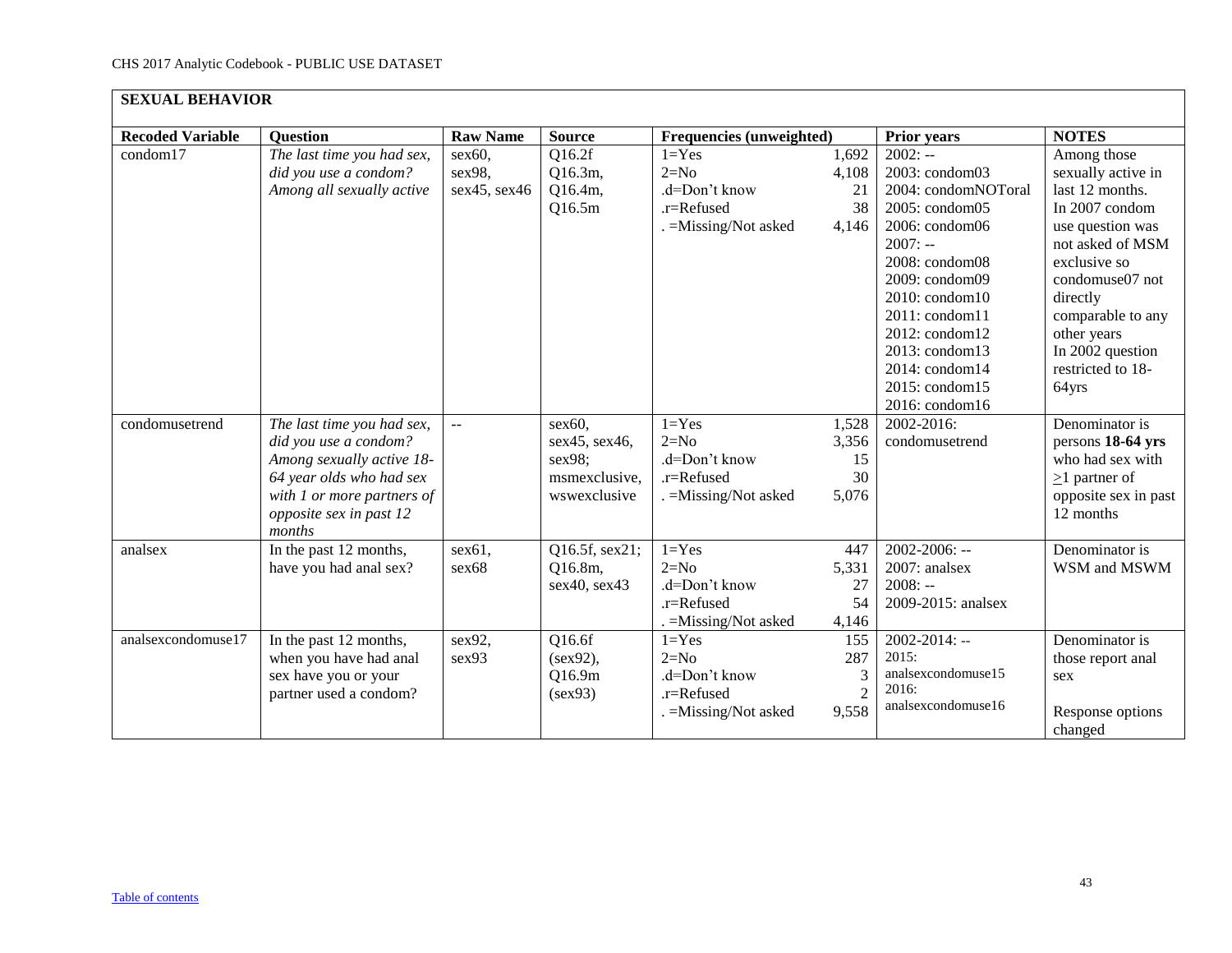| <b>SEXUAL BEHAVIOR</b>  |                                                                                                                                                         |                           |                                                                                                               |                                                                                                                                                                                                                                                                   |                                                           |                                                                                                    |                                                                                                                                                                              |  |  |
|-------------------------|---------------------------------------------------------------------------------------------------------------------------------------------------------|---------------------------|---------------------------------------------------------------------------------------------------------------|-------------------------------------------------------------------------------------------------------------------------------------------------------------------------------------------------------------------------------------------------------------------|-----------------------------------------------------------|----------------------------------------------------------------------------------------------------|------------------------------------------------------------------------------------------------------------------------------------------------------------------------------|--|--|
| <b>Recoded Variable</b> | <b>Question</b>                                                                                                                                         | <b>Raw Name</b>           | <b>Source</b>                                                                                                 | Frequencies (unweighted)                                                                                                                                                                                                                                          |                                                           | <b>Prior years</b>                                                                                 | <b>NOTES</b>                                                                                                                                                                 |  |  |
| otherbcnotcondom        | The last time you had<br>vaginal sex, did you or<br>your partner use any other<br>method of birth control<br>besides condoms to<br>prevent a pregnancy? | sex94, sex99              | Q16.3f,<br>Q16.6m                                                                                             | $1 = Yes$<br>$2=N0$<br>3=[VOL] Never had<br>vaginal sex<br>.d=Don't know<br>.r=Refused<br>.=Missing/Not asked                                                                                                                                                     | 992<br>2980<br>$\overline{4}$<br>36<br>23<br>5,970        | $2002 - 2016$ : --                                                                                 | Question asked<br>differently in 2016<br>Denominator is<br>women 18-45 and<br>men 18-65 with at<br>least one opposite<br>sex partner                                         |  |  |
| bthcntrltype17          | Type of birth control used<br>at last vaginal sex<br>(EXCLUDES condoms)                                                                                 | $\mathbb{L}^{\mathbb{L}}$ | $otherbc1_17,$<br>otherbc2_17,<br>otherbc3_17,<br>otherbc4_17,<br>otherbc5_17,<br>otherbc6_17,<br>otherbc7_17 | 1=No contraception<br>$2 =$ Pill only<br>$3 =$ Pill + other methods<br>(incl. shots, vaginal ring,<br>patch, IUD/Implace, EC)<br>$4 =$ Shots, vaginal ring,<br>or patch<br>5=IUD or implant<br>$6 = EC$<br>$7 = Other$<br>8=Sterilization<br>.=Missing/not asked. | 2,980<br>457<br>6<br>96<br>248<br>22<br>60<br>80<br>6,056 | 2002-2012:--<br>2013-2014:<br>bthcontroltype<br>$2015: -$<br>2016: bthcntrltype                    | Denominator is<br>women 18-45 and<br>men 18-65 with at<br>least one opposite<br>sex partner<br>Categories DO<br>NOT include<br>condom use<br>Not comparable to<br>2013, 2014 |  |  |
| bthcontrollastsex17     | Any birth control at last<br>sex (includes condom use)                                                                                                  | $\overline{a}$            | condom17,<br>otherbcnotcon<br>dom,<br>bthcontroltype<br>17                                                    | $1 = Yes$<br>$2=N0$<br>.=Missing/Not asked                                                                                                                                                                                                                        | 2,078<br>1,905<br>6,022                                   | $2002 - 2012$ : --<br>2013-2014:<br>bthcontrollastsex<br>$2015: -$<br>2016:<br>bthcontrollastsex16 | Denominator is<br>women 18-45 and<br>men 18-65 with at<br>least one opposite<br>sex partner<br>Includes condom<br>use<br>Comparable to<br>2013, 2014                         |  |  |
| everheardofprep         | Have you heard of PrEP<br>(Pre-Exposure<br>Prophylaxis)?                                                                                                | sex96,<br>sex102          | Q16.8f, sex21,<br>sex32,<br>Q16.10m,<br>sex40, sex43                                                          | $1 = Yes$<br>$2=N0$<br>.d=Don't know<br>.r=Refused<br>. = Missing/Not asked                                                                                                                                                                                       | 1,545<br>4,363<br>25<br>$\overline{4}$<br>4,068           | $2002 - 2015$ : --<br>2016: everheardofprep                                                        |                                                                                                                                                                              |  |  |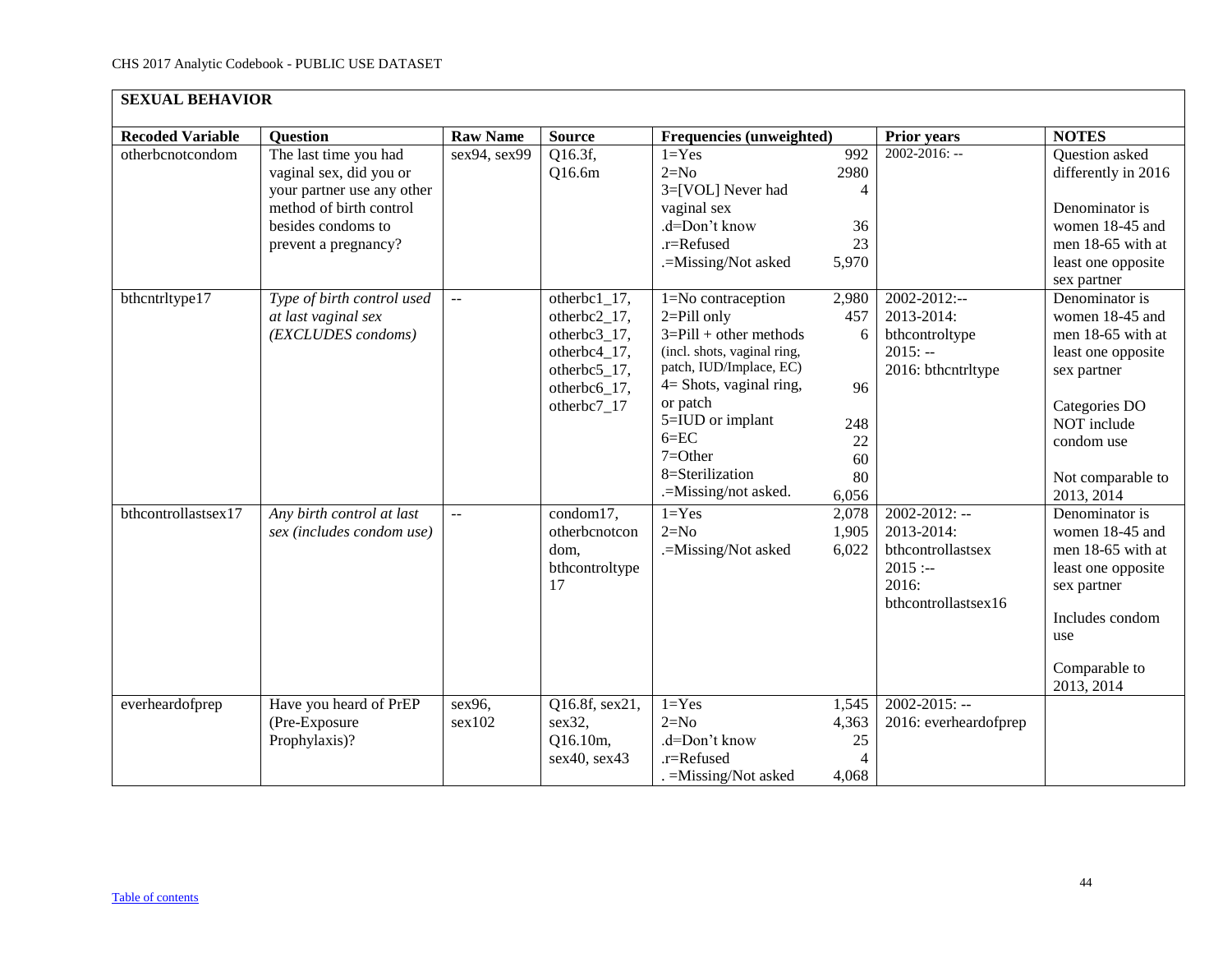| <b>SEXUAL BEHAVIOR</b>  |                          |                 |                |                                 |       |                              |                  |  |  |  |
|-------------------------|--------------------------|-----------------|----------------|---------------------------------|-------|------------------------------|------------------|--|--|--|
| <b>Recoded Variable</b> | <b>Ouestion</b>          | <b>Raw Name</b> | Source         | <b>Frequencies (unweighted)</b> |       | <b>Prior vears</b>           | <b>NOTES</b>     |  |  |  |
| everusedprep17          | Have you ever used PrEP  | $sex96$ .       | Q16.9f, sex96, | $1 = Yes$                       | 49    | $2002 - 2015$ : --           | Question wording |  |  |  |
|                         | to prevent yourself from | sex101          | $Q16.11m$ ,    | $2=N0$                          |       | $1,494$   2016: everusedprep | changed in 2017. |  |  |  |
|                         | becoming infected with   |                 | Sex102         | .d=Don't know                   |       |                              |                  |  |  |  |
|                         | HIV?                     |                 |                | .r=Refused                      |       |                              |                  |  |  |  |
|                         |                          |                 |                | $=$ Missing/Not asked           | 8.460 |                              |                  |  |  |  |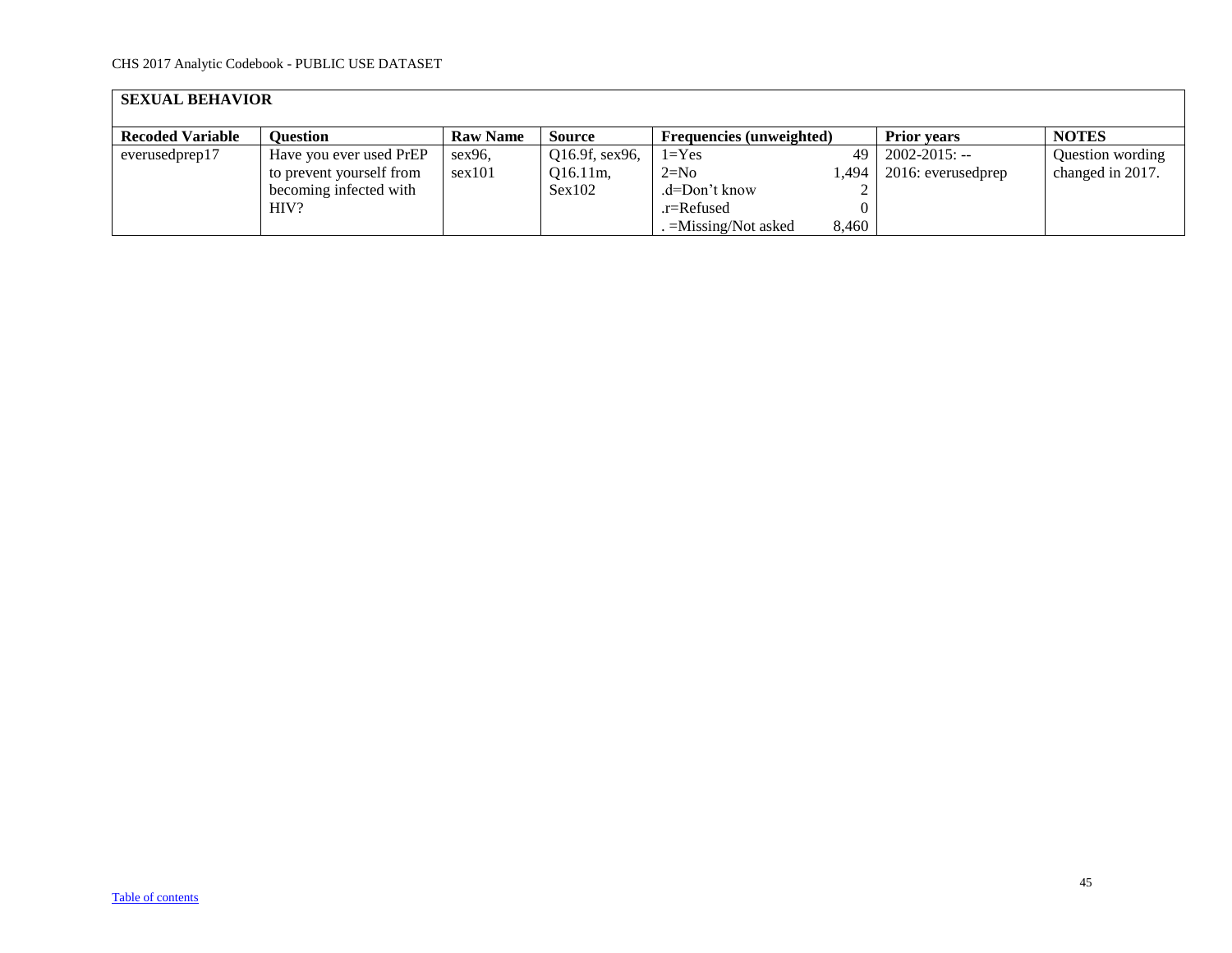<span id="page-45-0"></span>

| <b>ALCOHOL</b>                    |                                                                                                                                                                                                                                                                                                                   |                    |                    |                                                              |                            |                                                                                                                                                                                                                                                                                                            |                                                            |
|-----------------------------------|-------------------------------------------------------------------------------------------------------------------------------------------------------------------------------------------------------------------------------------------------------------------------------------------------------------------|--------------------|--------------------|--------------------------------------------------------------|----------------------------|------------------------------------------------------------------------------------------------------------------------------------------------------------------------------------------------------------------------------------------------------------------------------------------------------------|------------------------------------------------------------|
| <b>Recoded</b><br><b>Variable</b> | <b>Question</b>                                                                                                                                                                                                                                                                                                   | Raw<br><b>Name</b> | <b>Source</b>      | Frequencies (unweighted)                                     |                            | <b>Prior years</b>                                                                                                                                                                                                                                                                                         | <b>NOTES</b>                                               |
| drinker                           | Consumed at least one<br>alcohol drink in past 30<br>days                                                                                                                                                                                                                                                         | drink9             | Q17.1              | $1 = Yes$<br>$2=N0$<br>.d=Don't know<br>.r=Refused           | 5,408<br>4,520<br>61<br>16 | 2002-05: drinker<br>$2006: -$<br>2007-16: drinker                                                                                                                                                                                                                                                          | Values for none/<br>no drinks have<br>changed over<br>time |
| daysalc30                         | A drink of alcohol is 1 can<br>or bottle of beer, 1 glass of<br>wine, 1 can or bottle of<br>wine cooler, 1 cocktail, or<br>1 shot of liquor. During the<br>past 30 days, how many<br>days per week or per<br>month did you have at least<br>1 drink of any alcoholic<br>beverage?<br>STANDARDIZED TO<br>PER MONTH | drink9             | $\overline{Q17.1}$ | $0 - 30.1$<br>.d=Don't know<br>.r=Refused                    | 9,928<br>61<br>16          | 2002-05: daysalc30<br>$2006: -$<br>2007-16: daysalc30                                                                                                                                                                                                                                                      | Continuous<br>measure<br>standardized to<br>days per month |
| averagedrink17                    | On the days when you<br>drank, about how many<br>drinks did you drink on<br>average? Standardized to<br>average number of drinks<br>per day in last 30 days)                                                                                                                                                      | drink5             | Q17.2;<br>drink9   | $0 - 26.7$<br>.d=Don't know<br>$.r =$ Refused<br>$=$ Missing | 9,871<br>51<br>6<br>77     | 2002-04: averagedrink<br>2005: averagedrink05<br>$2006: -$<br>2007: averagedrink07<br>2008: averagedrink08<br>2009: averagedrink09<br>2010: averagedrink10<br>2011: averagedrink11<br>2012: averagedrink12<br>2013: averagedrink13<br>2014: averagedrink14<br>2015: averagedrink15<br>2016: averagedrink16 |                                                            |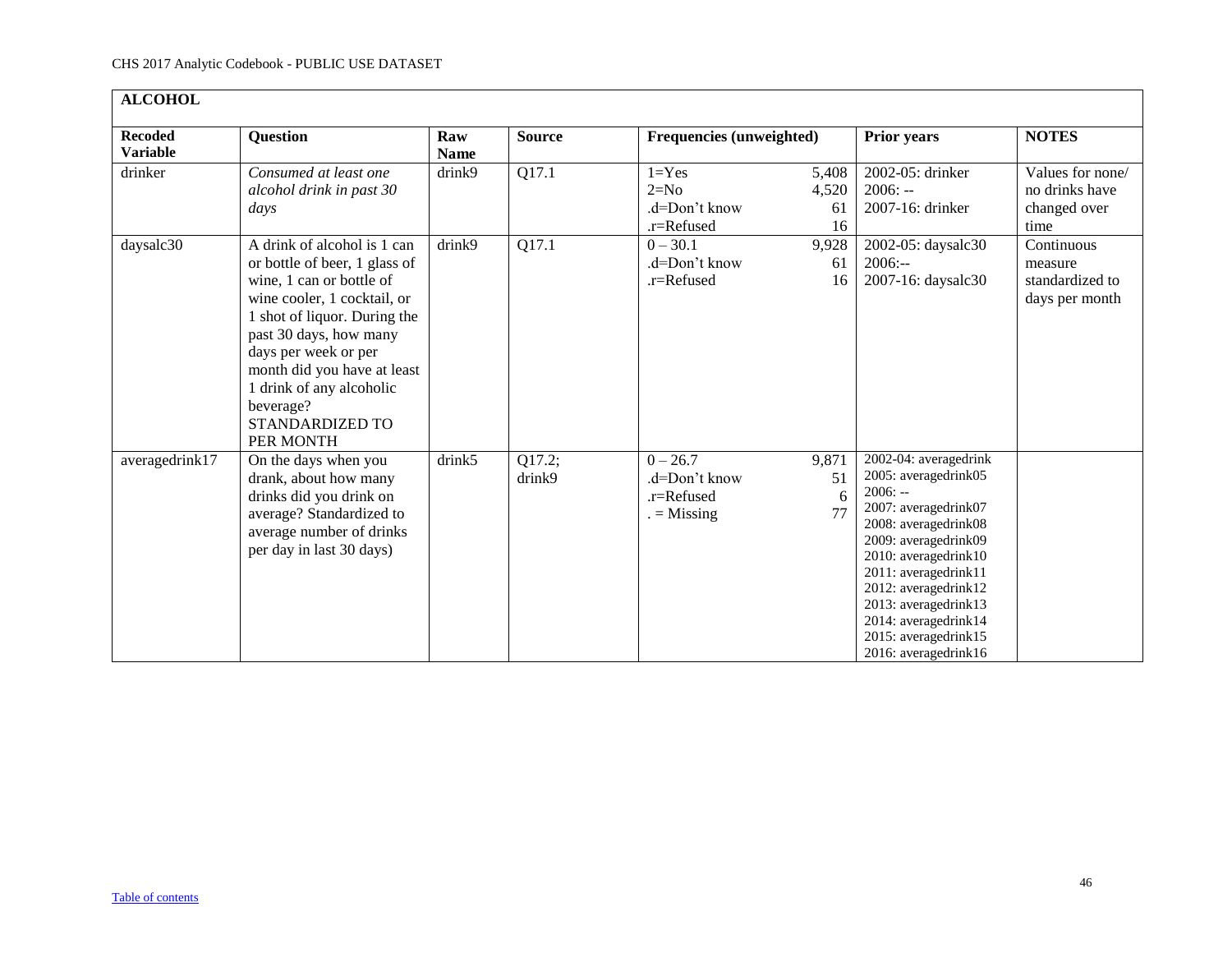| <b>ALCOHOL</b>                    |                                                                                                                             |                    |                                 |                                                    |                             |                                                                                                                                                                                                                                                                                    |                                                                                                |
|-----------------------------------|-----------------------------------------------------------------------------------------------------------------------------|--------------------|---------------------------------|----------------------------------------------------|-----------------------------|------------------------------------------------------------------------------------------------------------------------------------------------------------------------------------------------------------------------------------------------------------------------------------|------------------------------------------------------------------------------------------------|
| <b>Recoded</b><br><b>Variable</b> | <b>Question</b>                                                                                                             | Raw<br><b>Name</b> | <b>Source</b>                   | <b>Frequencies (unweighted)</b>                    |                             | <b>Prior years</b>                                                                                                                                                                                                                                                                 | <b>NOTES</b>                                                                                   |
| heavydrink17                      | Heavy drinking defined as<br>men having $>2$ drinks per<br>day or women having $>1$<br>drink per day                        | $- -$              | averagedrink17;<br>drinker; sex | $1 = Yes$<br>$2=N0$<br>$=$ Missing                 | 496<br>9,367<br>142         | 2002-04: heavydrink<br>2005: heavydrink05<br>$2006: -$<br>2007: heavydrink07<br>2008: heavydrink08<br>2009: heavydrink09<br>2010: heavydrink10<br>2011: heavydrink11<br>2012: heavydrink12<br>2013: heavydrink13<br>2014: heavydrink14<br>2015: heavydrink15<br>2016: heavydrink16 |                                                                                                |
| bingenew                          | During the past 30 days<br>had [men: 5 or more drinks]<br>on one occasion ] [women:<br>4 or more drinks on one<br>occasion] | drink10            | Q17.3; drinker                  | $1 = Yes$<br>$2=N0$<br>.d=Don't know<br>.r=Refused | 1,400<br>8,473<br>112<br>20 | 2002-2010: not<br>comparable<br>2011-2016: bingenew                                                                                                                                                                                                                                | Change to<br>question in 2011,<br>among women<br>asked 4 or more<br>drinks on one<br>occasion. |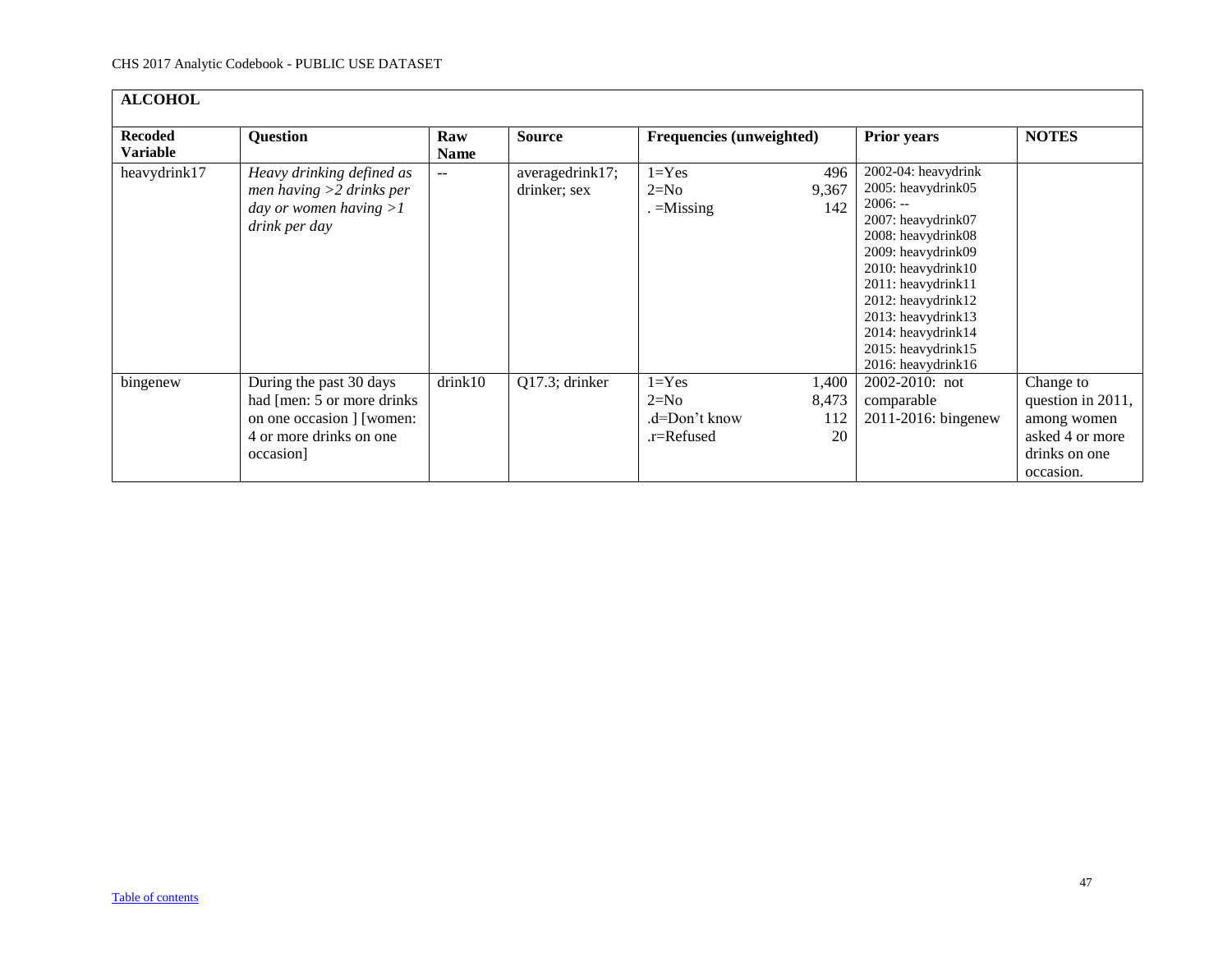<span id="page-47-0"></span>

| HOUSING, ENVIRONMENT, AND NOISE |                                                                                                                                                      |                           |               |                                                                                                                                                                                |                                                    |                                                                                                                                                                                   |                                                                                                                                                                                                       |  |
|---------------------------------|------------------------------------------------------------------------------------------------------------------------------------------------------|---------------------------|---------------|--------------------------------------------------------------------------------------------------------------------------------------------------------------------------------|----------------------------------------------------|-----------------------------------------------------------------------------------------------------------------------------------------------------------------------------------|-------------------------------------------------------------------------------------------------------------------------------------------------------------------------------------------------------|--|
| <b>Recoded Variable</b>         | <b>Question</b>                                                                                                                                      | Raw<br><b>Name</b>        | <b>Source</b> | Frequency (unweighted)                                                                                                                                                         |                                                    | <b>Prior years</b>                                                                                                                                                                | <b>NOTES</b>                                                                                                                                                                                          |  |
| homeownership17                 | Is this home or<br>apartment owned or<br>rented?                                                                                                     | housing32                 | Q6.1          | $1 =$ Owned<br>$2=$ Rented<br>3=[VOL] Occupied<br>with no rent<br>.d=Don't know<br>$.r =$ Refused                                                                              | 3,196<br>6,667<br>70<br>22<br>50                   | $2002 - 2004$ : --<br>2005: housing3<br>$2006 - 2008$ : --<br>2009: homeownership09<br>$2010 - 2012$ : --<br>2013: homeownership13<br>2014: homeownership14<br>$2015 - 2016$ : -- | Available with a Data Use<br>Agreement. Please contact<br>EpiDataRequest@health.nyc.<br>gov<br>Question wording and<br>response options changed<br>over time                                          |  |
| lowinchousing17                 | Are you: a public<br>housing resident,<br>receive rental<br>assistance such as<br>Section 8, rent-<br>controlled or rent-<br>stabilized, or neither? | housing51                 | Q6.3          | $1 =$ Public housing<br>resident<br>2=Rental assistance<br>$3=$ Rent-controlled/<br>rent-stabilized<br>$4=N$ either<br>.d=Don't know<br>$r =$ Refused<br>$=$ Missing/not asked | 897<br>672<br>1,421<br>3,595<br>203<br>21<br>3,196 | $2002 - 2014$ : --<br>2015: lowinchousing<br>2016: lowinchousing $q1$                                                                                                             | Available with a Data Use<br>Agreement. Please contact<br>EpiDataRequest@health.nyc.<br>gov<br>Asked among non-home<br>owners.<br>Question wording and<br>response options have<br>changed over time. |  |
| howlong17new                    | How long have you<br>lived in your home or<br>apartment?                                                                                             | housing52y,<br>housing52m | Q6.4          | $1 = < 1$ year<br>$2=1-<4$ years<br>$3=4+ \text{ years}$<br>.= Missing/not asked                                                                                               | 635<br>1,892<br>7,380<br>98                        | $2002 - 2004$ : --<br>2005: housing1,<br>housing2<br>2006-2016:--                                                                                                                 | Available with a Data Use<br>Agreement. Please contact<br>EpiDataRequest@health.nyc.<br>gov<br>Question wording has<br>changed since last asked<br>in 2005.                                           |  |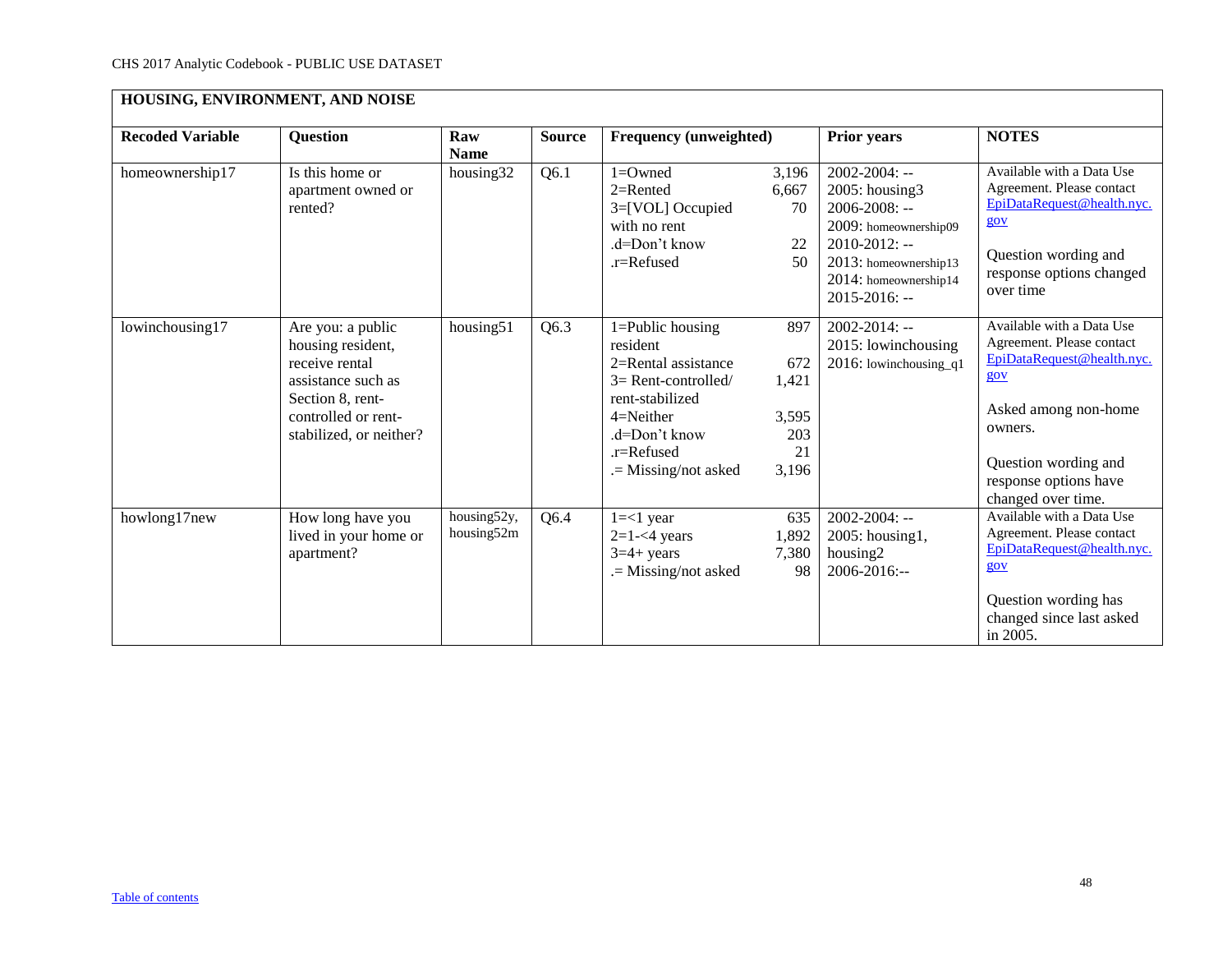| HOUSING, ENVIRONMENT, AND NOISE    |                                                                                                                                                                                                                                                                          |                    |               |                                                                                                                                                                                         |                                              |                                                                  |                                                                                                                                                                                                                                                            |  |
|------------------------------------|--------------------------------------------------------------------------------------------------------------------------------------------------------------------------------------------------------------------------------------------------------------------------|--------------------|---------------|-----------------------------------------------------------------------------------------------------------------------------------------------------------------------------------------|----------------------------------------------|------------------------------------------------------------------|------------------------------------------------------------------------------------------------------------------------------------------------------------------------------------------------------------------------------------------------------------|--|
| <b>Recoded Variable</b>            | <b>Question</b>                                                                                                                                                                                                                                                          | Raw<br><b>Name</b> | <b>Source</b> | <b>Frequency (unweighted)</b>                                                                                                                                                           |                                              | <b>Prior years</b>                                               | <b>NOTES</b>                                                                                                                                                                                                                                               |  |
| whereliving17                      | Where were you living<br>2 years ago?                                                                                                                                                                                                                                    | housing53          | Q6.5          | 1=Different home,<br>same neighborhood<br>2=Different<br>neighborhood, same<br>borough<br>3=Different borough<br>4=Outside of NYC<br>.d=Don't know<br>.r=Refused<br>.=Missing/not asked | 329<br>364<br>227<br>290<br>13<br>6<br>8,776 | $2002 - 2014$ : --<br>2015: whereliving<br>$2016: -$             | Available with a Data Use<br>Agreement. Please contact<br>EpiDataRequest@health.nyc.<br>gov<br>Question wording and<br>response options have<br>changed over time.<br>Asked among people who<br>lived in current home or<br>apartment less than 2<br>years |  |
| imputed_helpneighbors<br>$17$ _cat | People in your<br>neighborhood are<br>willing to help their<br>neighbors.                                                                                                                                                                                                | neighb2            | Q19.4         | 1=Strongly Agree<br>2=Somewhat Agree<br>3=Neither Agree nor<br>Disagree<br>4=Somewhat<br>disagree<br>5=Strongly Disagree                                                                | 4,033<br>3,899<br>924<br>646<br>503          | $2002 - 2014$ : --<br>2015: helpneighbors<br>2016: helpneighbors | Question wording<br>changed in 2017.<br>Missing values were<br>imputed.                                                                                                                                                                                    |  |
| imputed_neighborg                  | Suppose that because<br>of budget cuts the fire<br>station closest to your<br>home was going to be<br>closed down by the<br>city. How likely is it<br>that people in your<br>neighborhood would<br>organize to try and do<br>something to keep the<br>fire station open? |                    | Q19.3         | 1=Very likely<br>2=Somewhat likely<br>3=Neither likely nor<br>unlikely<br>4=Somewhat unlikely<br>5=Very unlikely                                                                        | 4,731<br>2,677<br>617<br>997<br>983          | 2002-2016: --                                                    | New in 2017<br>Missing values were<br>imputed.                                                                                                                                                                                                             |  |
| imputed_adultslookup               | There are adults in<br>your neighborhood<br>that children can look<br>up to.                                                                                                                                                                                             | neighb3            | Q19.5         | $1 =$ Strongly Agree<br>2=Somewhat Agree<br>3=Neither Agree nor<br>Disagree<br>4=Somewhat disagree<br>5=Strongly Disagree                                                               | 4,377<br>3,277<br>1,131<br>700<br>520        | 2002-2016: --                                                    | New in 2017<br>Missing values were<br>imputed.                                                                                                                                                                                                             |  |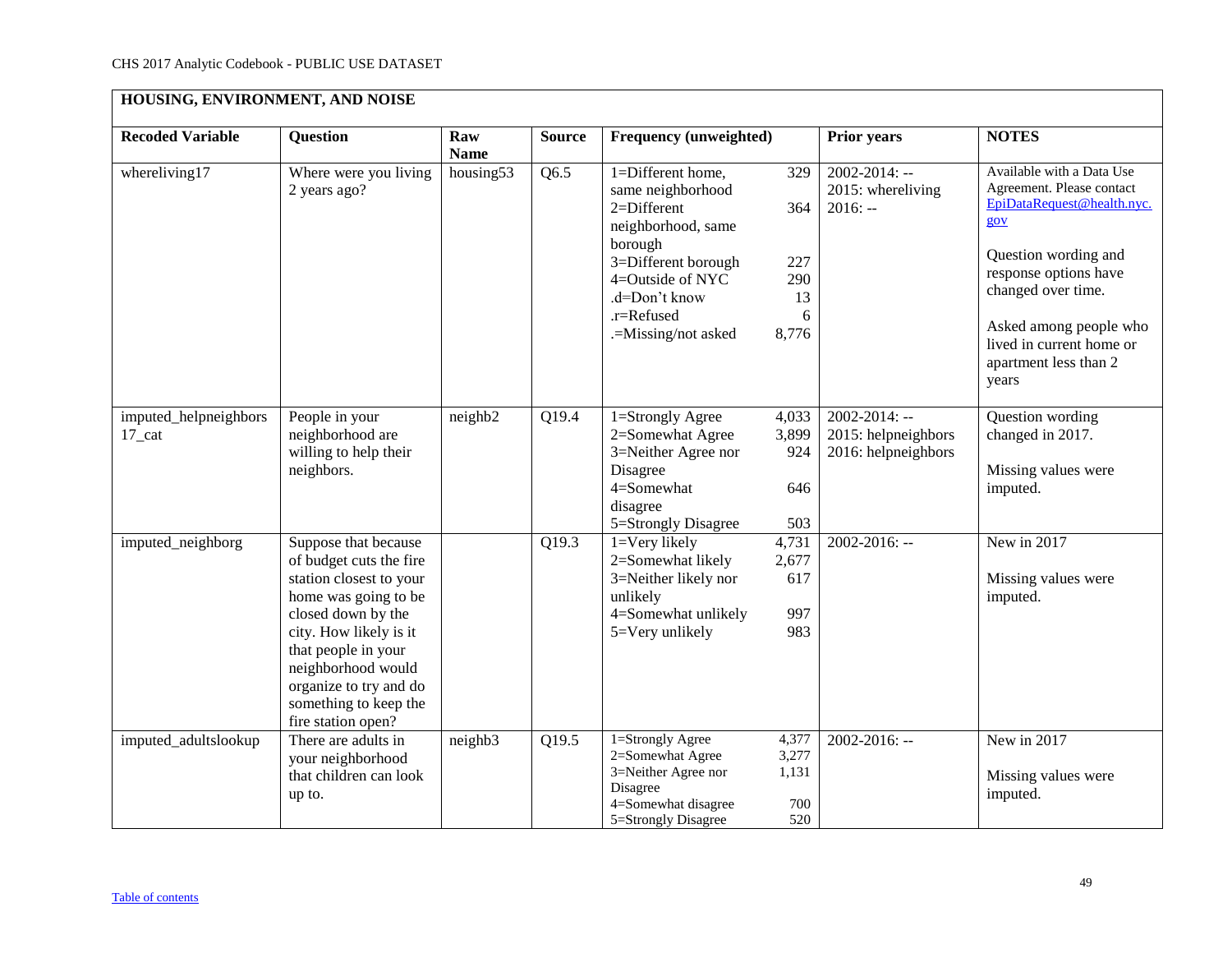<span id="page-49-0"></span>

| <b>Recoded Variable</b><br>timeprison | <b>Question</b><br>Have you ever in your<br>life, spent any amount<br>of time in a juvenile or<br>adult correctional<br>facility, jail, prison, or<br>detention center OR<br>have you ever been<br>under probation or<br>parole supervision?                                                | Raw<br><b>Name</b><br>justice1 | <b>Source</b><br>Q21.1 | <b>Frequency (unweighted)</b>                       |                            | Prior years        | <b>NOTES</b>                                                                                               |
|---------------------------------------|---------------------------------------------------------------------------------------------------------------------------------------------------------------------------------------------------------------------------------------------------------------------------------------------|--------------------------------|------------------------|-----------------------------------------------------|----------------------------|--------------------|------------------------------------------------------------------------------------------------------------|
|                                       |                                                                                                                                                                                                                                                                                             |                                |                        | $1 = Yes$<br>$2=N0$<br>.d=Don't know<br>.r=Refused  | 762<br>9,191<br>21<br>31   | $2002 - 2016$ : -- | Available with a Data Use<br>Agreement. Please contact<br>EpiDataRequest@health.nyc.<br>gov<br>New in 2017 |
| familyprison                          | Has an immediate<br>family member such<br>as a spouse or partner,<br>child, sibling, or<br>parent ever spent any<br>amount of time in a<br>juvenile or adult<br>correctional facility,<br>jail, prison, or<br>detention center OR<br>ever been under<br>probation or parole<br>supervision? | justice2                       | Q21.2                  | $1 = Yes$<br>$2=N0$<br>$d=Don't know$<br>.r=Refused | 1,206<br>8,662<br>88<br>49 | $2002 - 2016$ : -- | Available with a Data Use<br>Agreement. Please contact<br>EpiDataRequest@health.nyc.<br>gov<br>New in 2017 |